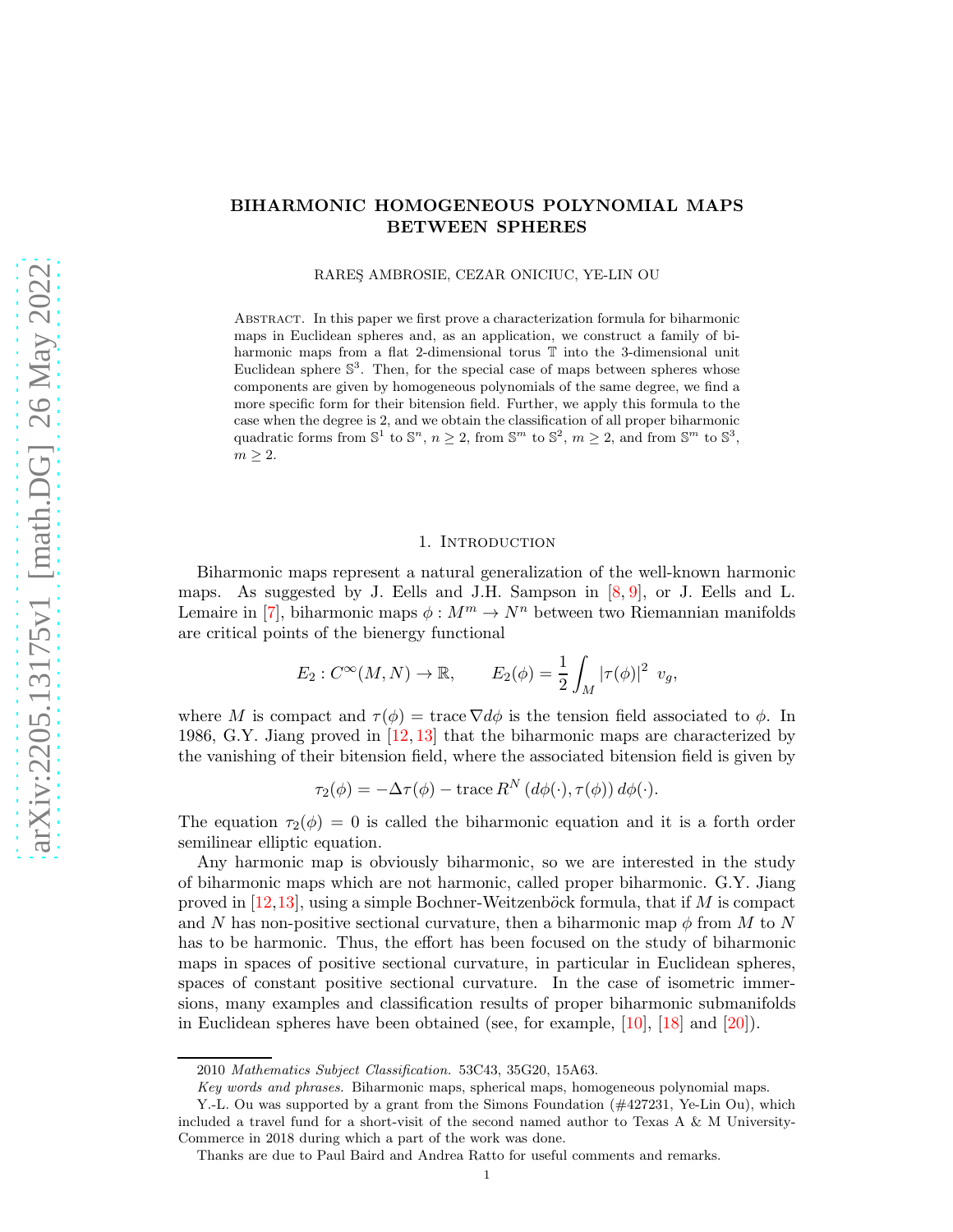Apart from biharmonic isometric immersions, and also conformal immersions, there has been studied the biharmonicity of maps  $\phi : M \to \mathbb{S}^n$  that are originated from harmonic submersions  $\psi$  defined on M and with values in a small hypersphere  $\mathbb{S}^{n-1}(r)$  of radius r of  $\mathbb{S}^n$ , and examples of such proper biharmonic maps were obtained considering  $\psi$  as being the classical harmonic Hopf fibration  $H : \mathbb{S}^{2(n-1)-1} \to \mathbb{S}^{n-1}(1/\sqrt{2}), n = 3, 5, 9$ , (see [\[17\]](#page-34-8)). Inspired by these examples whose components, as functions in  $\mathbb{R}^{n+1}$ , are homogeneous polynomials of degree 2, in this paper we study the biharmonicity of the maps  $\phi : \mathbb{S}^m \to \mathbb{S}^n$  whose components are non-harmonic homogeneous polynomials of degree k. We note that the homogeneous polynomial maps between Euclidean spheres are very important in the harmonic map theory because, when they are harmonic as functions between Euclidean spaces, they provide all harmonic maps with constant energy density between the corresponding Euclidean spheres of codimension 1 (see, for example, [\[1\]](#page-34-9) and  $[6]$ ). Especially when  $k = 2$ , many interesting results have been obtained in [\[11\]](#page-34-11), [\[15\]](#page-34-12), [\[21\]](#page-34-13), [\[24\]](#page-35-0), [\[25\]](#page-35-1), [\[27\]](#page-35-2) etc.

An interesting problem is to study biharmonic maps in certain classes of maps where it is known that there are no harmonic ones. For example, it well known that there exist no full harmonic maps from  $\mathbb{S}^4$  to  $\mathbb{S}^5$ , such that their components are homogeneous polynomials of degree 2. By way of contrasts, using an example of a full harmonic map from  $\mathbb{S}^4$  to  $\mathbb{S}^4$  and the method in [\[16\]](#page-34-14), we can construct a full biharmonic map  $\phi : \mathbb{S}^4 \to \mathbb{S}^5$  of the above type (see Theorem [2.5\)](#page-2-0).

In the first part of our paper, we give a characterisation formula of the biharmonicity in the most general case of maps in Euclidean spheres (see Theorem [2.6\)](#page-3-0). Then, as an application, we start with the standard minimal Clifford torus in  $\mathbb{S}^3$ and, performing a simple transformation of the domain, we get a proper biharmonic map in  $\mathbb{S}^3$  (see Proposition [2.8\)](#page-5-0). In the next section, we consider the case of maps between spheres such that each of their components is a homogeneous polynomial of degree  $k$ , and we compute their bitension field (see Theorem [3.1\)](#page-7-0). Further, we particularize Theorem [3.1](#page-7-0) to the case  $k = 2$ , i.e. to the quadratic forms, and we obtain a simpler expression of the bitension field (see Theorem [4.1\)](#page-13-0). In the last part of the paper, using the known result of R. Wood for the characterisation of quadratic forms between spheres (see [\[26\]](#page-35-3)), we obtain the classification of all proper biharmonic quadratic forms from  $\mathbb{S}^1$  to  $\mathbb{S}^n$ ,  $n \geq 2$  (see Theorem [4.9\)](#page-18-0), from  $\mathbb{S}^m$  to  $\mathbb{S}^2$ ,  $m \ge 2$  (see Theorem [4.10\)](#page-19-0), and from  $\mathbb{S}^m$  to  $\mathbb{S}^3$ ,  $m \ge 2$  (see Theorem [4.11\)](#page-22-0). In order to obtain Theorems [4.10](#page-19-0) and [4.11,](#page-22-0) as an alternative method, one can use the known results obtained by S. Chang in  $[5]$ , P.Y.H. Yiu in  $[28]$  and R. Wood in  $[26]$ , to first determine all quadratic forms from  $\mathbb{S}^m$  to  $\mathbb{S}^2$  and from  $\mathbb{S}^m$  to  $\mathbb{S}^3$ , and then to determine the biharmonic ones. However, our approach is more direct and simpler. We end the paper with an Open Problem concerning the structure of proper biharmonic quadratic forms between spheres.

Conventions. We use the following sign conventions for the rough Laplacian, that acts on the set  $C(\phi^{-1}TN)$  of all sections of the pull-back bundle  $\phi^{-1}TN$ , and for the curvature tensor field

$$
\Delta \sigma = -\text{trace}_{g} \nabla^{2} \sigma, \quad R(X,Y)Z = \nabla_{X} \nabla_{Y} Z - \nabla_{Y} \nabla_{Y} Z - \nabla_{[X,Y]} Z.
$$

Also, by  $\mathbb{S}^m(r)$  we indicate the *m*-dimensional Euclidean sphere of radius r. When  $r = 1$ , we write  $\mathbb{S}^m$  instead of  $\mathbb{S}^m(1)$ .

#### 2. Biharmonic equations for maps between spheres

First, we recall the following result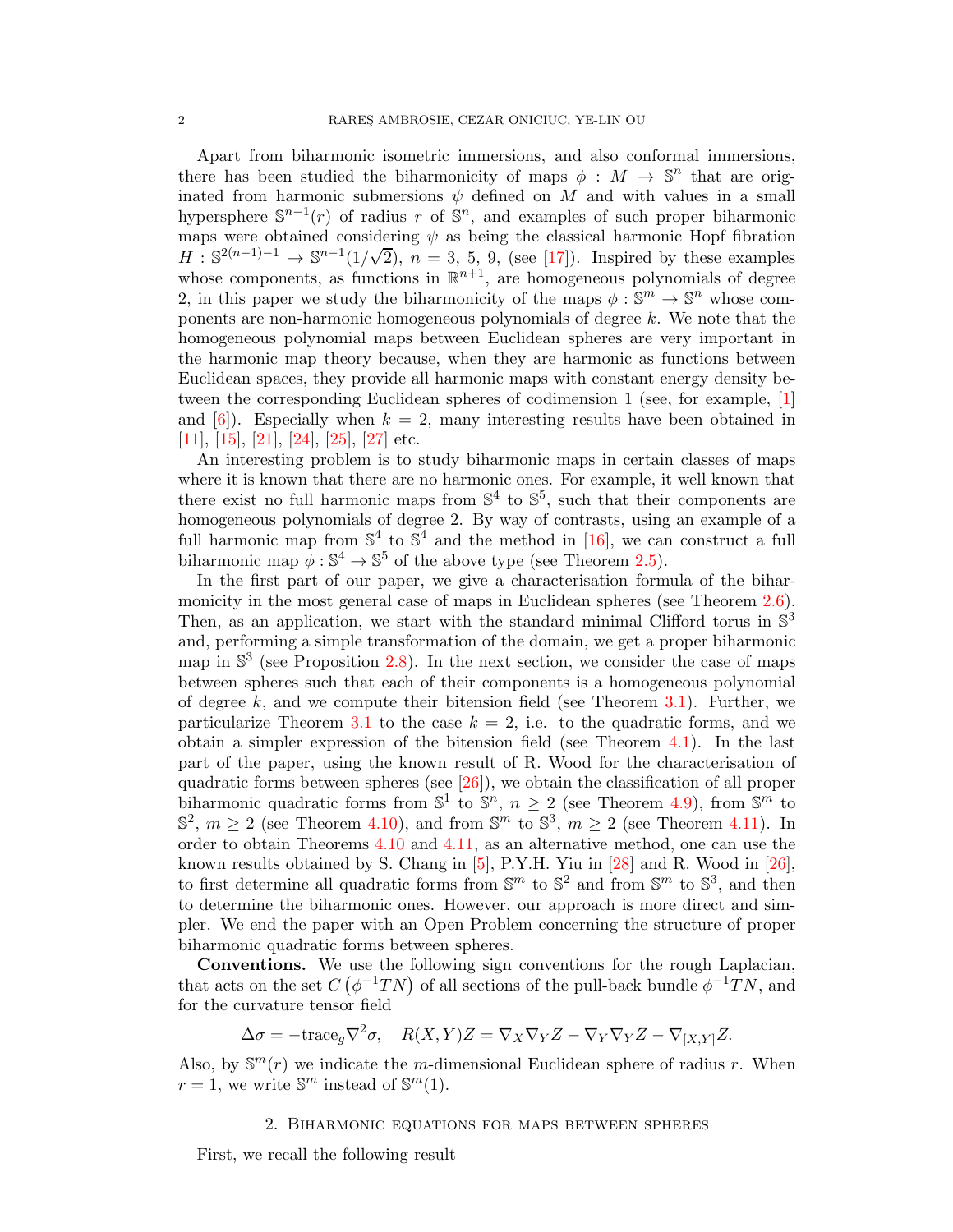<span id="page-2-1"></span>**Theorem 2.1** ([\[16\]](#page-34-14)). Let M be a compact manifold and consider  $\psi : M \to \mathbb{S}^n(r/\sqrt{2})$ *a* nonconstant map, where  $\mathbb{S}^n(r/\sqrt{2})$  *is a small hypersphere of radius*  $r/\sqrt{2}$  *of*  $\mathbb{S}^{n+1}(r)$ *. The map*  $\phi = \mathfrak{i} \circ \psi : M \to \mathbb{S}^{n+1}(r)$ *, where* i *is the canonical inclusion*, *is proper biharmonic if and only if*  $\psi$  *is harmonic and the energy density*  $e(\psi)$  *is constant.*

Remark 2.2. As we can see from the proof, the compactness is needed only for the direct implication.

**Remark 2.3.** When the map  $\psi$  is an isometric immersion, i.e. M is a submanifold, or a Riemannian submersion, the result was obtained in [\[3\]](#page-34-16) and [\[17\]](#page-34-8), respectively.

As an example of the above result, we can consider the map  $\psi : \mathbb{S}^3(\sqrt{2}) \to$  $\mathbb{S}^2(1/\sqrt{2})$  as being the classical Hopf map and then by composing with the inclusion of  $\mathbb{S}^2(1/\sqrt{2})$  into  $\mathbb{S}^3$ , we obtain that

$$
\phi : \mathbb{S}^3(\sqrt{2}) = \left\{ (z^1, z^2) \in \mathbb{C}^2 : |z^1|^2 + |z^2|^2 = 2 \right\} \to \mathbb{S}^3
$$

given by

<span id="page-2-2"></span>(2.1) 
$$
\phi(z^1, z^2) = \frac{1}{2\sqrt{2}} \left( 2z^1 \overline{z^2}, |z^1|^2 - |z^2|^2, 2 \right)
$$

$$
= \frac{1}{2\sqrt{2}} \left( 2z^1 \overline{z^2}, |z^1|^2 - |z^2|^2, |z^1|^2 + |z^2|^2 \right)
$$

is a proper biharmonic map (see  $[17]$ ). As homothetic changes of the domain or codomain metrics preserves the harmoncity and biharmonicity, we can assume that  $\phi$  maps  $\mathbb{S}^3$  into  $\mathbb{S}^3$ . We also note that the components of  $\phi$  are (restrictions of) homogeneous polynomials of degree 2.

We also recall the following non-existence result for the harmonic maps

**Theorem 2.4** ([\[27\]](#page-35-2)). *There are no full harmonic maps from*  $\mathbb{S}^4$  to  $\mathbb{S}^n$ *, for*  $n = 5$ *,* 6*, whose components are homogeneous polynomials of degree* 2*.*

Here a map  $\phi : \mathbb{S}^m \to \mathbb{S}^n$  is said to be full if its image is not contained in any great sphere.

On the other hand, as presented in  $[4]$  (see also  $[22]$ ), it is well known that the gradient of the isoparametric function

$$
f(x^{1}, x^{2}, x^{3}, x^{4}, x^{5}) = \frac{1}{3} (x^{1})^{3} + \frac{x^{1}}{2} ((x^{3})^{2} + (x^{4})^{2} - 2 (x^{5})^{2} - 2 (x^{2})^{2})
$$

$$
+ \frac{\sqrt{3}}{2} (x^{2} (x^{3})^{2} - x^{2} (x^{4})^{2}) + \sqrt{3}x^{3}x^{4}x^{5}.
$$

gives, up to a homothethic change of the codomain, a full harmonic map  $\psi : \mathbb{S}^4 \to$  $\mathbb{S}^4(1/\sqrt{2})$ , with constant energy density, defined by

$$
\psi(x^1, x^2, x^3, x^4, x^5) = \frac{1}{\sqrt{2}} \left( (x^1)^2 + \frac{1}{2} (x^3)^2 + \frac{1}{2} (x^4)^2 - (x^5)^2 - (x^2)^2 \right),
$$
  

$$
-2x^1x^2 + \frac{\sqrt{3}}{2} (x^3)^2 - \frac{\sqrt{3}}{2} (x^4)^2, x^1x^3 + \sqrt{3}x^2x^3 + \sqrt{3}x^4x^5,
$$
  

$$
x^1x^4 - \sqrt{3}x^2x^4 + \sqrt{3}x^3x^5, -2x^1x^5 + \sqrt{3}x^3x^4 \right).
$$

Then, for the biharmonic case, using Theorem [2.1](#page-2-1) from above we conclude that

<span id="page-2-0"></span>**Theorem 2.5.** There exist full proper biharmonic maps  $\mathbb{S}^4$  to  $\mathbb{S}^5$ , whose components *are homogeneous polynomials of degree* 2*.*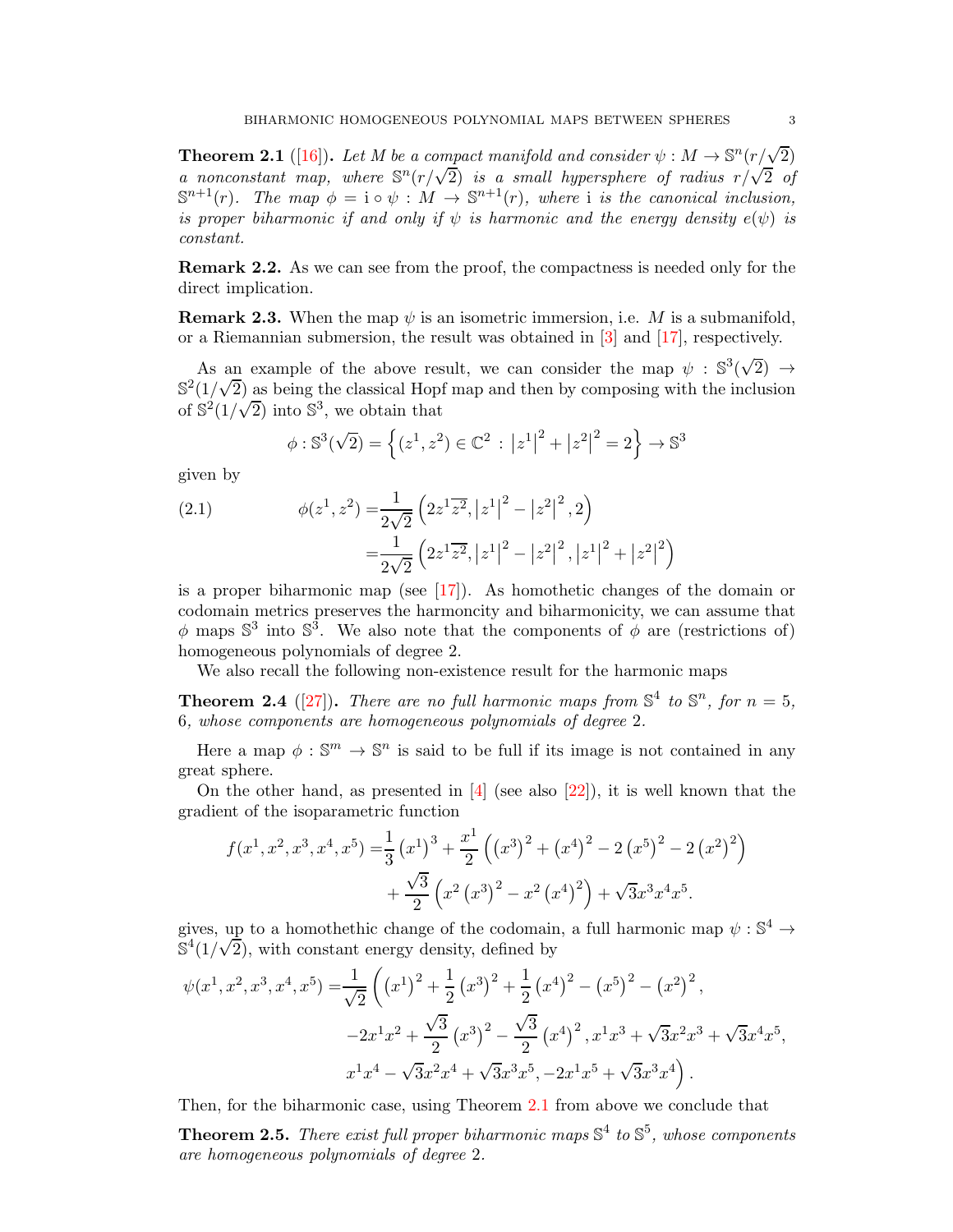Now, let  $\phi: (M^m, g) \to \mathbb{S}^n$  be a map and let  $i: \mathbb{S}^n \to \mathbb{R}^{n+1}$  be the standard isometric embedding of the unit Euclidean sphere into Euclidean space. We consider the composition map

$$
\varphi = \mathrm{i} \circ \phi : (M^m, g) \to \mathbb{R}^{n+1}.
$$

As usual, we identify locally  $d\phi(X)$  with  $d\phi(X)$ , for any vector fields X tangent to  $M$ .

We denote  $\theta = \langle d\phi, \tau(\phi) \rangle = \langle d\phi, \tau(\varphi) \rangle$ , i.e.  $\theta$  is the 1-form on M given by

$$
\theta(X) = \langle d\phi(X), \tau(\phi) \rangle = \langle d\varphi(X), \tau(\varphi) \rangle.
$$

By  $\theta^{\sharp}$  we denote the vector field associated to the 1-form  $\theta$  through the musical isomorphism. With these notations, we can state:

<span id="page-3-0"></span>**Theorem 2.6.** Let  $\phi: (M^m, g) \to \mathbb{S}^n$  be a map and let  $i: \mathbb{S}^n \to \mathbb{R}^{n+1}$  be the standard *isometric embedding. Then,*  $\phi$  *is a biharmonic map if and only if the vector function*  $\varphi = i \circ \phi : (M^m, g) \to \mathbb{R}^{n+1}$  solves the following PDE (2.2)

<span id="page-3-6"></span>
$$
\tau_2(\varphi) + 2|\mathrm{d}\varphi|^2 \tau(\varphi) + \left(-\Delta|\mathrm{d}\varphi|^2 + 2\mathrm{div}\theta^{\sharp} - |\tau(\varphi)|^2 + 2|\mathrm{d}\varphi|^4\right)\varphi + 2\mathrm{d}\varphi\left(\mathrm{grad}|\mathrm{d}\varphi|^2\right) = 0.
$$

*Proof.* It is well-known that the standard isometric embedding  $i : \mathbb{S}^n \to \mathbb{R}^{n+1}$  is a totally umbilical hypersurface with the unit normal vector field  $r$ . The vector field r associates to any point the corresponding position vector.

Since  $\nabla_U^{\mathbb{R}^{n+1}}$  $\mathbb{R}^{n+1}$   $r = U$ , for any  $U \in C(T\mathbb{R}^{n+1})$ , we get that the second fundamental form and the shape operator of  $\mathbb{S}^n$  into  $\mathbb{R}^{m+1}$  are given by

<span id="page-3-1"></span>
$$
B(X,Y) = -\langle X,Y \rangle r \quad \text{and} \quad A_r(X) = A(X) = -X,
$$

for any  $X, Y \in C(T\mathbb{S}^n)$ .

Let  $\phi: M \to \mathbb{S}^n$  be a smooth map and  $\varphi = i \circ \phi: M \to \mathbb{R}^{n+1}$  the composition map. We note that if  $\sigma \in C(\phi^{-1}T\mathbb{S}^n)$ , then  $di(\sigma) \in C(\phi^{-1}T\mathbb{R}^{n+1})$  and

(2.3) 
$$
\nabla_X^{\varphi} \text{di}(\sigma) = \text{di}\left(\nabla_X^{\phi} \sigma\right) - \langle \text{d}\phi(X), \sigma \rangle \, r \circ \varphi.
$$

In order to simplify the notation, we will not mention anymore the action of di and we will write  $\varphi$  instead of  $r \circ \varphi$ .

<span id="page-3-2"></span>From the Equation [\(2.3\)](#page-3-1) we quickly deduce that

(2.4) 
$$
\tau(\varphi) = \tau(\phi) - |\mathrm{d}\phi|^2 \varphi = \tau(\phi) - |\mathrm{d}\varphi|^2 \varphi.
$$

In order to compute  $\tau_2(\phi)$  in terms of  $\varphi$ , we consider an arbitrary point  $p \in M$ and a geodesic frame field  $\{X_i\}_{i=1}^m$  around p. From [\(2.3\)](#page-3-1), around p we have

(2.5) 
$$
\nabla_{X_i}^{\phi} \tau(\phi) = \nabla_{X_i}^{\varphi} \tau(\phi) + \langle d\phi(X_i), \tau(\phi) \rangle \varphi.
$$

<span id="page-3-3"></span>Using the Equation  $(2.4)$ , the Equation  $(2.5)$  becomes

<span id="page-3-4"></span>(2.6) 
$$
\nabla_{X_i}^{\phi} \tau(\phi) = \nabla_{X_i}^{\varphi} \left\{ \tau(\varphi) + |d\varphi|^2 \varphi \right\} + \theta(X_i)\varphi
$$

$$
= \nabla_{X_i}^{\varphi} \tau(\varphi) + \left\{ X_i \left( |d\varphi|^2 \right) \right\} \varphi + |d\varphi|^2 d\varphi(X_i) + \left\langle X_i, \theta^{\sharp} \right\rangle \varphi.
$$

<span id="page-3-5"></span>From Equation [\(2.3\)](#page-3-1) with  $\sigma = \nabla_X^{\phi}$  $\chi_i^{\varphi}(\phi)$ , around p, we have

(2.7) 
$$
\nabla_{X_i}^{\phi} \nabla_{X_i}^{\phi} \tau(\phi) = \nabla_{X_i}^{\varphi} \nabla_{X_i}^{\phi} \tau(\phi) + \left\langle d\phi(X_i), \nabla_{X_i}^{\phi} \tau(\phi) \right\rangle \varphi.
$$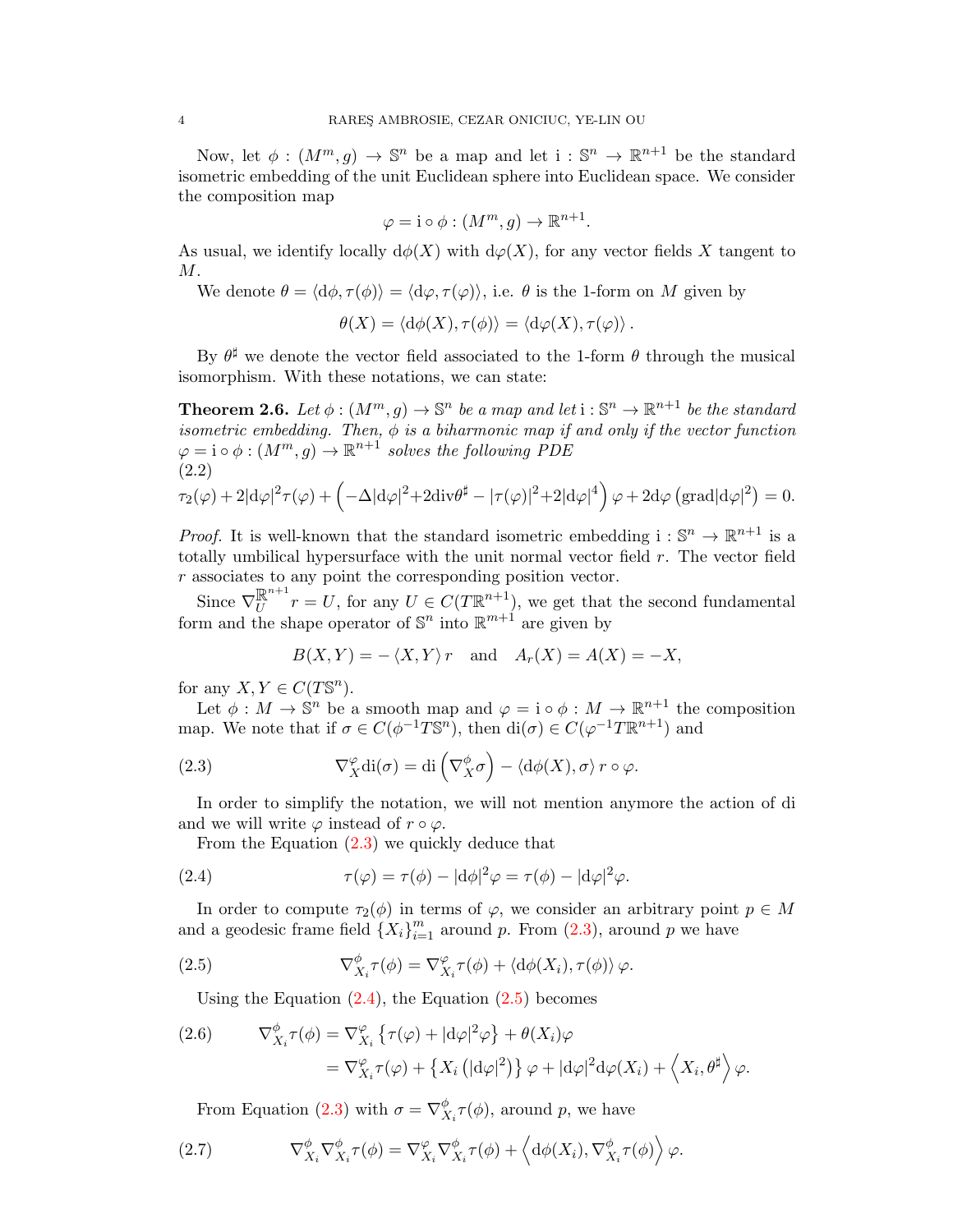Replacing the Equation  $(2.6)$  in the Equation  $(2.7)$  we get

<span id="page-4-0"></span>
$$
\nabla_{X_i}^{\phi} \nabla_{X_i}^{\phi} \tau(\phi) = \nabla_{X_i}^{\varphi} \left\{ \nabla_{X_i}^{\varphi} \tau(\varphi) + \left( X_i \left( |d\varphi|^2 \right) \right) \varphi + |d\varphi|^2 d\varphi(X_i) + \left\langle X_i, \theta^{\sharp} \right\rangle \varphi \right\} \n+ \left\langle d\phi(X_i), \nabla_{X_i}^{\varphi} \tau(\varphi) + \left( X_i \left( |d\varphi|^2 \right) \right) \varphi + |d\varphi|^2 d\varphi(X_i) + \left\langle X_i, \theta^{\sharp} \right\rangle \varphi \right\rangle \varphi \n= \nabla_{X_i}^{\varphi} \nabla_{X_i}^{\varphi} \tau(\varphi) + \left( X_i X_i \left( |d\varphi|^2 \right) \right) \varphi + 2 \left( X_i \left( |d\varphi|^2 \right) \right) d\varphi(X_i) + |d\varphi|^2 \nabla_{X_i}^{\varphi} d\varphi(X_i) \n+ \left( \left\langle \nabla_{X_i} X_i, \theta^{\sharp} \right\rangle + \left\langle X_i, \nabla_{X_i} \theta^{\sharp} \right\rangle \right) \varphi + \left\langle X_i, \theta^{\sharp} \right\rangle d\varphi(X_i) \n+ \left( X_i \left\langle d\phi(X_i), \tau(\phi) \right\rangle - \left\langle \nabla_{X_i}^{\varphi} d\varphi(X_i), \tau(\varphi) \right\rangle \right) \varphi + |d\varphi|^2 |d\varphi(X_i)|^2 \varphi.
$$

Taking the sum in Equation  $(2.8)$ , at p we get

$$
-\Delta^{\phi}\tau(\phi) = -\Delta^{\varphi}\tau(\varphi) - \Delta \left(|d\varphi|^2\right)\varphi + 2d\varphi \left(\text{grad}\left(|d\varphi|^2\right)\right) + |d\varphi|^2\tau(\varphi)
$$

$$
+\left(\text{div}\theta^{\sharp}\right)\varphi + d\varphi(\theta^{\sharp}) + \left(\text{div}\theta^{\sharp}\right)\varphi - |\tau(\varphi)|^2\varphi + |d\varphi|^4\varphi
$$

$$
=\tau_2(\varphi) + |d\varphi|^2\tau(\varphi) +
$$

$$
+\left\{-\Delta \left(|d\varphi|^2\right) + 2\left(\text{div}\theta^{\sharp}\right) - |\tau(\varphi)|^2 + |d\varphi|^4\right\}\varphi
$$

$$
+ 2d\varphi \left(\text{grad}\left(|d\varphi|^2\right)\right) + d\varphi(\theta^{\sharp}).
$$

Finally, replacing  $\tau(\phi)$  and  $\Delta^{\phi}\tau(\phi)$  in the expression of  $\tau_2(\phi)$ , we get

$$
\tau_2(\phi) = -\Delta^{\phi}\tau(\phi) - \text{trace}R^{\mathbb{S}^n}(\text{d}\phi, \tau(\phi))\,\text{d}\phi
$$
  
=  $-\Delta^{\phi}\tau(\phi) - \sum_i \left\{ \langle \text{d}\phi(X_i), \tau(\phi) \rangle \text{d}\phi(X_i) - \langle \text{d}\phi(X_i), \text{d}\phi(X_i) \rangle \tau(\phi) \right\}$   
=  $-\Delta^{\phi}\tau(\phi) - \text{d}\phi(\theta^{\sharp}) + |\text{d}\phi|^2 \tau(\phi) + |\text{d}\phi|^4 \phi.$ 

We conclude that

<span id="page-4-1"></span>(2.9)  
\n
$$
\tau_2(\phi) = \tau_2(\varphi) + 2|\mathrm{d}\varphi|^2 \tau(\varphi) +
$$
\n
$$
+ \left\{-\Delta \left(|\mathrm{d}\varphi|^2\right) + 2\left(\mathrm{div} \theta^{\sharp}\right) - |\tau(\varphi)|^2 + 2|\mathrm{d}\varphi|^4\right\} \varphi
$$
\n
$$
+ 2\mathrm{d}\varphi \left(\mathrm{grad} \left(|\mathrm{d}\varphi|^2\right)\right),
$$

and the conclusion follows.  $\hfill \square$ 

**Remark 2.7.** We note that Equation  $(2.2)$  first appeared in  $[19]$  and then, a version of this formula was given in [\[2\]](#page-34-19). A similar form of Equation [\(2.2\)](#page-3-6) was obtained in [\[14\]](#page-34-20) and [\[24\]](#page-35-0) for maps from Euclidean domains in spheres, and in [\[3\]](#page-34-16) for isometric immersions in Euclidean spheres.

As an application to Equation [\(2.2\)](#page-3-6) we will give the follwing example. Let  $\Psi$ :  $\mathbb{S}^1 \times \mathbb{S}^1 \to \mathbb{S}^3$  be a smooth map defined by

$$
\Psi(s,t) = \frac{1}{\sqrt{2}}(\cos s, \sin s, \cos t, \sin t).
$$

This map is well-defined, harmonic, and

$$
\Psi^*g_{\mathbb{S}^3}=\frac{1}{2}g_{\mathbb{T}},
$$

where  $\mathbb{T}$  denotes  $\mathbb{S}^1 \times \mathbb{S}^1$  and  $g_{\mathbb{T}}$  the standard metric,  $g_{\mathbb{T}} = ds^2 + dt^2$ . In fact, Ψ represents, up to a homothetic change of domain metric, the standard minimal Clifford torus in  $\mathbb{S}^3$ .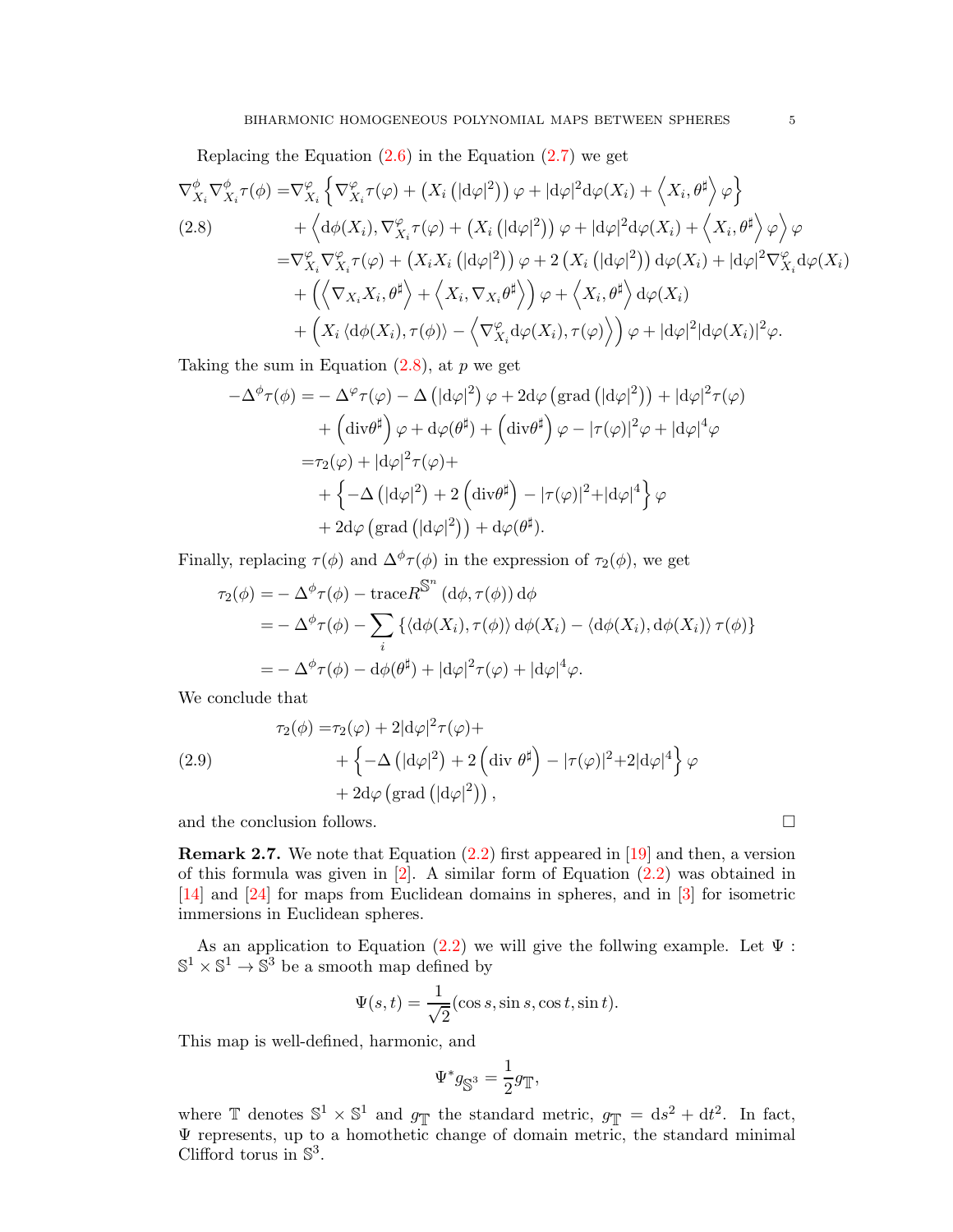In the following, we will perform a simple transformation of the domain in order to render the harmonic map  $\Psi$  into a proper biharmonic map. More precisely, we will compose the map  $\Psi$  with a totally geodesic map  $G : \mathbb{T} \to \mathbb{T}$  such that  $\Psi \circ G$  will be biharmonic but not harmonic.

Consider the map  $G: \mathbb{T} \to \mathbb{T}$  given in standard coordinates by

$$
G(u, v) = (k_1u + k_2v, l_1u + l_2v),
$$

where  $k_1, k_2, l_1, l_2 \in \mathbb{Z}$ . The map G is well-defined, non-necessarily injective, and totally geodesic. We have

$$
G_u = dG(\partial_u) = k_1 \partial_s + l_1 \partial_t \quad \text{and} \quad G_v = dG(\partial_v) = k_2 \partial_s + l_2 \partial_t.
$$

Thus

$$
\begin{cases}\n|G_u|^2 &= k_1^2 + l_1^2 \\
|G_v|^2 &= k_2^2 + l_2^2 \\
\langle G_u, G_v \rangle &= k_1 k_2 + l_1 l_2.\n\end{cases}
$$

We note that the metric  $G^*g_{\mathbb{T}}$  is homothetic to  $g_{\mathbb{T}}$  if and only if  $k_1^2+l_1^2=k_2^2+l_2^2>0$ and  $k_1k_2 + l_1l_2 = 0$ , that is the vectors  $(k_1, l_1)$  and  $(k_2, l_2)$  have the same length and are orthogonal, i.e.  $(k_2, l_2) = \pm(-l_1, k_1)$ . In particular, if  $G^*g_{\mathbb{T}}$  is homothetic to  $g_{\mathbb{T}}$ , then  $l_1^2 + l_2^2 = k_1^2 + k_2^2$ .

Denote  $\phi := \Psi \circ G$  and  $\varphi := i \circ \phi : \mathbb{T} \to \mathbb{R}^4$ ,

$$
\varphi(u,v) = \frac{1}{\sqrt{2}} \left( \cos(k_1 u + k_2 v), \sin(k_1 u + k_2 v), \cos(l_1 u + l_2 v), \sin(l_1 u + l_2 v) \right).
$$

With the above notation, we have that

<span id="page-5-0"></span>**Proposition 2.8.** The map  $\phi : \mathbb{T} \to \mathbb{S}^3$  is proper biharmonic if and only if

$$
l_1^2 + l_2^2 \neq k_1^2 + k_2^2.
$$

*Proof.* By direct computations we obtain

$$
\begin{cases}\n|\varphi_u|^2 &= \frac{1}{2}(k_1^2 + l_1^2), \\
|\varphi_v|^2 &= \frac{1}{2}(k_2^2 + l_2^2), \\
\langle \varphi_u, \varphi_v \rangle &= \frac{1}{2}(k_1 k_2 + l_1 l_2), \\
|d\varphi|^2 = |\varphi_u|^2 + |\varphi_u|^2 = \frac{1}{2}(k_1^2 + l_1^2 + k_2^2 + l_2^2).\n\end{cases}
$$

Now,

$$
\Delta \varphi = \frac{1}{\sqrt{2}} \left( (k_1^2 + k_2^2) \cos(k_1 u + k_2 v), (k_1^2 + k_2^2) \sin(k_1 u + k_2 v), (l_1^2 + l_2^2) \cos(l_1 u + l_2 v), (l_1^2 + l_2^2) \sin(l_1 u + l_2 v) \right).
$$

As a result,

$$
|\Delta \varphi|^2 = \frac{1}{2} \left( (k_1^2 + k_2^2)^2 + (l_1^2 + l_2^2)^2 \right)
$$

Then,

$$
\tau(\varphi) = \tau(\phi) - |\mathrm{d}\varphi|^2 \varphi = \tau(\phi) - \frac{1}{2}(k_1^2 + l_1^2 + k_2^2 + l_2^2)\varphi,
$$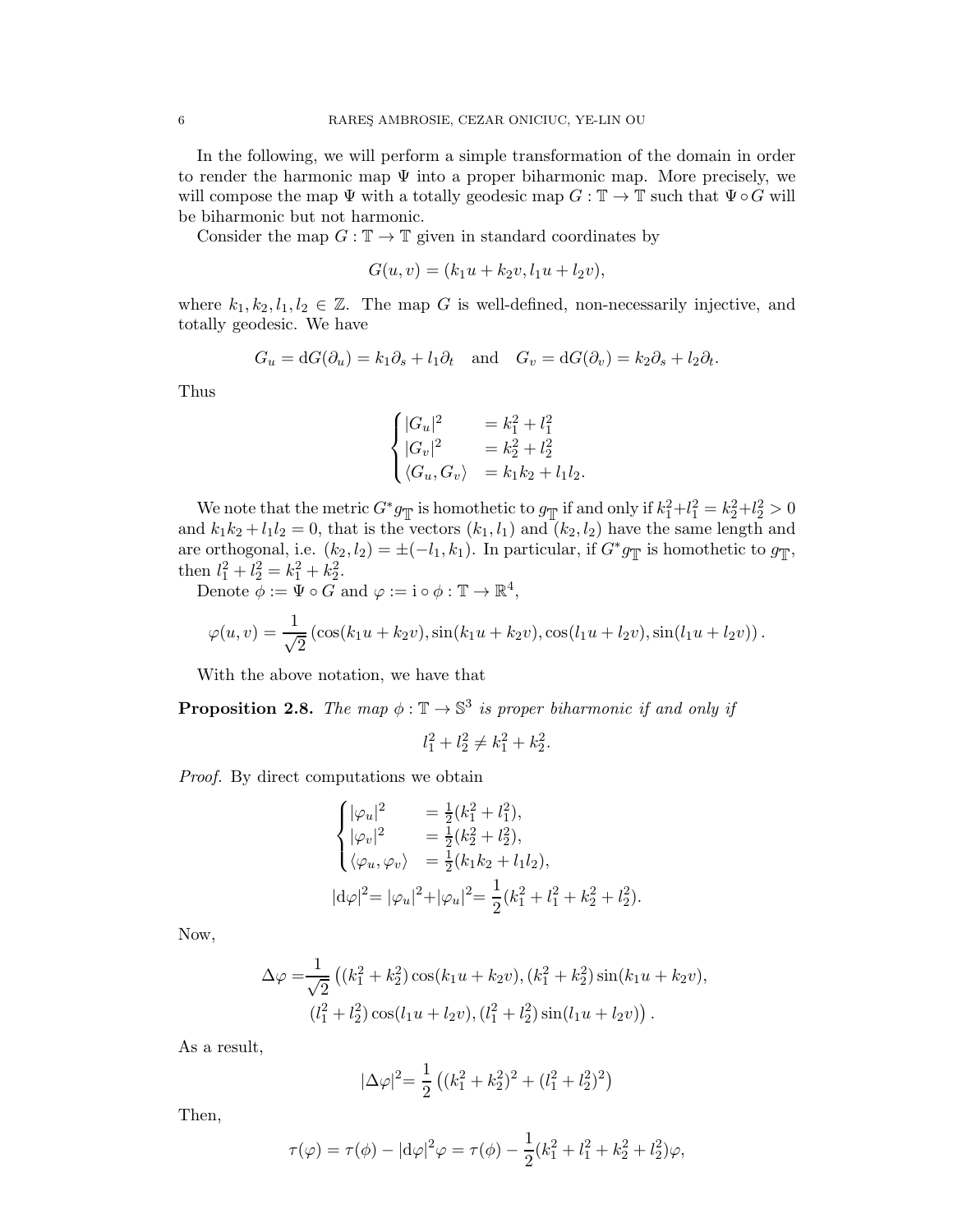and thus

$$
\tau(\phi) = -\frac{1}{\sqrt{2}} \left( \frac{1}{2} (l_1^2 + l_2^2 - k_1^2 - k_2^2) \cos(k_1 u + k_2 v), \frac{1}{2} (l_1^2 + l_2^2 - k_1^2 - k_2^2) \sin(k_1 u + k_2 v), \frac{1}{2} (k_1^2 + k_2^2 - l_1^2 - l_2^2) \cos(l_1 u + l_2 v), \frac{1}{2} (k_1^2 + k_2^2 - l_1^2 - l_2^2) \sin(l_1 u + l_2 v) \right)
$$
  
= 
$$
-\frac{l_1^2 + l_2^2 - k_1^2 - k_2^2}{2\sqrt{2}} (\cos(k_1 u + k_2 v), \sin(k_1 u + k_2 v), \sin(k_1 u + k_2 v), -\cos(l_1 u + l_2 v), -\sin(l_1 u + l_2 v)).
$$

It follows

<span id="page-6-0"></span>
$$
|\tau(\phi)|^2 = \frac{(l_1^2 + l_2^2 - k_1^2 - k_2^2)^2}{4}.
$$

Thus,  $\tau(\phi) = 0$  if and only if

(2.10) 
$$
l_1^2 + l_2^2 = k_1^2 + k_2^2.
$$

By direct computations, we obtain

$$
\Delta^2 \varphi = \frac{1}{\sqrt{2}} \left( (k_1^2 + k_2^2)^2 \cos(k_1 u + k_2 v), (k_1^2 + k_2^2)^2 \sin(k_1 u + k_2 v), (l_1^2 + l_2^2)^2 \cos(l_1 u + l_2 v), (l_1^2 + l_2^2)^2 \sin(l_1 u + l_2 v) \right).
$$

Then

$$
\begin{split} \operatorname{div} \, & \theta^{\sharp} = & \partial_{u} \left\langle \varphi_{u}, -\Delta \varphi \right\rangle + \partial_{v} \left\langle \varphi_{v}, -\Delta \varphi \right\rangle \\ &= & \partial_{u} \left\langle \varphi_{u}, \tau(\phi) - |\mathrm{d}\varphi|^{2} \varphi \right\rangle + \partial_{v} \left\langle \varphi_{v}, \tau(\phi) - |\mathrm{d}\varphi|^{2} \varphi \right\rangle \\ &= & \partial_{u} \left( \left\langle \varphi_{u}, \tau(\phi) \right\rangle - |\mathrm{d}\varphi|^{2} \left\langle \varphi_{u}, \varphi \right\rangle \right) + \partial_{v} \left( \left\langle \varphi_{v}, \tau(\phi) \right\rangle - |\mathrm{d}\varphi|^{2} \left\langle \varphi_{v}, \varphi \right\rangle \right) \\ &= & 0. \end{split}
$$

Next, by replacing in the left hand side of Equation [\(2.2\)](#page-3-6) and by direct computation we obtain

$$
\frac{1}{\sqrt{2}} ((k_1^2 + k_2^2)^2 \cos(k_1 u + k_2 v), (k_1^2 + k_2^2)^2 \sin(k_1 u + k_2 v),
$$
  
\n
$$
(l_1^2 + l_2^2)^2 \cos(l_1 u + l_2 v), (l_1^2 + l_2^2)^2 \sin(l_1 u + l_2 v))
$$
  
\n
$$
-\frac{k_1^2 + l_1^2 + k_2^2 + l_2^2}{\sqrt{2}} ((k_1^2 + k_2^2) \cos(k_1 u + k_2 v), (k_1^2 + k_2^2) \sin(k_1 u + k_2 v),
$$
  
\n
$$
(l_1^2 + l_2^2) \cos(l_1 u + l_2 v), (l_1^2 + l_2^2) \sin(l_1 u + l_2 v))
$$
  
\n
$$
+\left(-\frac{1}{2} ((k_1^2 + k_2^2)^2 + (l_1^2 + l_2^2)^2) + \frac{1}{2} (k_1^2 + l_1^2 + k_2^2 + l_2^2)^2\right).
$$
  
\n
$$
\cdot \frac{1}{\sqrt{2}} (\cos(k_1 u + k_2 v), \sin(k_1 u + k_2 v), \cos(l_1 u + l_2 v), \sin(l_1 u + l_2 v)) = 0.
$$

Therefore the map  $\phi$  is biharmonic. Taking into account [\(2.10\)](#page-6-0), we conclude that  $l_1^2 + l_2^2 \neq k_1^2 + k_2^2$  if and only if  $\phi$  is proper biharmonic.

**Remark 2.9.** We note that if  $k_1 l_2 - k_2 l_1 = \pm 1$  and  $l_1^2 + l_2^2 \neq k_1^2 + k_2^2$ , then G is a diffeomorphism and  $\phi$  is proper biharmonic..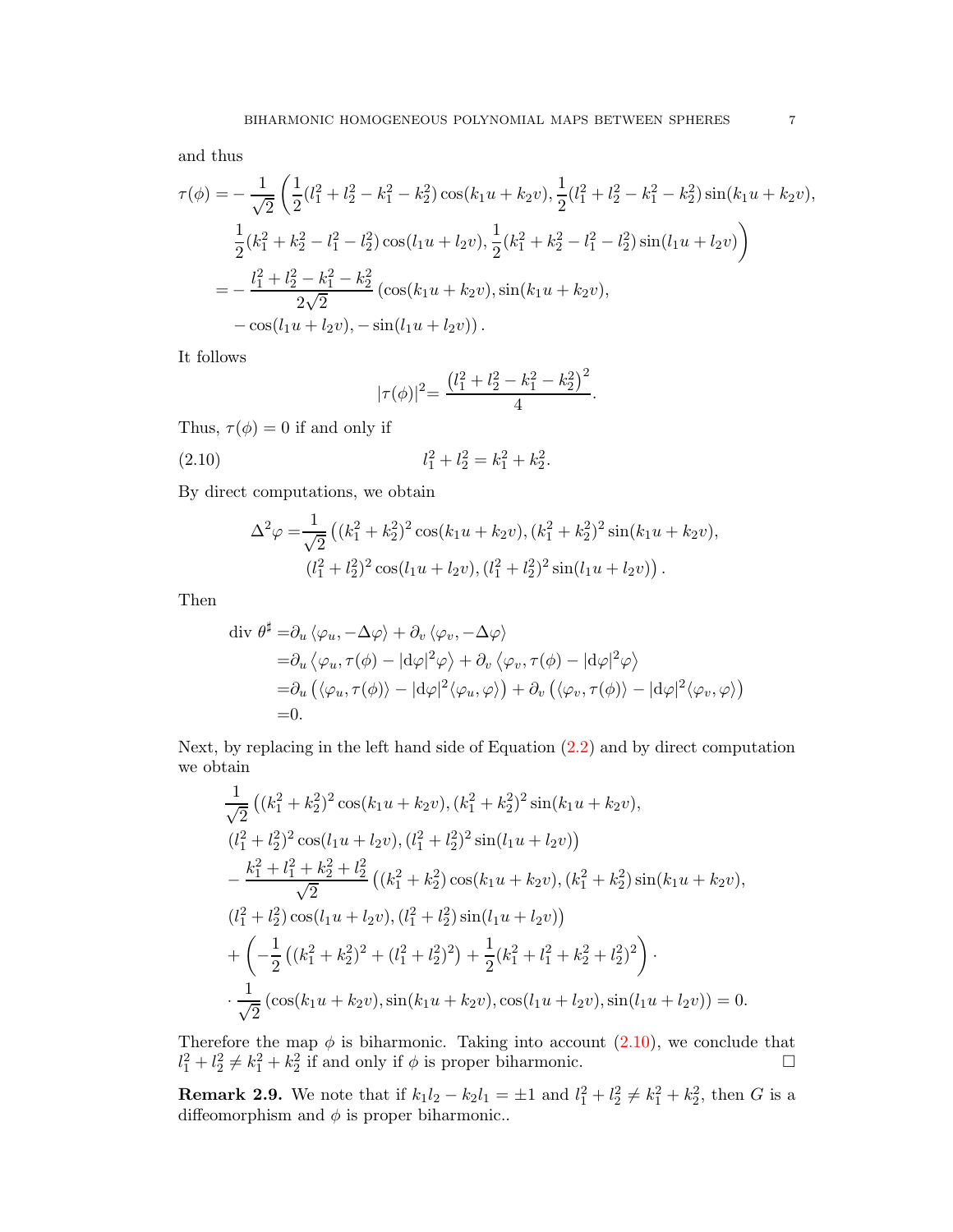## 3. Biharmonic homogeneous polynomial maps

Next, we give another application of Theorem [2.6](#page-3-0) for a particular class of maps. Consider the diagram below



where  $F: \mathbb{R}^{m+1} \to \mathbb{R}^{n+1}$  is a vector valued function such that each component is a homogeneous polynomial of degree  $k$ . Such a map  $F$  is called form of degree  $k$ . When  $k = 2$ , we say that F is a quadratic form, and we will keep the same terminology also for the induced map  $\phi$ . We will always assume that  $\phi$  is not constant.

<span id="page-7-0"></span>**Theorem 3.1.** *The bitension field of the map*  $\phi$  *is given by* 

<span id="page-7-1"></span>
$$
\tau_2(\phi) = \stackrel{o}{\Delta} \stackrel{o}{\Delta} F + 2 \left( mk + 2k^2 - 3k - m + 3 - \left| \stackrel{o}{d} F \right|^2 \right) \stackrel{o}{\Delta} F
$$
  
(3.1) 
$$
+ \left( -2 \stackrel{o}{\Delta} \left( \left| \stackrel{o}{d} F \right|^2 \right) - 2 \left| \stackrel{o}{\nabla} \stackrel{o}{d} F \right|^2 + \left| \stackrel{o}{\Delta} F \right|^2
$$

$$
- 2 \left( 2mk + 6k^2 - 6k - m + 3 \right) \left| \stackrel{o}{d} F \right|^2 + 2 \left| \stackrel{o}{d} F \right|^4 + 4k^2 (m + 2k - 1) \right) \varphi
$$

$$
+ 2 \stackrel{o}{d} F \left( \operatorname{grad} \left( \left| \stackrel{o}{d} F \right|^2 \right) \right),
$$

where  $\stackrel{o}{d}$ ,  $\stackrel{o}{\nabla}$  and  $\stackrel{o}{\Delta}$  denote operators that act on  $\mathbb{R}^{m+1}$ .

*Proof.* For simplicity of notation, an arbitrary point  $p \in \mathbb{S}^m$  will be denoted by  $\overline{x}$ . Now we consider an arbitrary point  $\overline{x} \in \mathbb{S}^m$  and a geodesic frame field  $\{X_i\}_{i=1}^m$ around  $\overline{x}$ , defined on the open subset U of  $\mathbb{S}^m$ ,  $\overline{x} \in U$ .

On U, we have:

$$
(3.2) \quad |\mathrm{d}\varphi|^2 = \sum_{i=1}^m |\mathrm{d}\varphi(X_i)|^2 = \sum_{i=1}^m \left| \mathrm{d}F(X_i) \right|^2 = \left| \mathrm{d}F \right|^2 - \left| \mathrm{d}F(r) \right|^2 = \left| \mathrm{d}F \right|^2 - |rF|^2
$$

Then, at  $\overline{x}$  we have

$$
|\mathrm{d}\varphi|_{\overline{x}}^2 = \left|\mathrm{d}F\right|_{\overline{x}}^2 - \left|(F \circ \gamma)'(1)\right|^2,
$$

where  $\gamma(t) = t\overline{x} = tr(\overline{x})$ .

On  $U$  we have

(3.3)  
\n
$$
\tau(\varphi) = \overset{o}{\mathrm{d}}F(\tau(i)) + \text{trace}\overset{o}{\nabla}\overset{o}{\mathrm{d}}F(\text{di}\cdot,\text{di}\cdot) \n= \overset{o}{\mathrm{d}}F(-mr) + \overset{o}{\tau}(F) - (\overset{o}{\nabla}\overset{o}{\mathrm{d}}F)(r,r) \n= -mrF + \overset{o}{\tau}(F) - r(rF) + rF \n= \overset{o}{\tau}(F) + (1 - m)rF - r(rF).
$$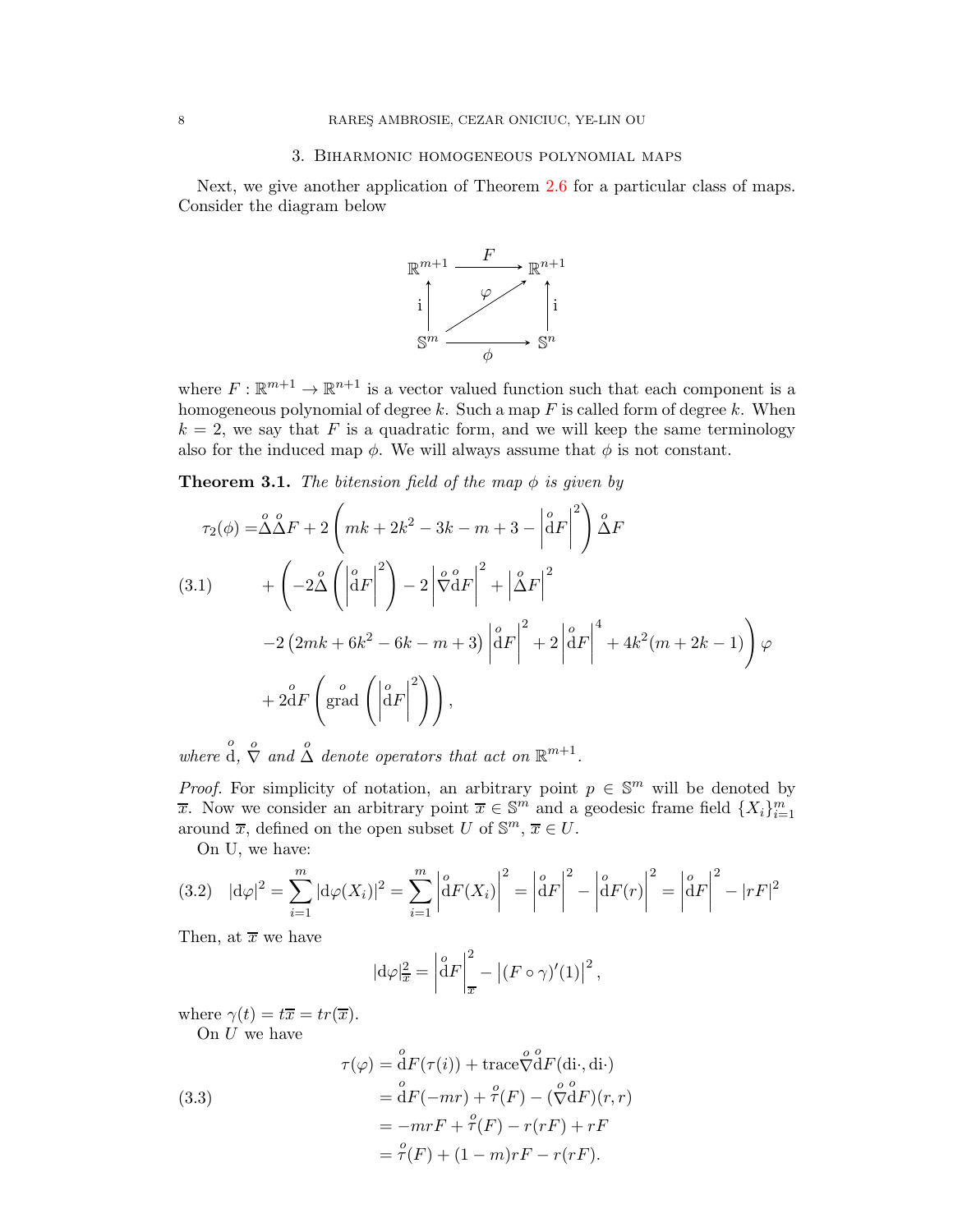Equivalently, on  $U$ :

$$
\Delta \varphi = \overset{o}{\Delta} F - (1 - m)rF + r(rF).
$$

At  $\overline{x}$ , for  $\left(\sqrt{\frac{c}{v}}\right)$ ∇  $\overset{o}{\mathrm{d}}F)_{\overline{x}}(r,r)$  we can give an alternative formula. Indeed, let  $\gamma(t) = t\overline{x}$ ,  $t \in \mathbb{R}$ . Then,  $\gamma$  is a geodesic in  $\mathbb{R}^{m+1}$  and

$$
\left(\overset{\circ}{\nabla}^{\alpha}F\right)_{\overline{x}}(r,r) = \left(\overset{\circ}{\nabla}^{\alpha}F\right)_{\overline{x}}\left(\gamma'(1),\gamma'(1)\right)
$$

$$
= \gamma'(1)\left\{\gamma'(t)F\right\} - \left(\overset{\circ}{\nabla}_{\gamma'(1)}\gamma'(t)\right)(F)
$$

$$
= \frac{\mathrm{d}^2}{\mathrm{d}t^2}\Big|_{t=1}\left\{(F\circ\gamma)(t)\right\}.
$$

So, at  $\overline{x}$ :

$$
\tau(\varphi)_{\overline{x}} = \frac{\varphi}{\tau}(F)_{\overline{x}} - m \frac{\mathrm{d}}{\mathrm{d}t} \Big|_{t=1} \left\{ F(t\overline{x}) \right\} - \frac{\mathrm{d}^2}{\mathrm{d}t^2} \Big|_{t=1} \left\{ F(t\overline{x}) \right\}.
$$

From now on, we will assume that  $F$  is a form of degree  $k$ . Let us prove that the action of the vector field r on F is  $rF = kF$ , on  $\mathbb{R}^{m+1}$ . For  $\overline{x}_0 = 0$  the equality is obvious. Then, at  $\bar{x} \in \mathbb{R}^{m+1} \setminus \{0\}$  we have

$$
(rF)(\overline{x}) = r(\overline{x})F
$$
  
=  $\frac{d}{dt}\Big|_{t=1}$  {F(t\overline{x})} =  $\frac{d}{dt}\Big|_{t=1}$  {t<sup>k</sup>F(\overline{x})}  
= kF(\overline{x}).

Moreover, this kind of formula holds for the action of r on  $\stackrel{o}{\Delta}F$ , even if  $\stackrel{o}{\Delta}F$  is not a form of degree  $k-2$ . Indeed, each component of  $\Delta F$  is either a homogeneous polynomial of degree  $k - 2$  or 0 and we have

<span id="page-8-0"></span>
$$
\left(\overset{o}{\Delta}F\right)(t\overline{x}) = t^{k-2}\left(\overset{o}{\Delta}F\right)(\overline{x}), \quad \forall \overline{x} \in \mathbb{R}^{m+1}.
$$

Thus,

(3.4) 
$$
r\left(\overset{o}{\Delta}F\right) = (k-2)\overset{o}{\Delta}F.
$$

On  $\mathbb{S}^m$ , from the equation  $(3.3)$  we have the following

(3.5) 
$$
\tau(\varphi) = \frac{\varphi}{\tau}(F) + (1 - m)k\varphi - k^2\varphi = \frac{\varphi}{\tau}(F) - k(m + k - 1)\varphi.
$$

Thus, on  $\mathbb{S}^m$ :

(3.6) 
$$
\Delta \varphi = \overset{o}{\Delta} F + k(m + k - 1)\varphi.
$$

On  $\mathbb{S}^m$ , the Equation  $(3.2)$  becomes

(3.7) 
$$
|\mathrm{d}\varphi|^2 = \left|\mathrm{d}F\right|^2 - k^2.
$$

Next, on  $\mathbb{S}^m$  we have:

<span id="page-8-2"></span><span id="page-8-1"></span>
$$
\operatorname{grad} \left( |\mathrm{d}\varphi|^2 \right) = \operatorname{grad} \left( \left| \mathrm{d}F \right|^2 \right) = \operatorname{grad} \left( \left| \mathrm{d}F \right|^2 \right) - r \left( \left| \mathrm{d}F \right|^2 \right) r.
$$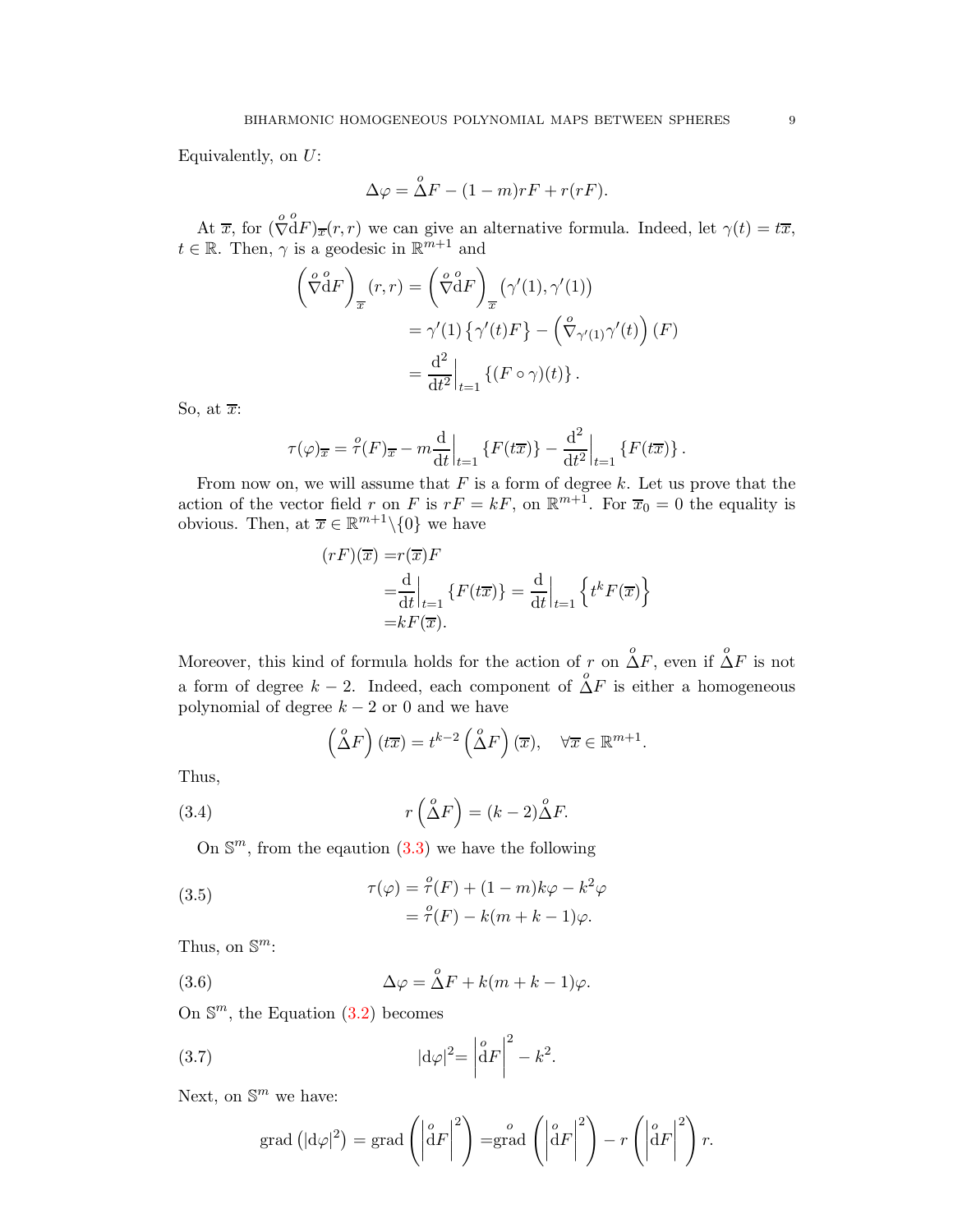So, on  $\mathbb{S}^m$ :

$$
2d\varphi \left(\text{grad} \left(|d\varphi|^2\right)\right) = 2\overset{o}{d}F\left(\text{grad}\left(\left|\overset{o}{d}F\right|^2\right) - r\left(\left|\overset{o}{d}F\right|^2\right)r\right)
$$

$$
= 2\overset{o}{d}F\left(\text{grad}\left(\left|\overset{o}{d}F\right|^2\right)\right) - 2k\left[r\left(\left|\overset{o}{d}F\right|^2\right)\right]\varphi.
$$

Further, we compute the norm  $|\tau(\varphi)|^2$ . Using Equations [\(3.5\)](#page-8-0), [\(2.4\)](#page-3-2) and [\(3.7\)](#page-8-1), we get

$$
|\tau(\varphi)|^{2} = \left| \frac{\varphi(F)}{\tau(F)} - k(m+k-1)\varphi \right|^{2}
$$
  
\n
$$
= \left| \frac{\varphi(F)}{\tau(F)} \right|^{2} + k^{2}(m+k-1)^{2} - 2k(m+k-1)\left\langle \frac{\varphi(F)}{\tau(F)}, \varphi \right\rangle
$$
  
\n
$$
= \left| \frac{\varphi(F)}{\tau(F)} \right|^{2} + k^{2}(m+k-1)^{2}
$$
  
\n
$$
- 2k(m+k-1)\left\langle \frac{\tau(\phi)}{\tau(F)} - \frac{d\varphi}{2} + k(m+k-1)\varphi, \varphi \right\rangle
$$
  
\n
$$
= \left| \frac{\varphi(F)}{\tau(F)} \right|^{2} + k^{2}(m+k-1)^{2} - 2k(m+k-1)\left( -\left| \frac{d\varphi}{2} + k(m+k-1) \right| \right)
$$
  
\n
$$
= \left| \frac{\varphi(F)}{\tau(F)} \right|^{2} - k^{2}(m+k-1)^{2} - 2k^{3}(m+k-1) + 2k(m+k-1)\left| \frac{d\varphi}{2} \right|^{2}
$$
  
\n
$$
= \left| \frac{\varphi(F)}{\tau(F)} \right|^{2} + 2k(m+k-1)\left| \frac{d\varphi}{2} \right|^{2} - k(m+k-1)(km+k^{2} - k + 2k^{2}).
$$

We conclude that

$$
|\tau(\varphi)|^2 = \left|\hat{\tau}(F)\right|^2 + 2k(m+k-1)\left|\hat{d}F\right|^2 - k^2(m+k-1)(m+3k-1).
$$

From Equations  $(3.4)$  and  $(3.6)$  we get

$$
\tau_2(\varphi) = \Delta \Delta \varphi = \Delta (\overset{o}{\Delta} F) + k(m + k - 1) \Delta \varphi
$$
  
\n
$$
= \overset{o}{\Delta} \overset{o}{\Delta} F - (1 - m)r(\overset{o}{\Delta} F) + r(r(\overset{o}{\Delta} F))
$$
  
\n
$$
+ k(m + k - 1) \overset{o}{\Delta} F + k^2(m + k - 1)^2 \varphi
$$
  
\n
$$
= \overset{o}{\Delta} \overset{o}{\Delta} F - (1 - m)(k - 2) \overset{o}{\Delta} F + (k - 2)^2 \overset{o}{\Delta} F
$$
  
\n
$$
+ k(m + k - 1) \overset{o}{\Delta} F + k^2(m + k - 1)^2 \varphi
$$
  
\n
$$
= \overset{o}{\Delta} \overset{o}{\Delta} F + 2(mk + k^2 - 3k - m + 3) \overset{o}{\Delta} F + k^2(m + k - 1)^2 \varphi.
$$

From Equation  $(3.7)$  we obtain

<span id="page-9-0"></span>
$$
(3.8)\ \Delta\left(|d\varphi|^2\right) = \Delta\left(\left|\overset{o}{d}F\right|^2\right) = \overset{o}{\Delta}\left(\left|\overset{o}{d}F\right|^2\right) - (1-m)r\left(\left|\overset{o}{d}F\right|^2\right) + r\left(r\left(\left|\overset{o}{d}F\right|^2\right)\right).
$$

Now, at  $\overline{x}$  we have:

$$
\Delta \left( |\mathrm{d}\varphi|^2 \right)_{\overline{x}} = \hat{\Delta} \left( \left| \mathrm{d}F \right|^2 \right)_{\overline{x}} + m \frac{\mathrm{d}}{\mathrm{d}t} \Big|_{t=1} \left\{ \left| \mathrm{d}F \right|^2 (t\overline{x}) \right\} + \frac{\mathrm{d}^2}{\mathrm{d}t^2} \Big|_{t=1} \left\{ \left| \mathrm{d}F \right|^2 (t\overline{x}) \right\}.
$$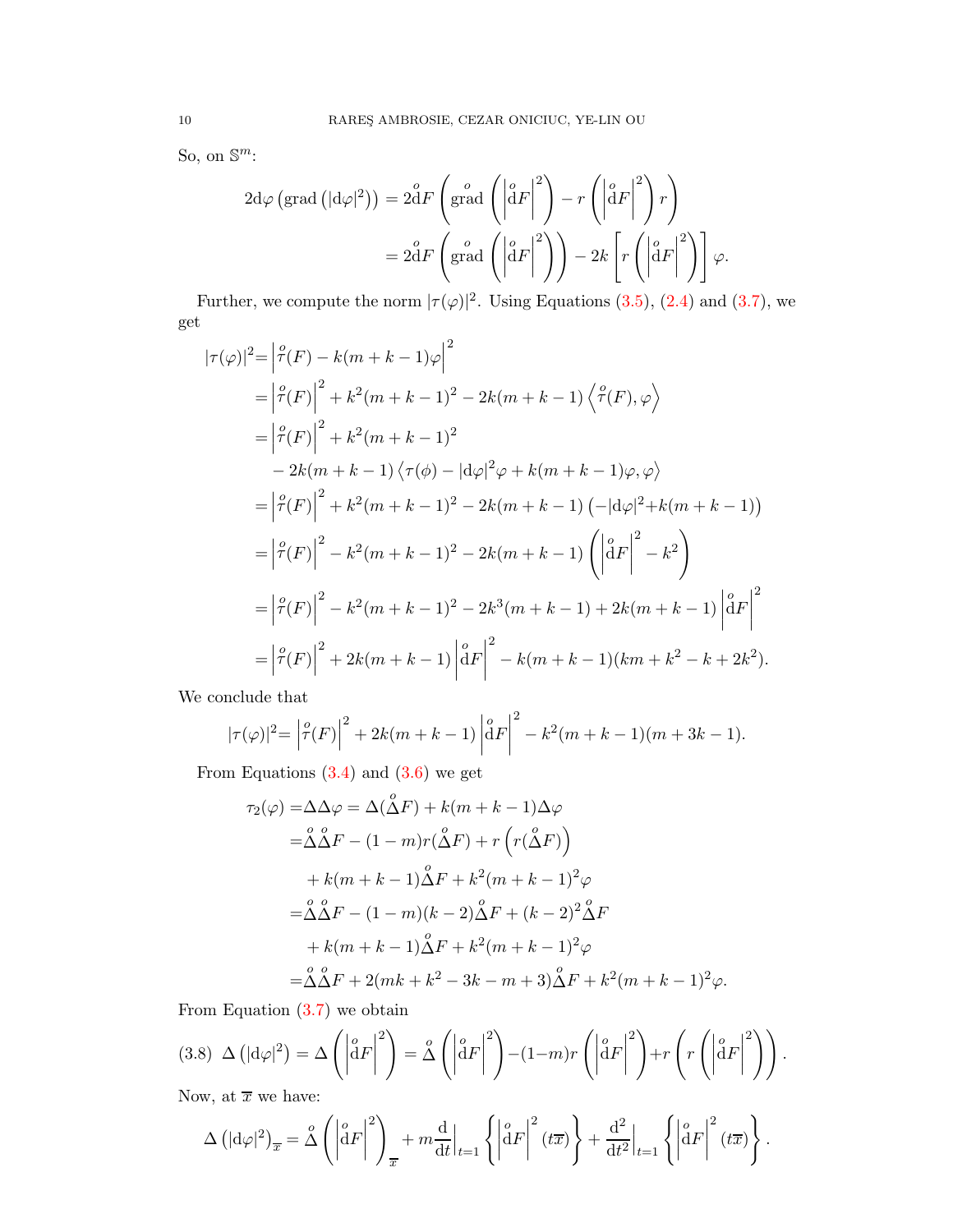We note that 
$$
\left| \begin{pmatrix} \mathbf{0} \\ \mathbf{d}F \end{pmatrix} (t\overline{x}) \right|^2 = t^{2(k-1)} \left| \begin{pmatrix} \mathbf{0} \\ \mathbf{d}F \end{pmatrix} (\overline{x}) \right|^2
$$
, for all  $\overline{x} \in \mathbb{R}^{m+1}$  and for all  $t \in \mathbb{R}$ , so 
$$
r \left( \left| \frac{\mathbf{0} \mathbf{d}F}{\mathbf{d}F} \right|^2 \right) = 2(k-1) \left| \frac{\mathbf{0} \mathbf{d}F}{\mathbf{d}F} \right|^2
$$

and

$$
r\left(r\left(\left|\overset{\circ}{\mathrm{d}}F\right|^2\right)\right) = 4(k-1)^2 \left|\overset{\circ}{\mathrm{d}}F\right|^2.
$$

Thus, Equation [\(3.8\)](#page-9-0) becomes

$$
\Delta \left( |\mathrm{d}\varphi|^2 \right) = \mathring{\Delta} \left( \left| \mathrm{d}F \right|^2 \right) - 2(1-m)(k-1) \left| \mathrm{d}F \right|^2 + 4(k-1)^2 \left| \mathrm{d}F \right|^2
$$

$$
= \mathring{\Delta} \left( \left| \mathrm{d}F \right|^2 \right) + 2(k-1)(m+2k-3) \left| \mathrm{d}F \right|^2.
$$

In the following, first we will compute  $\theta$ , and then we will compute div $\theta^{\sharp}$ .

$$
\theta(X) = \langle d\phi(X), \tau(\phi) \rangle = \langle d\phi(X), \tau(\varphi) \rangle
$$

$$
= \left\langle \stackrel{o}{d}F(X_i), \stackrel{o}{\tau}(F) - k(m + k - 1)\varphi \right\rangle
$$

$$
= \left\langle \stackrel{o}{d}F(X_i), \stackrel{o}{\tau}(F) \right\rangle, \quad \text{on } \mathbb{S}^m.
$$

We know that

$$
\mathrm{div}\theta^{\sharp} = \sum_{i=1}^{m} \left\langle X_i, \nabla_{X_i} \theta^{\sharp} \right\rangle.
$$

Then, at  $\overline{x}$  we have

$$
\begin{split}\n\text{div}\theta^{\sharp} &= \sum_{i=1}^{m} X_{i} \left\langle X_{i}, \theta^{\sharp} \right\rangle \\
&= \sum_{i=1}^{m} X_{i} \left( \theta(X_{i}) \right) = \sum_{i=1}^{m} X_{i} \left\langle \left\langle \mathbf{d}F(X_{i}), \hat{\tau}(F) \right\rangle \\
&= \sum_{i=1}^{m} \left\{ \left\langle \nabla_{X_{i}} \mathbf{d}F(X_{i}), \hat{\tau}(F) \right\rangle + \left\langle \mathbf{d}F(X_{i}), \nabla_{X_{i}} \hat{\tau}(F) \right\rangle \right\} \\
&= \sum_{i=1}^{m} \left\{ \left\langle \left( \nabla \mathbf{d}F \right) (X_{i}, X_{i}) + \left\langle \mathbf{d}F \left( \nabla_{X_{i}} X_{i} \right), \hat{\tau}(F) \right\rangle + \left\langle \mathbf{d}F(X_{i}), \nabla_{X_{i}} \hat{\tau}(F) \right\rangle \right\} \\
&= \sum_{i=1}^{m} \left\{ \left\langle \left( \nabla \mathbf{d}F \right) (X_{i}, X_{i}) - rF, \hat{\tau}(F) \right\rangle \right\} + \left\langle \left\langle \mathbf{d}F, \mathbf{d} \left( \hat{\tau}(F) \right) \right\rangle - \left\langle r(F), r \left( \hat{\tau}(F) \right) \right\rangle \right.\n\end{split}
$$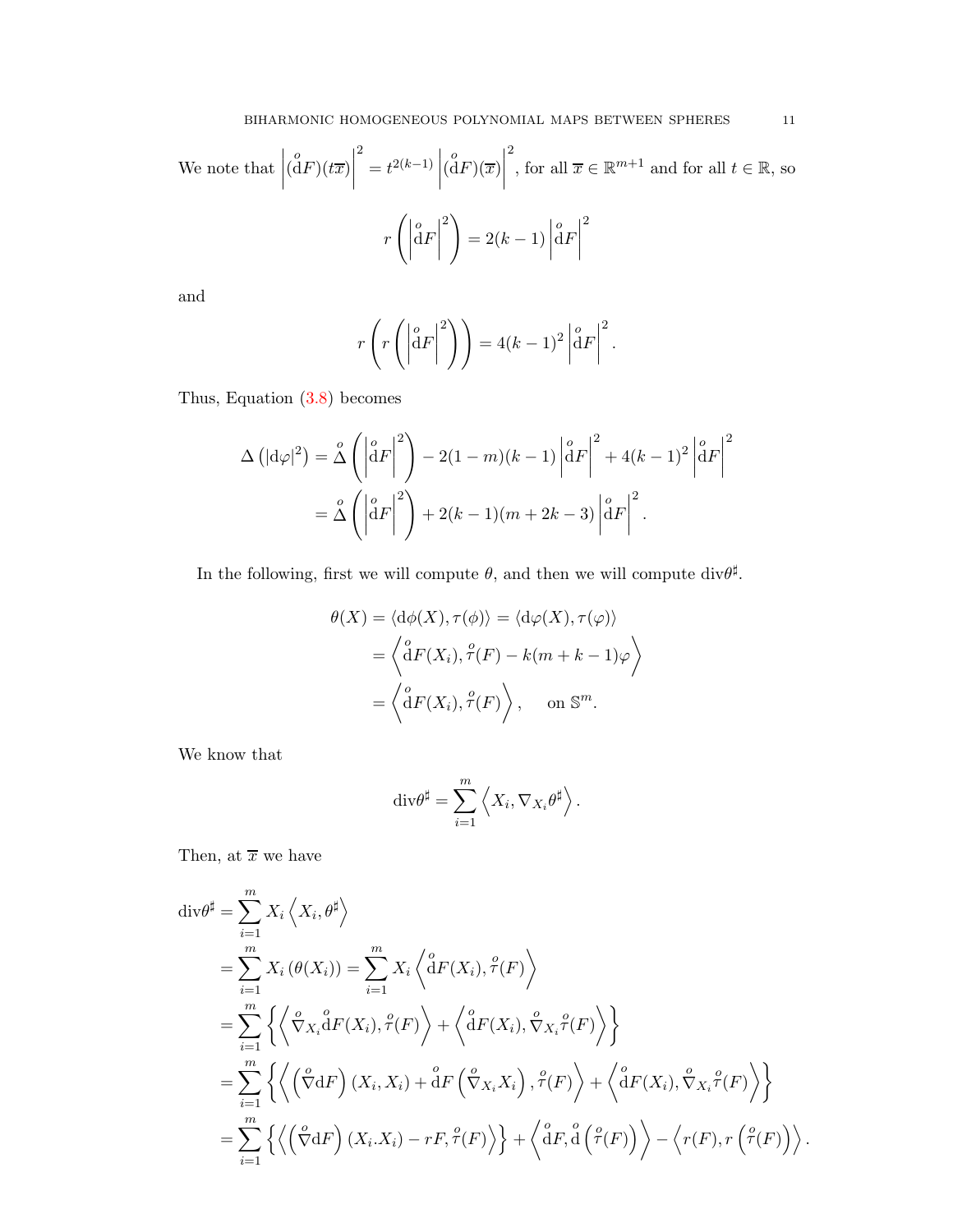Further

$$
\begin{split}\n\text{div}\theta^{\sharp} &= \left\langle \Delta F + r(rF) - rF + mrF, \Delta F \right\rangle + \left\langle \frac{\partial}{\partial F}, \frac{\partial}{\partial} \left( \frac{\rho}{f}(F) \right) \right\rangle + k(k-2) \left\langle \varphi, \frac{\partial}{\partial F} \right\rangle \\
&= \left\langle \Delta F + k(m+k-1)\varphi, \frac{\partial}{\partial F} \right\rangle - \left\langle \frac{\partial}{\partial F}, \frac{\partial}{\partial} \left( \frac{\partial}{\partial F} \right) \right\rangle + k(k-2) \left\langle \varphi, \frac{\partial}{\partial F} \right\rangle \\
&= \left| \Delta F \right|^2 + k(m+k-1) \left\langle \varphi, \Delta F \right\rangle - \left\langle \frac{\partial}{\partial F}, \frac{\partial}{\partial} \left( \Delta F \right) \right\rangle + k(k-2) \left\langle \varphi, \Delta F \right\rangle \\
&= \left| \Delta F \right|^2 + k(m+2k-3) \left\langle \varphi, \Delta F \right\rangle - \left\langle \frac{\partial}{\partial F}, \frac{\partial}{\partial} \left( \Delta F \right) \right\rangle \\
&= \left| \Delta F \right|^2 - k(m+2k-3) \left[ -\left| \frac{\partial}{\partial F} \right|^2 + k^2 + k(m+k-1) \right] - \left\langle \frac{\partial}{\partial F}, \frac{\partial}{\partial} \left( \Delta F \right) \right\rangle \\
&= \left| \Delta F \right|^2 + k(m+2k-3) \left| \frac{\partial}{\partial F} \right|^2 - k^2(m+2k-3)(m+2k-1) - \left\langle \frac{\partial}{\partial F}, \frac{\partial}{\partial} \left( \Delta F \right) \right\rangle.\n\end{split}
$$

Now, we want to find an expression for  $\langle \overset{o}{d}F, \overset{o}{d}(\overset{o}{\Delta}F) \rangle$ . We know that  $\overset{o}{d\Delta} = \overset{o}{\Delta}$ o d. Then, on  $\mathbb{R}^{m+1}$ ,

$$
\left\langle \overset{o}{\mathrm{d}}F, \overset{o}{\mathrm{d}}(\overset{o}{\Delta}F) \right\rangle = \left\langle \overset{o}{\mathrm{d}}F, \overset{o}{\Delta}(\overset{o}{\mathrm{d}}F) \right\rangle.
$$

From the Weitzenbök formula for  $\overset{o}{\mathrm{d}}\overline{F}$  we get

$$
\frac{1}{2}\overset{o}{\Delta}\left(\left|\overset{o}{\mathrm{d}}F\right|^2\right) = \left\langle \overset{o}{\mathrm{d}}F, \overset{o}{\Delta}\overset{o}{\mathrm{d}}F \right\rangle - \left|\overset{o}{\nabla}\overset{o}{\mathrm{d}}F\right|^2.
$$

Then, on  $\mathbb{S}^m$  we have

$$
\operatorname{div} \theta^{\sharp} = \left| \stackrel{\circ}{\mathrm{d}} F \right|^2 + k(m + 2k - 3) \left| \stackrel{\circ}{\mathrm{d}} F \right|^2 - k^2 (m + 2k - 3)(m + 2k - 1)
$$

$$
- \frac{1}{2} \stackrel{\circ}{\Delta} \left( \left| \stackrel{\circ}{\mathrm{d}} F \right|^2 \right) - \left| \stackrel{\circ}{\nabla} \stackrel{\circ}{\mathrm{d}} F \right|^2.
$$

Recall that

$$
2d\varphi\left(\text{grad}\left(|d\varphi|^2\right)\right) = 2dF\left(\text{grad}\left(\left|\overset{o}{d}F\right|^2\right)\right) - 2kr\left(\left|\overset{o}{d}F\right|^2\right)\varphi.
$$

The last term can be rewritten and we have, on  $\mathbb{S}^m$ 

(3.9) 
$$
2d\varphi \left(\text{grad}\left(|d\varphi|^2\right)\right) = 2dF\left(\text{grad}\left(\left|\overset{o}{d}F\right|^2\right)\right) - 4k(k-1)\left|\overset{o}{d}F\right|^2\varphi.
$$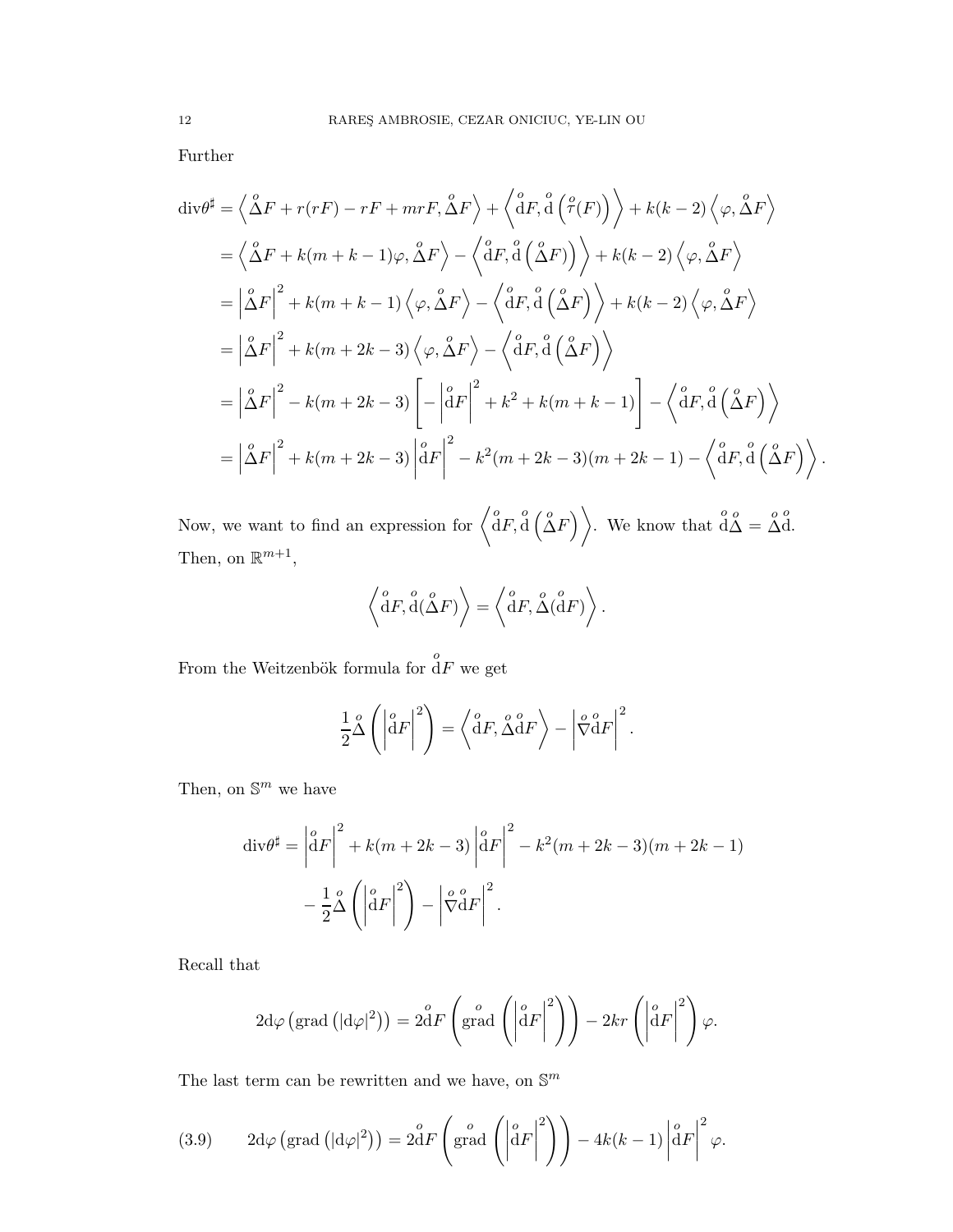Next, we replace in Equation  $(2.9)$  the terms we have computed:

$$
\tau_{2}(\phi) = \Delta \Delta F + 2(mk + k^{2} - 3k - m + 3)\Delta F + k^{2}(m + k - 1)^{2}\varphi
$$
  
+ 
$$
2\left(\left|\frac{a}{dF}\right|^{2} - k^{2}\right)\left(-\Delta F - k(m + k - 1)\varphi\right)
$$
  
+ 
$$
\left(-\Delta \left(\left|\frac{a}{dF}\right|^{2}\right) - 2(k - 1)(m + 2k - 3)\left|\frac{a}{dF}\right|^{2} - \Delta \left(\left|\frac{a}{dF}\right|^{2}\right) - 2\left|\frac{a}{dF}\right|^{2}
$$
  
+ 
$$
2\left|\Delta F\right|^{2} + 2k(m + 2k - 3)\left|\frac{a}{dF}\right|^{2} - 2k^{2}(m + 2k - 3)(m + 2k - 1)
$$
  
- 
$$
\left|\Delta F\right|^{2} - 2k(m + k - 1)\left|\frac{a}{dF}\right|^{2} + k^{2}(m + k - 1)(m + 3k - 1) + 2\left|\frac{a}{dF}\right|^{4} + 2k^{4}
$$
  
- 
$$
4\left|\frac{a}{dF}\right|^{2}k^{2}\right)\varphi + 2\overline{d}F\left(\text{grad}\left(\left|\frac{a}{dF}\right|^{2}\right)\right) - 4k(k - 1)\left|\frac{a}{dF}\right|^{2}\varphi.
$$

From the above relation,

$$
\tau_2(\phi) = \stackrel{o}{\Delta} \stackrel{o}{\Delta} F + 2 \left( mk + 2k^2 - 3k - m + 3 - \left| \stackrel{o}{\stackrel{\partial}{\partial}} F \right|^2 \right) \stackrel{o}{\Delta} F
$$
  
+ 
$$
\left( -2 \stackrel{o}{\Delta} \left( \left| \stackrel{o}{\stackrel{\partial}{\partial}} F \right|^2 \right) - 2 \left| \stackrel{o}{\nabla} \stackrel{o}{\stackrel{\partial}{\partial}} F \right|^2 + \left| \stackrel{o}{\Delta} F \right|^2
$$
  
-2 
$$
(2mk + 6k^2 - 6k - m + 3) \left| \stackrel{o}{\stackrel{\partial}{\partial}} F \right|^2 + 2 \left| \stackrel{o}{\stackrel{\partial}{\partial}} F \right|^4 + 4k^2(m + 2k - 1) \right) \varphi
$$
  
+ 
$$
2 \stackrel{o}{\stackrel{\partial}{\partial}} F \left( \text{grad } \left( \left| \stackrel{o}{\stackrel{\partial}{\partial}} F \right|^2 \right) \right).
$$

**Remark 3.2.** We note that, using Equations  $(2.4)$ ,  $(3.5)$  we obtain that

$$
\tau(\phi) = -\stackrel{o}{\Delta}F - k(m+k-1)\varphi + \left(\left|\stackrel{o}{\mathrm{d}}F\right|^2 - k^2\right)\varphi
$$

$$
= -\stackrel{o}{\Delta}F + \left(\left|\stackrel{o}{\mathrm{d}}F\right|^2 - k(m+2k-1)\right)\varphi.
$$

If  $\stackrel{o}{\Delta}F = 0$ , since  $\varphi$  is normal to  $\mathbb{S}^m$  and  $\tau(\phi)$  is tangent, from the above relation we conclude that

$$
\tau(\phi)=0
$$

and, on  $\mathbb{S}^m$ ,

$$
\left| \overset{o}{\mathrm{d}} F \right|^2 - k(m + 2k - 1) = 0,
$$

so the energy density  $e(\phi)$  is constant. Moreover, when  $k = 2$  we can see that, since  $\phi$  is not constant,  $\stackrel{o}{\Delta}F = 0$  if and only if  $\tau(\phi) = 0$ . We look for proper biharmonic maps, thus we will consider only the case  $\stackrel{o}{\Delta}F \neq 0$ . For more details about harmonic homogeneous polynomial maps of degree  $k$ , see [\[1\]](#page-34-9) and [\[6\]](#page-34-10).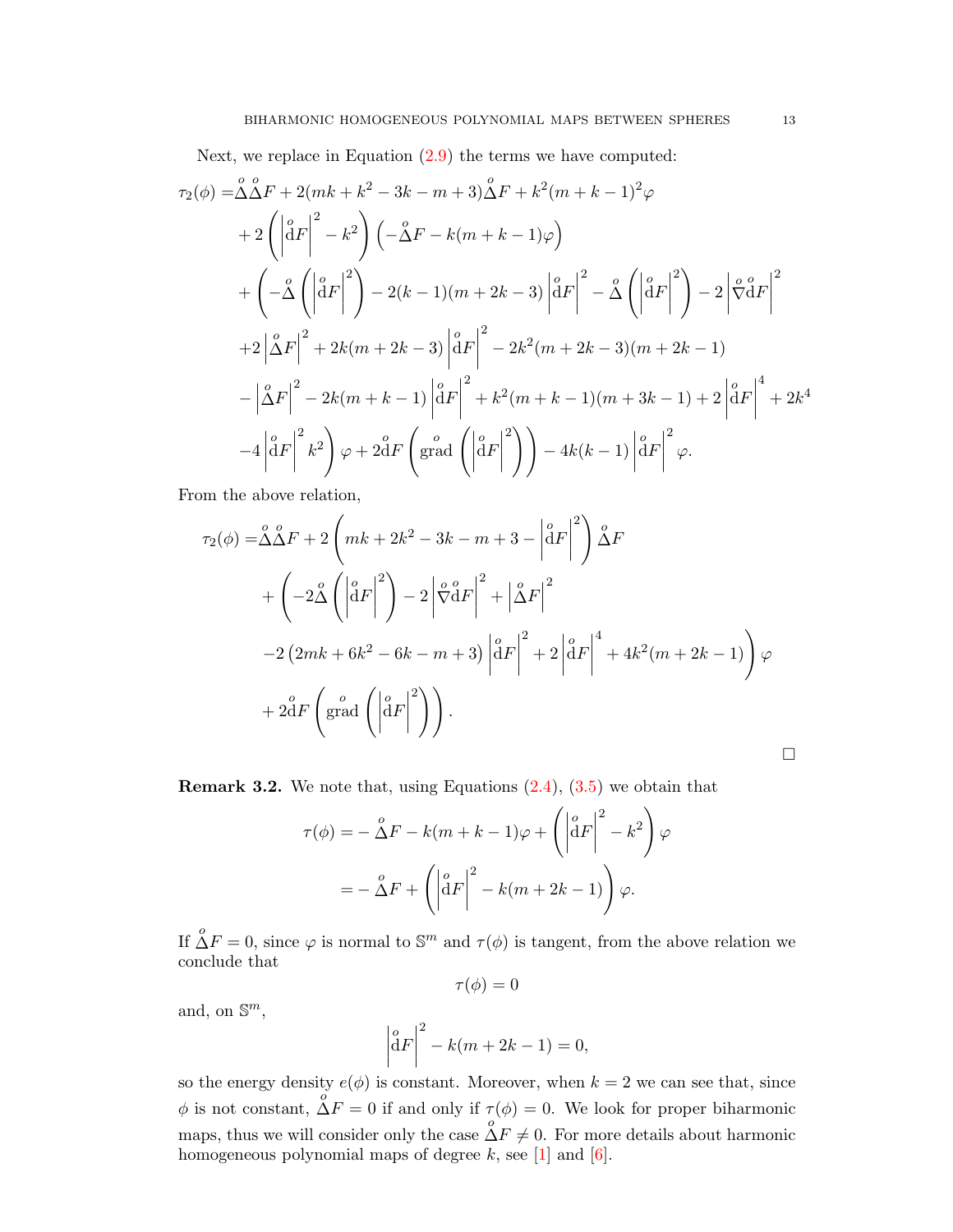## 4. Biharmonic homogeneous polynomials of degree 2

Let  $F: \mathbb{R}^{m+1} \to \mathbb{R}^{n+1}$  be a quadratic form. Then, F can be written in the form

$$
F(\overline{x}) = (X^t A_1 X, \dots, X^t A_{n+1} X),
$$

where  $\bar{x} = (x^1, x^2, \dots, x^{m+1})$  coresponds to  $X^t = [x^1 \ x^2 \ \dots \ x^{m+1}]$ , and  $A_1$ , ...,  $A_{n+1}$  are square matrices of order  $m+1$ , such that if  $|\overline{x}|=1$ , then  $|F(\overline{x})|=1$ . We note that, by a standard symmetrization process, we can always assume that  $A_i$  is symmetric,  $i = 1, 2, ..., n + 1$ .

We will always assume that  $\phi$  is not a constant map, therefore there exist  $i_0 \in$  $\{1, 2, \ldots, n+1\}$  such that  $A_{i_0}$  is not  $I_{m+1}$  multiplied by a non-zero real constant.

In this case, we will compute all the terms from the relation  $(3.1)$ . In the following, for the matrices we will use the Frobenius Norm, which is defined as the square root of the sum of the squares of the elements of the matrix.

We immediately observe that since F is a quadratic form, then  $\Delta \Delta F = 0$ , on  $\mathbb{R}^{m+1}$ . Then,

(4.1) 
$$
DF(\overline{x}) = \begin{bmatrix} 2X^{t}A_{1} \\ 2X^{t}A_{2} \\ \vdots \\ 2X^{t}A_{n+1} \end{bmatrix}
$$

As an immediate result, we obtain that on  $\mathbb{R}^{m+1}$ 

<span id="page-13-1"></span>(4.2) 
$$
\left| \int_{0}^{a} F(\overline{x}) \right|^{2} = 4X^{t} \left( A_{1}^{2} + A_{2}^{2} + \dots + A_{n+1}^{2} \right) X = 4X^{t} SX,
$$

where we denoted  $S = A_1^2 + A_2^2 + \cdots + A_{n+1}^2$ .

Then, we easily obtain that on  $\mathbb{R}^{m+1}$ 

<span id="page-13-2"></span>
$$
\hat{\Delta}F = -(2\text{tr}A_1, 2\text{tr}A_2, ..., 2\text{tr}A_{n+1}),
$$
\n
$$
\hat{\Delta}\left(\left|\overset{\circ}{d}F\right|^2\right) = -8\text{tr}\left(A_1^2 + A_2^2 + \dots + A_{n+1}^2\right) = -8\text{tr}S,
$$
\n(4.3)\n
$$
\left|\overset{\circ}{\nabla}^{\alpha}F\right|^2 = 4\left(|A_1|^2 + \dots + |A_{n+1}|^2\right),
$$
\n
$$
\underset{\text{grad}}{\circ} \left(\left|\overset{\circ}{d}F\right|^2\right) = 8X^t\left(A_1^2 + A_2^2 + \dots + A_{n+1}^2\right) = 8X^tSX,
$$
\n
$$
\overset{\circ}{d}F\left(\text{grad}\left(\left|\overset{\circ}{d}F\right|^2\right)\right) = 16\left(X^tA_1SX, \dots, X^tA_{n+1}SX\right).
$$

We observe that, since the matrices  $A_1, ..., A_{n+1}$  are symmetric, then

 $|A_1|^2$ + · · · +  $|A_{n+1}|^2$  = tr*S*.

Now, we can state the main result of this section.

<span id="page-13-0"></span>**Theorem 4.1.** Let  $F: \mathbb{R}^{m+1} \to \mathbb{R}^{n+1}$  be a quadratic form given by

 $F(\overline{x}) = (X^t A_1 X, \ldots, X^t A_{n+1} X),$ 

*such that if*  $|\overline{x}| = 1$  *then*  $|F(\overline{x})| = 1$ *. We consider*  $\phi : \mathbb{S}^m \to \mathbb{S}^n$  *defined by*  $\phi(\overline{x}) = F(\overline{x})$ and  $\varphi = i \circ \phi : \mathbb{S}^m \to \mathbb{R}^{n+1}$ . If we denote  $S = A_1^2 + A_2^2 + \cdots + A_{n+1}^2$  then, at a point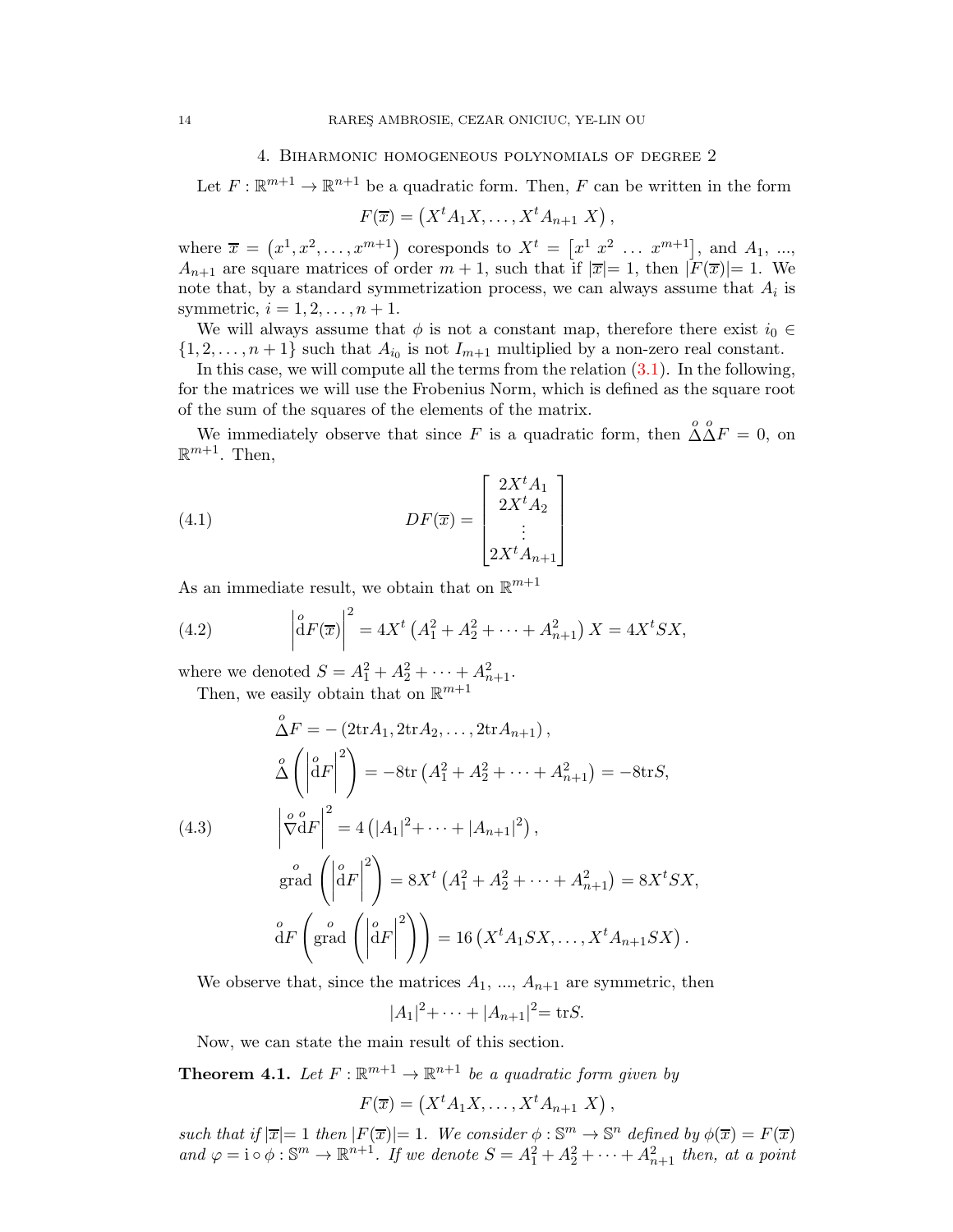$\overline{x} \in \mathbb{S}^m$ , the bitension field of  $\phi$  has the following expression

<span id="page-14-0"></span>(4.4)  
\n
$$
\tau_2(\phi) = -4 \left( m + 5 - 4X^t SX \right) (\text{tr} A_1, \text{tr} A_2, \dots, \text{tr} A_{n+1})
$$
\n
$$
+ \left( 8\text{tr} S + 4 \left( (\text{tr} A_1)^2 + \dots + (\text{tr} A_{n+1})^2 \right) -8(3m + 15)X^t SX + 32 \left( X^t SX \right)^2 + 16(m + 3) \right) \varphi
$$
\n
$$
+ 32 \left( X^t A_1 SX, \dots, X^t A_{n+1} SX \right).
$$

*Proof.* The proof follows immediately from Equations  $(3.1)$ , for  $k = 2$  and using Equations [\(4.2\)](#page-13-1) and [\(4.3\)](#page-13-2).

We note that, using Equations [\(3.7\)](#page-8-1) and [\(4.2\)](#page-13-1), the condition  $S = \alpha I_{m+1}$ , for some real constant  $\alpha$ , is equivalent to  $|d\phi|^2$  is constant.

From Equation [\(4.4\)](#page-14-0), and the fact that  $\stackrel{o}{\Delta}F$  is constant, we obtain

<span id="page-14-1"></span>**Proposition 4.2.** *If the quadratic form*  $\phi$  *has constant energy density, then*  $\phi$  *is proper biharmonic if and only if we have on* S m

(4.5) 
$$
\left| \stackrel{\circ}{\mathrm{d}} F \right|^2 = m + 5
$$
 and  $\left| \stackrel{\circ}{\Delta} F \right|^2 = 4 \left( (\text{tr} A_1)^2 + \dots + (\text{tr} A_{n+1})^2 \right) = 2(m+1)^2.$ 

*Proof.* Since the map  $\phi$  has constant energy density, it follows that  $S = \alpha I_{m+1}$ ,  $\alpha \neq 0$ . Using Equation [\(4.4\)](#page-14-0), we immediately obtain

$$
(4.6)
$$
  
\n
$$
\tau_2(\phi) = -4(m + 5 - 4\alpha) (\text{tr}A_1, \text{tr}A_2, ..., \text{tr}A_{n+1})
$$
  
\n
$$
+ \left(4\left((\text{tr}A_1)^2 + \dots + (\text{tr}A_{n+1})^2\right) + 32\alpha^2 - 8(2m + 10)\alpha + 16(m + 3)\right)\varphi
$$
  
\n
$$
= 2(m + 5 - 4\alpha) \Delta F + \left(\left|\Delta F\right|^2 + 32\alpha^2 - 8(2m + 10)\alpha + 16(m + 3)\right)\varphi
$$

Recall that there exist  $i_0 \in \{1, 2, ..., n+1\}$  such that  $A_{i_0}$  is not  $I_{m+1}$  multiplied by e real non-zero real constant. If  $\tau_2(\phi) = 0$ , then looking at the  $i_0$ -th component we get

$$
\left|\overset{\circ}{\Delta}F\right|^2 + 32\alpha^2 - 8(2m+10)\alpha + 16(m+3) = 0.
$$

But this implies, since  $\stackrel{o}{\Delta}F \neq 0$ , that

$$
m+5-4\alpha=0.
$$

Thus

$$
\tau_2(\phi) = 0 \Longleftrightarrow m + 5 - 4\alpha = 0
$$
 and  $\left| \overset{\circ}{\Delta} F \right|^2 = 2(m + 1)^2$ .

Moreover, such a map can not be harmonic.

**Remark 4.3.** If T is an orthogonal matrix, i.e.  $T^t \cdot T = I_{m+1}$ , then  $F \circ T$  is given by the symmetric matrices

$$
A'_1 = T^t A_1 T, \dots, A'_{n+1} = T^t A_{n+1} T.
$$

Thus

$$
(A'_1)^2 + \dots + (A'_{n+1})^2 = T^t ST = \alpha I_{m+1}
$$

and, since  $\text{tr}(T^tA_iT) = \text{tr}A_i$ , we have

$$
(\text{tr} A'_1)^2 + \dots + (\text{tr} A'_{n+1})^2 = (\text{tr} A_1)^2 + \dots + (\text{tr} A_{n+1})^2.
$$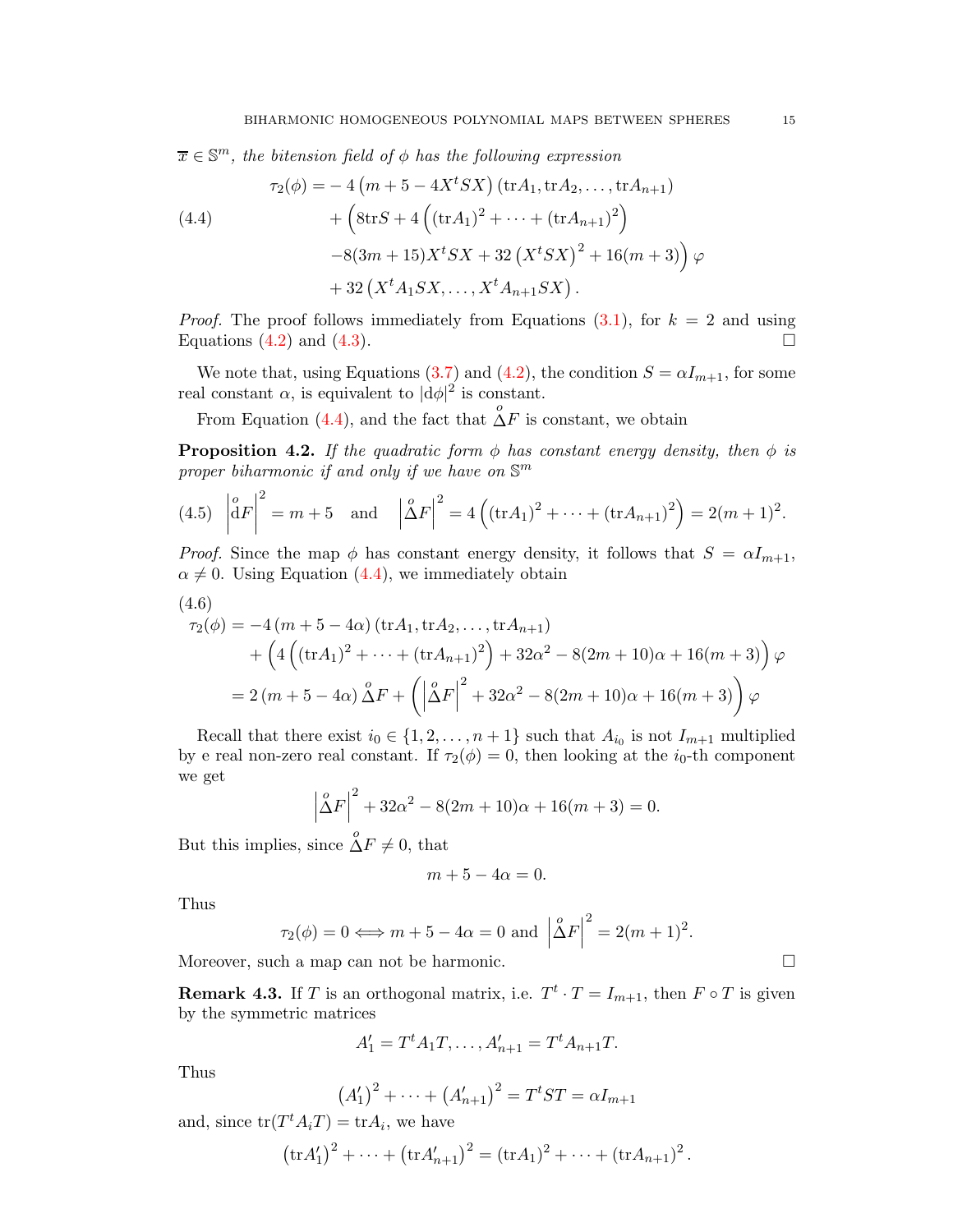**Example 4.4.** We consider  $F: \mathbb{C}^4 \to \mathbb{R}^{10}$  given by

$$
F(z^1, z^2, z^3, z^4) = (|z^1|^2 + |z^2|^2, z^1 z^3 - z^2 z^4, z^1 z^3 + z^2 z^4, z^2 z^3 - z^1 z^4, z^2 z^3 + z^1 z^4, |z^3|^2 + |z^4|^2)
$$

We can identify F with the quadratic map  $F: \mathbb{R}^8 \to \mathbb{R}^{10}$ 

$$
F(x^1, y^1, x^2, y^2, x^3, y^3, x^4, y^4) =
$$
  
= 
$$
((x^1)^2 + (y^1)^2 + (x^2)^2 + (y^2)^2, x^1x^3 - x^2x^4 - y^1y^3 + y^2y^4,
$$
  

$$
x^1y^3 + x^3y^1 - x^2y^4 - x^4y^2, x^1x^3 + x^2x^4 - y^1y^3 - y^2y^4,
$$
  

$$
x^1y^3 + x^3y^1 + x^2y^4 + x^4y^2, x^2x^3 - x^1x^4 + y^1y^4 - y^2y^3,
$$
  

$$
x^2y^3 + x^3y^2 - x^1y^4 - x^4y^1, x^2x^3 + x^1x^4 - y^1y^4 - y^2y^3,
$$
  

$$
x^2y^3 + x^3y^2 + x^1y^4 + x^4y^1, (x^3)^2 + (y^3)^2 + (x^4)^2 + (y^4)^2)
$$

It is clear that F maps  $\mathbb{S}^7$  into  $\mathbb{S}^9$ . The map F is given by the matrices

$$
A_1 = \begin{bmatrix} I_4 & O_4 \\ O_4 & I_4 \end{bmatrix}, \quad A_2 = \frac{1}{2} \begin{bmatrix} O_4 & B_2 \\ B_2 & O_4 \end{bmatrix}, \quad A_3 = \frac{1}{2} \begin{bmatrix} O_4 & B_3 \\ B_3 & O_4 \end{bmatrix}, \quad A_4 = \frac{1}{2} \begin{bmatrix} O_4 & B_4 \\ B_4 & O_4 \end{bmatrix},
$$
  

$$
A_5 = \frac{1}{2} \begin{bmatrix} O_4 & B_5 \\ B_5 & O_4 \end{bmatrix}, \quad A_6 = \frac{1}{2} \begin{bmatrix} O_4 & B_6 \\ B_6^t & O_4 \end{bmatrix}, \quad A_7 = \frac{1}{2} \begin{bmatrix} O_4 & B_7 \\ B_7^t & O_4 \end{bmatrix}, \quad A_8 = \frac{1}{2} \begin{bmatrix} O_4 & B_8 \\ B_8 & O_4 \end{bmatrix},
$$
  

$$
A_9 = \frac{1}{2} \begin{bmatrix} O_4 & B_9 \\ B_9 & O_4 \end{bmatrix}, \quad A_{10} = \begin{bmatrix} O_4 & O_4 \\ O_4 & I_4 \end{bmatrix},
$$

where

$$
B_2 = \begin{bmatrix} 1 & 0 & 0 & 0 \\ 0 & -1 & 0 & 0 \\ 0 & 0 & -1 & 0 \\ 0 & 0 & 0 & 1 \end{bmatrix}, \quad B_3 = \begin{bmatrix} 0 & 1 & 0 & 0 \\ 1 & 0 & 0 & 0 \\ 0 & 0 & 0 & -1 \\ 0 & 0 & -1 & 0 \end{bmatrix}, \quad B_4 = \begin{bmatrix} 1 & 0 & 0 & 0 \\ 0 & -1 & 0 & 0 \\ 0 & 0 & 1 & 0 \\ 0 & 0 & 0 & -1 \end{bmatrix},
$$

$$
B_5 = \begin{bmatrix} 0 & 1 & 0 & 0 \\ 1 & 0 & 0 & 0 \\ 0 & 0 & 0 & 1 \\ 0 & 0 & 1 & 0 \end{bmatrix}, \quad B_6 = \begin{bmatrix} 0 & 0 & -1 & 0 \\ 0 & 0 & 0 & 1 \\ 1 & 0 & 0 & 0 \\ 0 & -1 & 0 & 0 \end{bmatrix}, \quad B_7 = \begin{bmatrix} 0 & 0 & 0 & -1 \\ 0 & 0 & -1 & 0 \\ 0 & 1 & 0 & 0 \\ 1 & 0 & 0 & 0 \end{bmatrix},
$$

$$
B_8 = \begin{bmatrix} 0 & 0 & 1 & 0 \\ 0 & 0 & 0 & -1 \\ 1 & 0 & 0 & 0 \\ 0 & -1 & 0 & 0 \end{bmatrix}, \quad B_9 = \begin{bmatrix} 0 & 0 & 0 & 1 \\ 0 & 0 & 1 & 0 \\ 0 & 1 & 0 & 0 \\ 1 & 0 & 0 & 0 \end{bmatrix}.
$$

We can easily observe that

 $A_1^2 + A_2^2 + A_3^2 + A_4^2 + A_5^2 + A_6^2 + A_7^2 + A_8^2 + A_9^2 + A_{10}^2 = 3I_8,$ 

and thus F satisfies the conditions for Proposition [4.2.](#page-14-1) In this case,  $m = 7$  and  $\alpha = 3$ . Since  $\Delta F \neq 0$ ,  $m + 5 = 4\alpha$  and  $\vert$  $\Delta F$  $2^2 = 2(m+1)^2$  we conclude that F is proper biharmonic.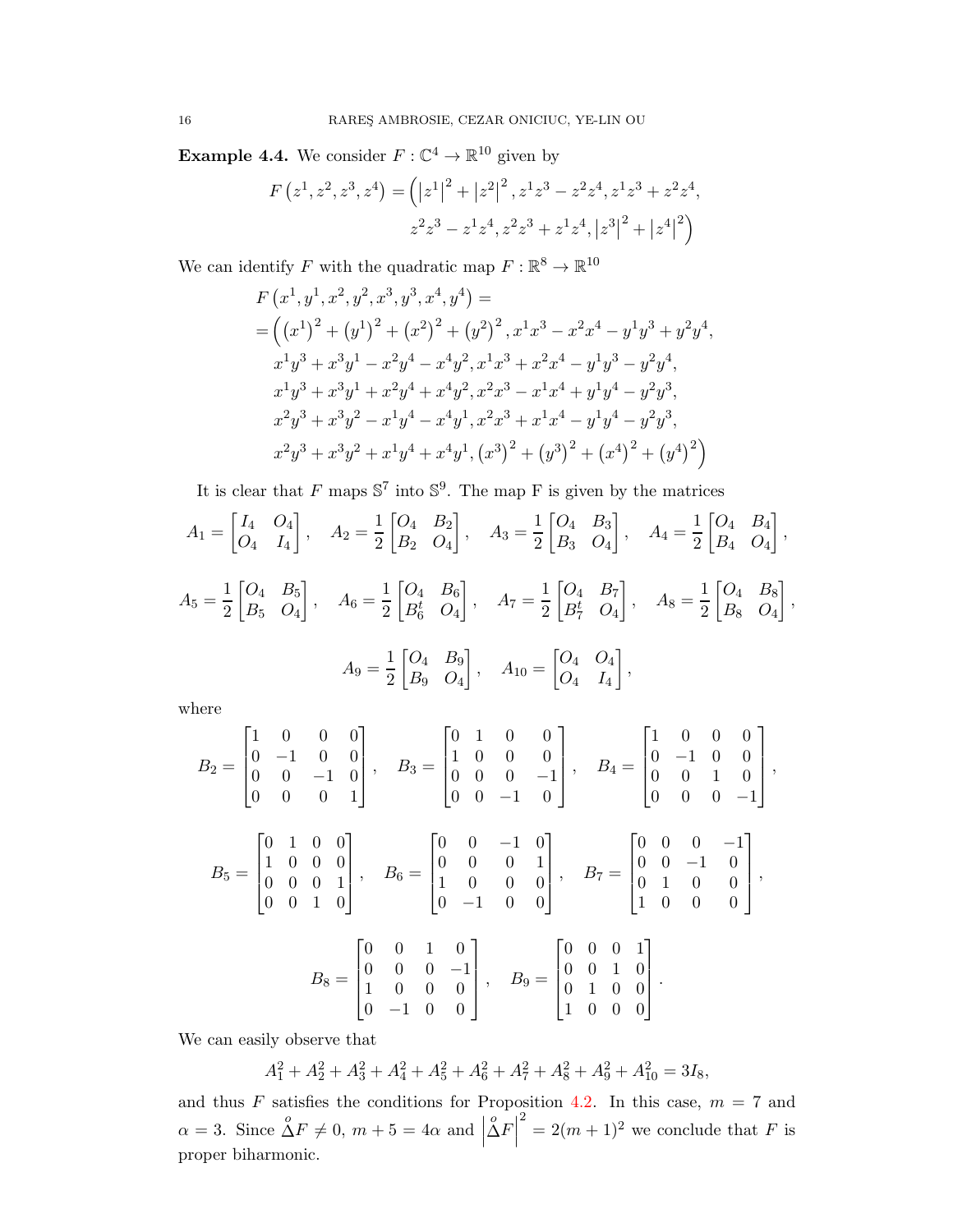We note that if we act on  $F$  with the isometry

$$
T = \begin{bmatrix} \frac{1}{\sqrt{2}} & 0 & 0 & 0 & 0 & 0 & 0 & 0 & 0 & -\frac{1}{\sqrt{2}} \\ 0 & 1 & 0 & 0 & 0 & 0 & 0 & 0 & 0 & 0 \\ 0 & 0 & 1 & 0 & 0 & 0 & 0 & 0 & 0 & 0 \\ 0 & 0 & 0 & 1 & 0 & 0 & 0 & 0 & 0 & 0 \\ 0 & 0 & 0 & 0 & 1 & 0 & 0 & 0 & 0 & 0 \\ 0 & 0 & 0 & 0 & 0 & 1 & 0 & 0 & 0 & 0 \\ 0 & 0 & 0 & 0 & 0 & 0 & 1 & 0 & 0 & 0 \\ 0 & 0 & 0 & 0 & 0 & 0 & 0 & 1 & 0 & 0 \\ \frac{1}{\sqrt{2}} & 0 & 0 & 0 & 0 & 0 & 0 & 0 & 0 & \frac{1}{\sqrt{2}} \end{bmatrix}
$$

,

the last component of the  $\mathbb{R}^{10}$ -valued quadratic form  $T \circ F$  is the squared norm of the argument divided by  $\sqrt{2}$ . Then we remove  $(T \circ F)^{10}$ , we multiply the new map with  $\sqrt{2}$  and we obtain a new quadratic map  $G : \mathbb{S}^7 \to \mathbb{S}^8$  which is harmonic and  $|dG|^2$  is constant. Therefore, this example can be seen as another application to Theorem [2.1.](#page-2-1)

**Proposition 4.5.** Let  $P : \mathbb{R}^n \times \mathbb{R}^n \to \mathbb{R}^n$ ,  $n = 2, 4, 8$  be the orthogonal multi*plication of complex numbers, quaternions or octonions. Then, the quadratic form*  $\phi_{\lambda}: \mathbb{S}^{2n-1}\to \mathbb{S}^{n+1}$ , obtained from the restriction of  $F_{\lambda}: \mathbb{R}^n\times \mathbb{R}^n\to \mathbb{R}^{n+2}$  given by

$$
F_{\lambda}(\overline{z}, \overline{w}) = \left( |\overline{z}|^2 + \lambda |\overline{w}|^2, \sqrt{2(1-\lambda)} P(\overline{z}, \overline{w}), \sqrt{1-\lambda^2} |\overline{w}|^2 \right),
$$

*is a proper biharmonic map if and only if*  $\lambda = 0$ *. In this case, up to a homothety of the domain and/or target sphere,*  $\phi_0$  *is the composition of the harmonic Hopf fibration*

$$
H: \mathbb{S}^{2n-1} \to \mathbb{S}^n\left(\frac{1}{\sqrt{2}}\right)
$$

*followed by the biharmonic inclusion*

$$
i: \mathbb{S}^n\left(\frac{1}{\sqrt{2}}\right) \to \mathbb{S}^{n+1}.
$$

*Proof.* The proofs for each case are similar and we will present here only the case  $n = 4$ . Moreover, the case  $n = 2$  will be studied in a more general context in the next Theorem [4.11.](#page-22-0)

Next, we will prove the result for  $n = 4$ . Let

$$
F_{\lambda}: \mathbb{R}^8 \to \mathbb{R}^6,
$$

$$
F_{\lambda} (x^{1}, x^{2}, x^{3}, x^{4}, y^{1}, y^{2}, y^{3}, y^{4}) =
$$
  
=  $\left( (x^{1})^{2} + (x^{2})^{2} + (x^{3})^{2} + (x^{4})^{2} + \lambda \left( (y^{1})^{2} + (y^{2})^{2} + (y^{3})^{2} + (y^{4})^{2} \right) \right),$   
 $\sqrt{2(1 - \lambda)} (x^{1}y^{1} - x^{2}y^{2} - x^{3}y^{3} - x^{4}y^{4}), \sqrt{2(1 - \lambda)} (x^{1}y^{2} + x_{2}y_{1} + x_{3}y^{4} - x^{4}y^{3}),$   
 $\sqrt{2(1 - \lambda)} (x_{1}y^{3} - x^{2}y^{4} + x^{3}y^{1} + x^{4}y^{2}), \sqrt{2(1 - \lambda)} (x^{1}y^{4} + x^{2}y^{3} - x^{3}y^{2} + x^{4}y^{1}),$   
 $\sqrt{1 - \lambda^{2}} ((y^{1})^{2} + (y^{2})^{2} + (y^{3})^{2} + (y^{4})^{2}))$ 

It is clear that if  $|\overline{x}| = 1$ , then  $|F_\lambda(\overline{x})| = 1$ . The map  $F_\lambda$  is given by the matrices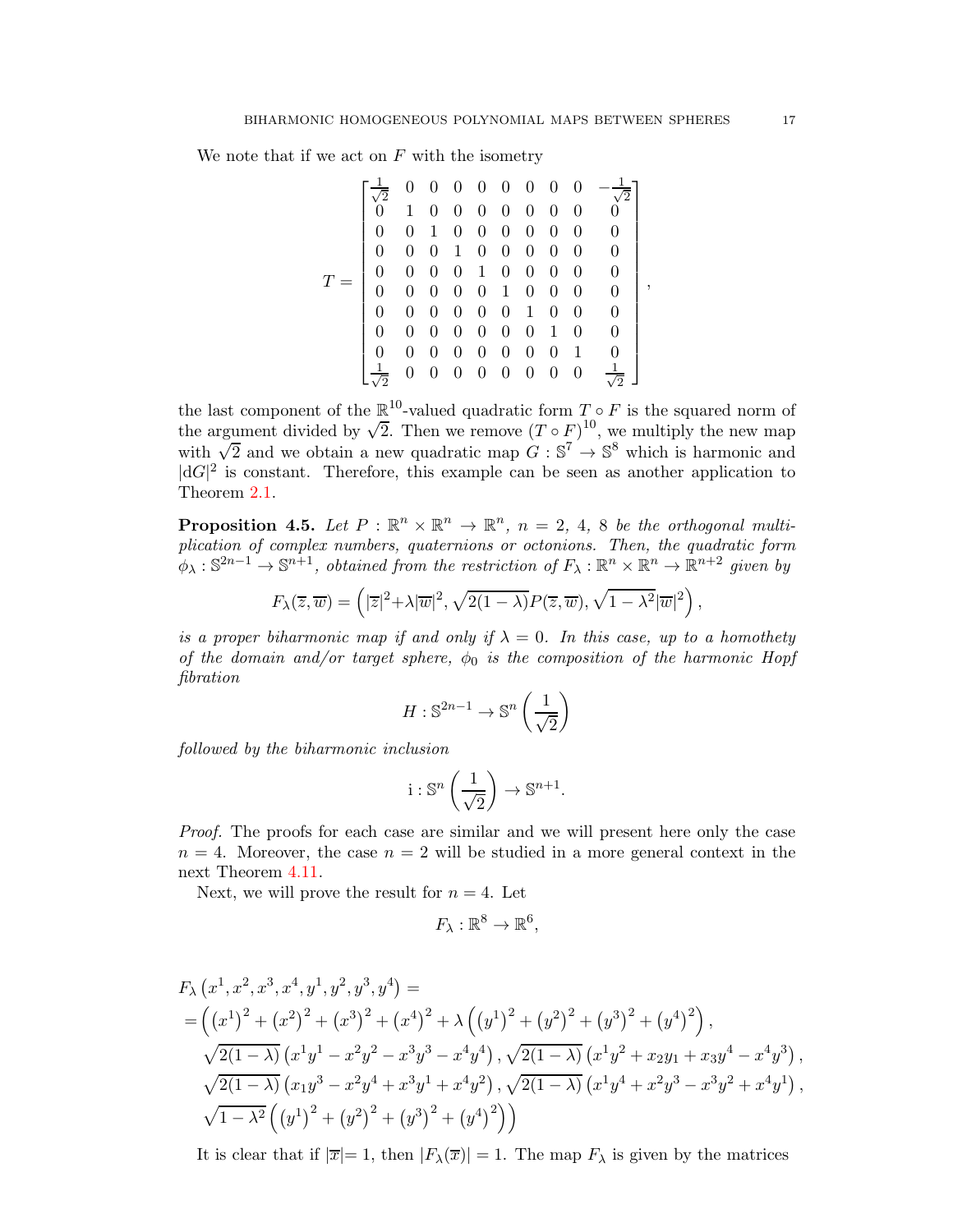$$
A_1 = \begin{bmatrix} I_4 & O_4 \\ O_4 & \lambda I_4 \end{bmatrix}, \quad A_2 = \frac{\sqrt{2(1-\lambda)}}{2} \begin{bmatrix} O_4 & B_2 \\ B_2 & O_4 \end{bmatrix},
$$

$$
A_3 = \frac{\sqrt{2(1-\lambda)}}{2} \begin{bmatrix} O_4 & B_3 \\ B_3^t & O_4 \end{bmatrix}, \quad A_4 = \frac{\sqrt{2(1-\lambda)}}{2} \begin{bmatrix} O_4 & B_4 \\ B_4^t & O_4 \end{bmatrix},
$$

$$
A_5 = \frac{\sqrt{2(1-\lambda)}}{2} \begin{bmatrix} O_4 & B_5 \\ B_5^t & O_4 \end{bmatrix}, \quad A_6 = \sqrt{1-\lambda^2} \begin{bmatrix} O_4 & O_4 \\ O_4 & I_4 \end{bmatrix},
$$

where

$$
B_2 = \begin{bmatrix} 1 & 0 & 0 & 0 \\ 0 & -1 & 0 & 0 \\ 0 & 0 & -1 & 0 \\ 0 & 0 & 0 & -1 \end{bmatrix}, \quad B_3 = \begin{bmatrix} 0 & 1 & 0 & 0 \\ 1 & 0 & 0 & 0 \\ 0 & 0 & 0 & 1 \\ 0 & 0 & -1 & 0 \end{bmatrix},
$$

$$
B_4 = \begin{bmatrix} 0 & 0 & 1 & 0 \\ 0 & 0 & 0 & -1 \\ 1 & 0 & 0 & 0 \\ 0 & 1 & 0 & 0 \end{bmatrix}, \quad B_5 = \begin{bmatrix} 0 & 0 & 0 & 1 \\ 0 & 0 & 1 & 0 \\ 0 & -1 & 0 & 0 \\ 1 & 0 & 0 & 0 \end{bmatrix}.
$$

We can easily observe that

$$
A_1^2 + A_2^2 + A_3^2 + A_4^2 + A_5^2 + A_6^2 + A_7^2 + A_8^2 = (3 - \lambda)I_8,
$$

and thus F satisfies the conditions for Proposition [4.2.](#page-14-1) In this case,  $m = 7$  and  $\alpha = 3$ . Since  $\Delta F_{\lambda} \neq 0$ , from  $m + 5 = 4\alpha$  and  $\begin{vmatrix} 1 & \text{if } \\ 0 & \text{if } \\ 0 & \text{if } \end{vmatrix}$  $\Delta F_{\lambda}$  $2^2 = 2(m+1)^2$  we conclude that  $\phi_{\lambda}$  is proper biharmonic if and only if  $\lambda = 0$ .

The proof for  $n = 8$  is similar.

Now, acting with an appropriate isometry on the target manifold, we can see that, up to a homothety of the domain and/or target sphere, the map  $\phi_0$  it is the composition of the harmonic Hopf fibration

$$
H: \mathbb{S}^{2n-1} \to \mathbb{S}^n\left(\frac{1}{\sqrt{2}}\right), \quad \text{ for } n = 2, 4, 8,
$$

followed by the biharmonic inclusion

$$
i: \mathbb{S}^n\left(\frac{1}{\sqrt{2}}\right) \to \mathbb{S}^{n+1}.
$$

 $\Box$ 

**Remark 4.6.** We note that, for  $n = 2$ , the map  $\phi_0$  is given in [\(2.1\)](#page-2-2).

Remark 4.7. More examples of proper biharmonic quadratic forms between spheres can be obtained by applying the Theorem [2.1](#page-2-1) to the harmonic quadratic forms between spheres obtained in [\[23\]](#page-35-6).

As a direct consequence of Proposition [4.2](#page-14-1) we can give the following result:

**Proposition 4.8.** If  $F_1, F_2 : \mathbb{R}^{m+1} \to \mathbb{R}^{n+1}$  are two quadratic forms with constant *energy density, such that*  $\phi_1$  *and*  $\phi_2$  *are proper biharmonic, then restriction*  $\phi$  *of the*  $\mathbb{R}^{2n+2}$ -valued quadratic form  $F = (\cos \beta F_1, \sin \beta F_2)$ , for an arbitrarily fixed  $\beta$ , is *proper biharmonic.*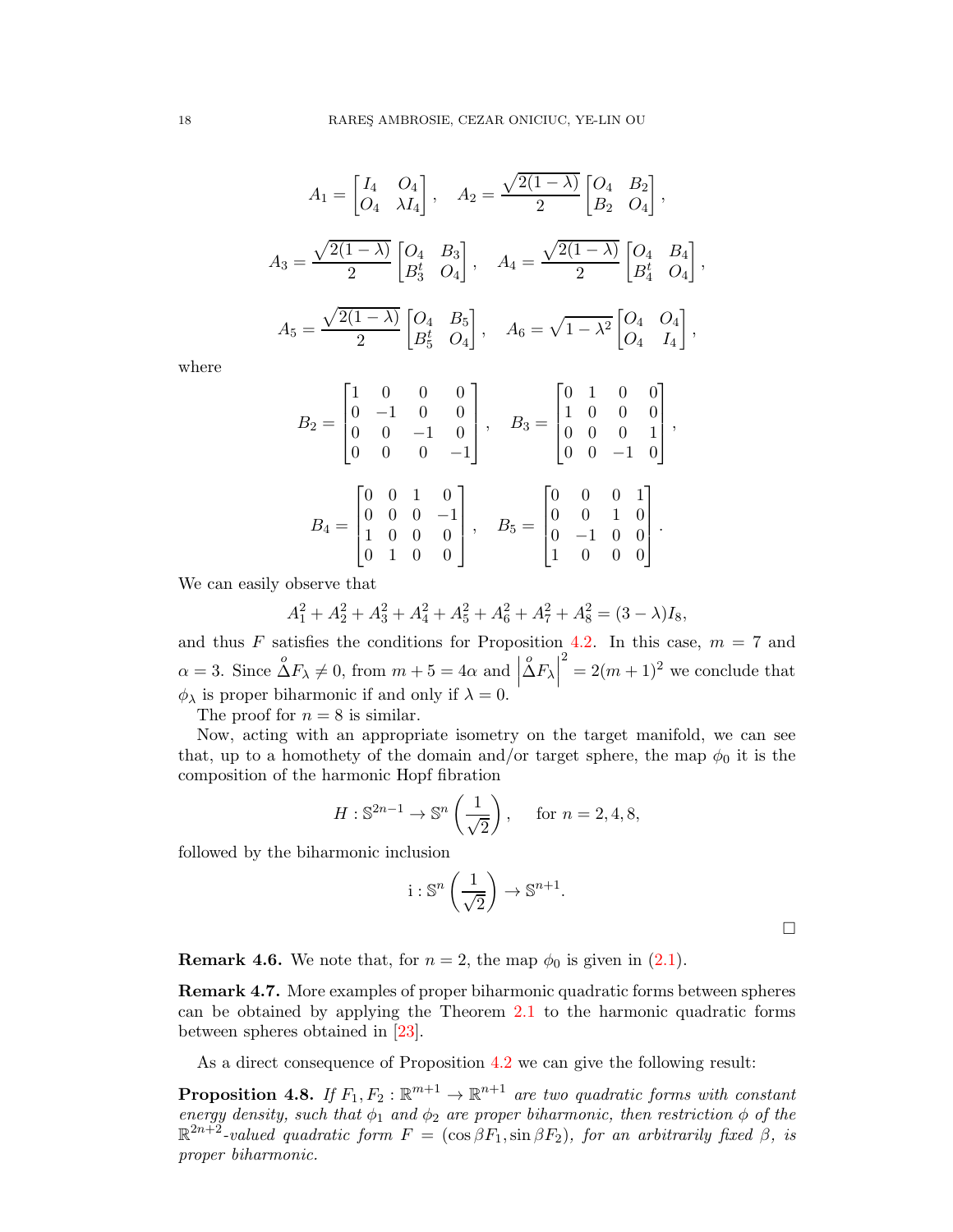In general, when the map  $\phi : \mathbb{S}^m \to \mathbb{S}^n$  is the restriction of a quadratic form  $F: \mathbb{R}^{m+1} \to \mathbb{R}^{n+1}$ , because of the homogeneity, F has to bear certain conditions on  $\mathbb{R}^{m+1}$  (see [\[26\]](#page-35-3)). The next three classification results rely on those properties of F.

<span id="page-18-0"></span>**Theorem 4.9.** Let  $F: \mathbb{R}^2 \to \mathbb{R}^{n+1}$  be a quadratic form,  $n \geq 2$ , given by

$$
F(x,y) = (x^2, c^1y^2 + 2\gamma^1xy, \dots, c^ny^2 + 2\gamma^nxy),
$$

*such that*

$$
(c^1)^2 + \dots + (c^n)^2 = 1
$$
,  $c^1 \gamma^1 + \dots + c^n \gamma^n = 0$  and  $(\gamma^1)^2 + \dots + (\gamma^n)^2 = \frac{1}{2}$ .

*Up to orthogonal transformations of the domain and/or the codomain, the map*  $\phi : \mathbb{S}^1 \to \mathbb{S}^n$ , obtained from the restriction of F, is the only proper biharmonic  $q$  is the circle of radius  $1/\sqrt{2}$ <br>quadratic form from  $\mathbb{S}^1$  to  $\mathbb{S}^n$ . Moreover, the image of  $\phi$  is the circle of radius  $1/\sqrt{2}$  $of \mathbb{S}^m$ .

*Proof.* From [\[26\]](#page-35-3) we know that, by composing with isometries of domain and codomain, any non-constant quadratic form

$$
F = (F^1, F^2, \dots, F^{n+1}) : \mathbb{R}^2 \to \mathbb{R}^{n+1}
$$

can be transformed such that

$$
F^1(x, y) = x^2 + \mu y^2
$$
,  $-1 \le \mu < 1$ ,  $\forall (x, y) \in \mathbb{R}^2$ 

and

$$
(F2,...,Fn+1) = B + 2G,
$$

where B is an  $\mathbb{R}^n$ -valued quadratic form in y alone and G is an  $\mathbb{R}^n$ -valued bilinear form in  $x$  and  $y$ , such that

(4.7) 
$$
|B|^2 + \mu^2 y^4 = y^4, \quad \langle B, G \rangle = 0, \text{ and } 2|G|^2 + \mu x^2 y^2 = x^2 y^2,
$$

for any  $(x, y) \in \mathbb{R}^2$ . Thus, B and G are given by

<span id="page-18-1"></span>
$$
B = (c^1y^2, \dots, c^ny^2)
$$
 and  $G = (\gamma^1xy, \dots, \gamma^nxy)$ ,

where  $c^1, \ldots, c^n$  and  $\gamma^1, \ldots, \gamma^n$  are real constants. With the above notation, from Equation [\(4.7\)](#page-18-1), comparing the coefficients of  $y^4$ ,  $xy^3$  and  $x^2y^2$ , respectively, we obtain

<span id="page-18-2"></span>(4.8) 
$$
(c^{1})^{2} + (c^{2})^{2} + \cdots + (c^{n})^{2} = 1 - \mu^{2},
$$

$$
c^{1}\gamma^{1} + c^{2}\gamma^{2} + \cdots + c^{n}\gamma^{n} = 0,
$$

$$
(\gamma^{1})^{2} + (\gamma^{2})^{2} + \cdots + (\gamma^{n})^{2} = \frac{1 - \mu}{2}.
$$

The map  $F$  is given by the matrices

$$
A_1 = \begin{bmatrix} 1 & 0 \\ 0 & \mu \end{bmatrix}, \quad A_{k+1} = \begin{bmatrix} 0 & \gamma^k \\ \gamma^k & c^k \end{bmatrix}, \quad k = 1, 2, \dots, n.
$$

Thus,

<span id="page-18-3"></span>(4.9) 
$$
A_1^2 = \begin{bmatrix} 1 & 0 \\ 0 & \mu^2 \end{bmatrix}, \quad A_{k+1}^2 = \begin{bmatrix} (\gamma^k)^2 & c^k \gamma^k \\ c^k \gamma^k & (c^k)^2 + (\gamma^k)^2 \end{bmatrix}, \quad k = 1, 2, ..., n.
$$

Using Equations  $(4.8)$  and  $(4.9)$ , we obtain that

$$
S = \begin{bmatrix} \frac{3-\mu}{2} & 0\\ 0 & \frac{3-\mu}{2} \end{bmatrix}.
$$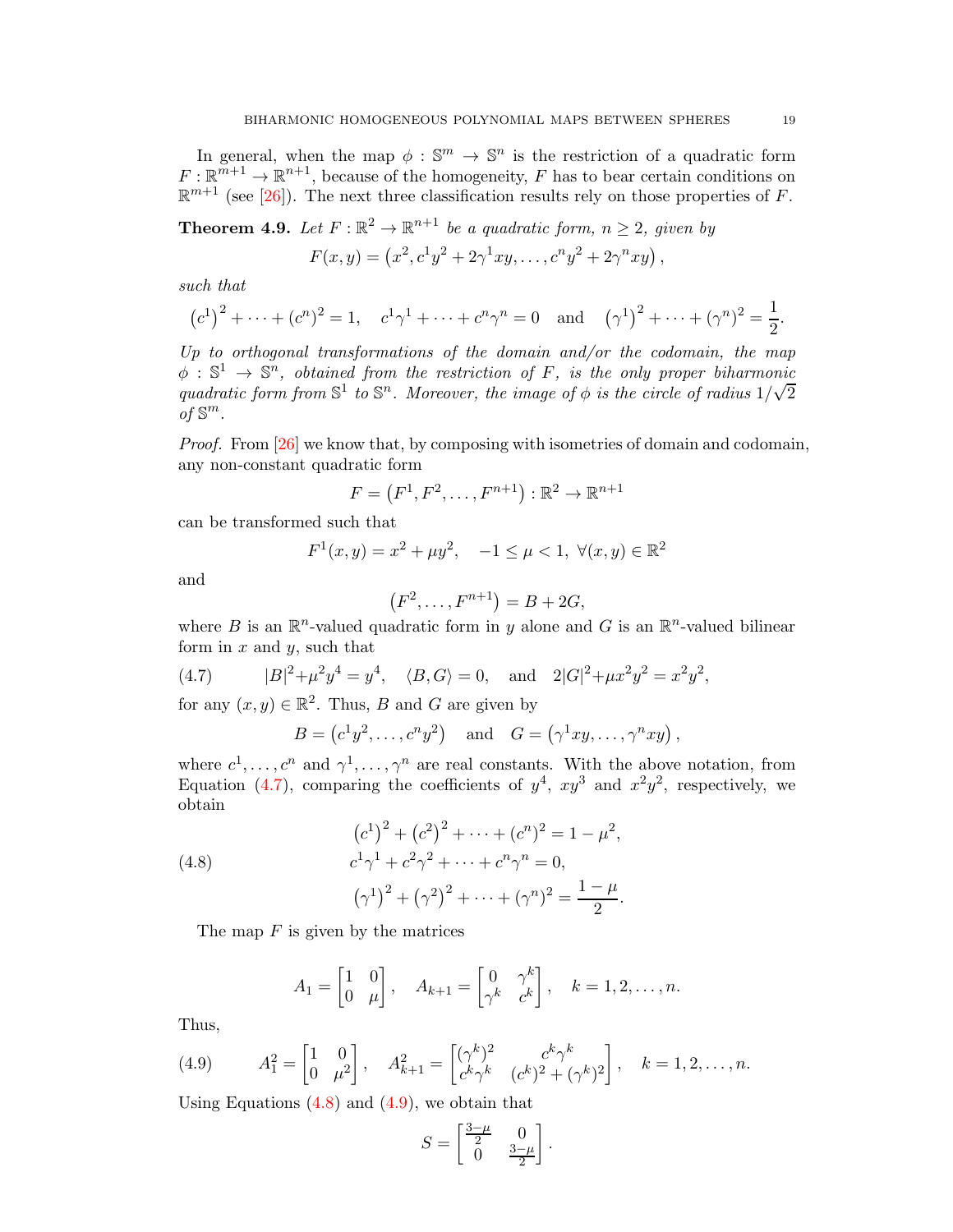Since  $S = (3 - \mu)/2I_4$ , from Proposition [4.2,](#page-14-1) the map  $\phi$  is proper biharmonic if and only if

$$
\alpha = \frac{3}{2}
$$
 and  $|\Delta F|^2 = 4((\text{tr}A_1)^2 + \dots + (\text{tr}A_{n+1})^2) = 8.$ 

From the first condition, we immediately see that  $\mu$  must be 0. Then, since

$$
(\text{tr} A_1)^2 + \dots + (\text{tr} A_{n+1})^2 = 2 + 2\mu,
$$

we see that the second condition is automatically satisfied. Thus,  $F$  takes the form

$$
F(x,y) = (x^2, c^1y^2 + 2\gamma^1xy, \dots, c^ny^2 + 2\gamma^nxy),
$$

with the conditions  $(4.8)$  being satisfied.

If we use the polar coordinates of the unit circle  $\mathbb{S}^1$ , i.e.  $x = \cos \theta$  and  $y = \sin \theta$ , we obtain the curve

$$
\rho(\theta) = F(\cos \theta, \sin \theta) = (\cos^2 \theta, c^1 \sin^2 \theta + \gamma^1 \sin(2\theta), \dots, c^n \sin^2 \theta + \gamma^n \sin(2\theta)).
$$
  
By direct computations

$$
\rho'(\theta) = \left(-2\sin(2\theta), c^1\sin(2\theta) + 2\gamma^1\cos(2\theta), \dots, c^n\sin(2\theta) + 2\gamma^n\cos(2\theta)\right),
$$
 and

$$
|\rho'(\theta)| = \sqrt{2}.
$$

If we make the parameter change  $s = 2\theta$ , we obtain the curve

$$
\tilde{\rho}(s) = \left(\frac{1}{2} + \frac{1}{2}\cos s, c^1\left(\frac{1}{2} - \frac{1}{2}\cos s\right) + \gamma^1 \sin s, \dots, c^n \left(\frac{1}{2} - \frac{1}{2}\cos s\right) + \gamma^n \sin s\right)
$$
  
=  $\left(\frac{1}{2}, \frac{c^1}{2}, \dots, \frac{c^n}{2}\right) + \cos s \left(\frac{1}{2}, -\frac{c^1}{2}, \dots, -\frac{c^n}{2}\right) + \sin s (0, \gamma^1, \dots, \gamma^n)$   
=  $\cos s \cdot \overline{f}_1 + \sin s \cdot \overline{f}_2 + \overline{f}_3$ ,

where

$$
\overline{f}_1 \perp \overline{f}_2
$$
,  $\overline{f}_1 \perp \overline{f}_3$ ,  $\overline{f}_2 \perp \overline{f}_3$  and  $|\overline{f}_1|^2 = |\overline{f}_2|^2 = |\overline{f}_3|^2 = \frac{1}{2}$ .

<span id="page-19-0"></span>**Theorem 4.10.** There are no proper biharmonic quadratic forms from  $\mathbb{S}^m$  to  $\mathbb{S}^2$ ,  $m \geq 2$ .

*Proof.* We split the proof in two main cases.

*Case I:* m = 2.

We can give a short proof of this case using the classification result of the nonconstant quadratic forms from  $\mathbb{S}^{2n-2}$  to  $\mathbb{S}^n$ ,  $n \geq 2$ , obtained in [\[5\]](#page-34-15).

Indeed, acording to [\[5\]](#page-34-15), any non-constant quadratic form from  $\mathbb{S}^2$  to  $\mathbb{S}^2$  is, up to isometries of the domain and codomain, the restriction of the Hopf fribration  $\mathbb{S}^3 \to \mathbb{S}^2$  to a totally geodesic  $\mathbb{S}^2 \subset \mathbb{S}^3$ . For example, if we consider  $\mathbb{S}^2$  as being the intersection of  $\mathbb{S}^3$  and the hyperplane  $x^4 = 0$ , then  $\phi : \mathbb{S}^2 \to \mathbb{S}^2$  is given by

$$
\phi(x^1, x^2, x^3) = ((x^1)^2 - (x^2)^2 - (x^3)^2, 2x^1x^2, 2x^1x^3).
$$

But, it was proved in [\[25\]](#page-35-1) that such a map is not biharmonic.

However, for the sake of completeness and as an application of Theorem [4.1](#page-13-0) we present here a more direct proof of our theorem. Let  $F : \mathbb{R}^3 \to \mathbb{R}^3$  be a quadratic form such that its restriction  $\phi : \mathbb{S}^2 \to \mathbb{S}^2$  is not constant. Using [\[26\]](#page-35-3), we distinguish two subcases:

*Case I.1*

$$
F(x^1, x^2, y) = ((x^1)^2 + (x^2)^2 + \mu y^2, c^1 y^2 + 2\gamma^1 x^1 y + 2\gamma^2 x^2 y, c^2 y^2 + 2\gamma^3 x^1 y + 2\gamma^4 x^2 y),
$$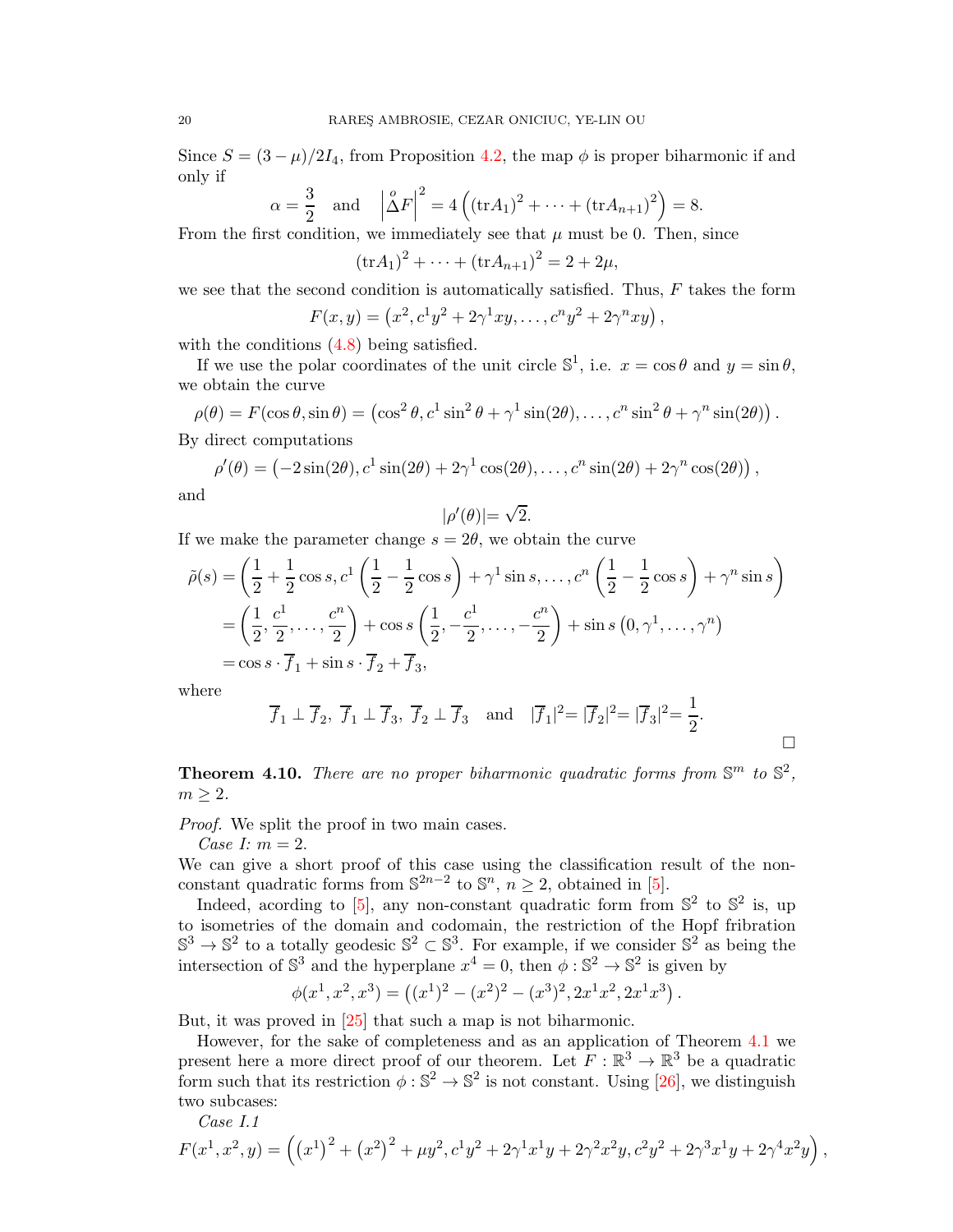for any  $(x^1, x^2, y) \in \mathbb{R}^3$ , with  $-1 \le \mu < 1$ , *Case I.2*  $F(x, y<sup>1</sup>, y<sup>2</sup>) = (x<sup>2</sup> + \mu<sub>1</sub> (y<sup>1</sup>)<sup>2</sup> + \mu<sub>2</sub> (y<sup>2</sup>)<sup>2</sup>,$  $c^{1}(y^{1})^{2}+c^{2}(y^{2})^{2}+2a^{1}y^{1}y^{2}+2\gamma^{1}xy^{1}+2\gamma^{2}xy^{2},$  $c^{3}(y^{1})^{2}+c^{4}(y^{2})^{2}+2a^{2}y^{1}y^{2}+2\gamma^{3}xy^{1}+2\gamma^{4}xy^{2}),$ 

for any  $(x, y^1, y^3) \in \mathbb{R}^3$ , with  $-1 \le \mu_1 < 1$  and  $-1 \le \mu_2 < 1$ .

For each subcase we will find all the corresponding maps  $F$  and then we will verify the biharmonicity condition from Theorem [4.1](#page-13-0) or Proposition [4.2.](#page-14-1)

For *Case I.1*, we denote

$$
(F^2, F^3) = B + 2G,
$$

where B is an  $\mathbb{R}^2$ -valued quadratic form in y alone and G is an  $\mathbb{R}^2$ -valued bilinear form in  $\overline{x} = (x^1, x^2)$  and y, such that

(4.10) 
$$
|B|^2 + \mu^2 y^4 = y^4, \quad \langle B, G \rangle = 0, \text{ and } 2|G|^2 + \mu |x|^2 y^2 = |x|^2 y^2,
$$

for any  $(\overline{x}, y) \in \mathbb{R}^3$ . Thus, B and G are given by

<span id="page-20-0"></span>
$$
B = (c^1 y^2, c^2 y^2)
$$
 and  $G = (\gamma^1 x^1 y + \gamma^2 x^2 y, \gamma^3 x^1 y + \gamma^4 x^2 y)$ ,

where  $c^1$ ,  $c^2$  and  $\gamma^1$ ,  $\gamma^2$ ,  $\gamma^3$ ,  $\gamma^4$  are real constants. With the above notation, from Equation  $(4.10)$ , comparing the coefficients, we obtain

<span id="page-20-1"></span>(4.11) 
$$
(c^{1})^{2} + (c^{2})^{2} = 1 - \mu^{2}, \qquad c^{1}\gamma^{1} + c^{2}\gamma^{3} = 0,
$$

$$
c^{1}\gamma^{2} + c^{2}\gamma^{4} = 0, \qquad \gamma^{1}\gamma^{2} + \gamma^{3}\gamma^{4} = 0,
$$

$$
(\gamma^{2})^{2} + (\gamma^{4})^{2} = \frac{1 - \mu}{2}, \qquad (\gamma^{1})^{2} + (\gamma^{3})^{2} = \frac{1 - \mu}{2}.
$$

If we denote the vectors  $\overline{v}_1 = (c^1, c^2), \overline{v}_2 = (\gamma^1, \gamma^3)$  and  $\overline{v}_3 = (\gamma^2, \gamma^4)$ , by looking at [\(4.11\)](#page-20-1) we observe that  $\overline{v}_1 \perp \overline{v}_2$ ,  $\overline{v}_1 \perp \overline{v}_3$  and  $\overline{v}_2 \perp \overline{v}_3$ . Since  $-1 \leq \mu < 1$ , from the same equations it follows that  $\overline{v}_2 \neq \overline{0}$  and  $\overline{v}_3 \neq \overline{0}$ . These imply that  $\overline{v}_1 = \overline{0}$ , and further, because  $|\overline{v}_1|^2 = 1 - \mu^2$ , we obtain  $\mu = -1$ .

If we replace  $\mu = -1$  in Equations [\(4.7\)](#page-18-1), we get

$$
c^1 = c^2 = 0
$$
,  $\gamma^1 = \cos \theta$ ,  $\gamma^2 = -\sin \theta$ ,  $\gamma^3 = \sin \theta$  and  $\gamma^4 = \cos \theta$ .

Therefore,

$$
F(x^1, x^2, y) = ((x^1)^2 + (x^2)^2 - y^2, 2\cos\theta x^1y - 2\sin\theta x^2y, 2\sin\theta x^1y + 2\cos\theta x^2y).
$$

The map  $\phi$  is nothing but the restriction to  $\mathbb{S}^2$  of the Hopf fibration from  $\mathbb{S}^3$  onto  $\mathbb{S}^2.$ 

The map  $F$  is given by the matrices

$$
A_1 = \begin{bmatrix} 1 & 0 & 0 \\ 0 & 1 & 0 \\ 0 & 0 & -1 \end{bmatrix}, \quad A_2 = \begin{bmatrix} 0 & 0 & \cos \theta \\ 0 & 0 & -\sin \theta \\ \cos \theta & -\sin \theta & 0 \end{bmatrix}, \quad A_3 = \begin{bmatrix} 0 & 0 & \sin \theta \\ 0 & 0 & \cos \theta \\ \sin \theta & \cos \theta & 0 \end{bmatrix}.
$$

Next, since

$$
A_1^2 = \begin{bmatrix} 1 & 0 & 0 \\ 0 & 1 & 0 \\ 0 & 0 & \mu^2 \end{bmatrix}, \quad A_2^2 = \begin{bmatrix} \cos^2 \theta & -\cos \theta \sin \theta & 0 \\ -\cos \theta \sin \theta & \sin^2 \theta & 0 \\ 0 & 0 & 1 \end{bmatrix},
$$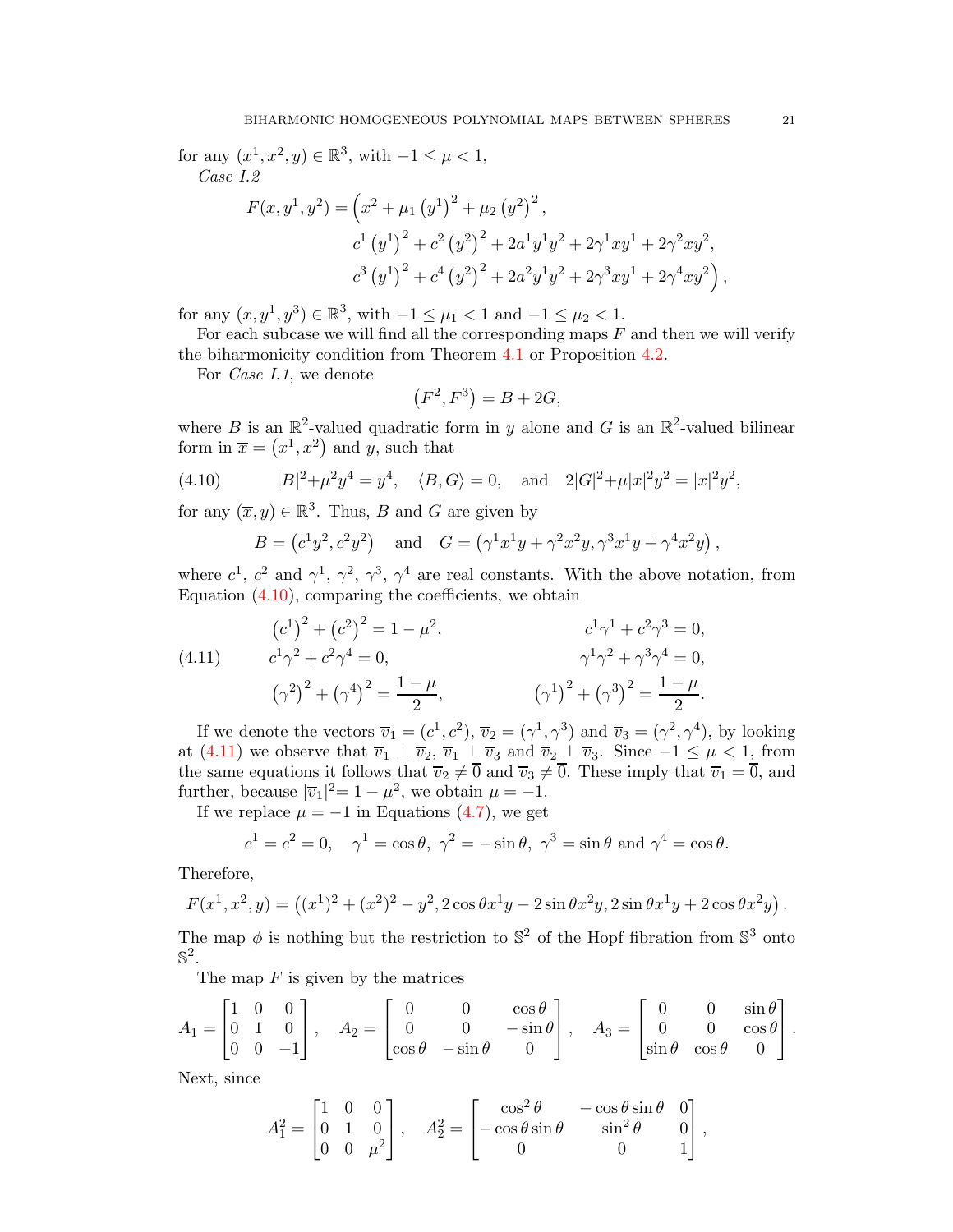and

$$
A_3^2 = \begin{bmatrix} \sin^2 \theta & \cos \theta \sin \theta & 0 \\ \cos \theta \sin \theta & \cos^2 \theta & 0 \\ 0 & 0 & 1 \end{bmatrix},
$$

using Equations [\(4.11\)](#page-20-1), it follows that

$$
S = \begin{bmatrix} 2 & 0 & 0 \\ 0 & 2 & 0 \\ 0 & 0 & 3 \end{bmatrix} \quad \text{and} \quad A_1 S = \begin{bmatrix} 2 & 0 & 0 \\ 0 & 2 & 0 \\ 0 & 0 & -3 \end{bmatrix}.
$$

Moreover,

$$
(\text{tr}A_1)^2 + (\text{tr}A_2)^2 + (\text{tr}A_3)^2 = 1
$$
 and  $\text{tr}S = 7$ .

Next, in order to use the biharmonicity condition, we replace the above results in expression of the first component of  $\tau_2(\phi)$ , given by Theorem [4.1.](#page-13-0) We obtain

$$
(\tau_2(\phi))^1 = -4 \left(7 - 4 \left(2(x^1)^2 + 2(x^2)^2 + 3y^2\right)\right) + \left(140 - 168 \left(2(x^1)^2 + 2(x^2)^2 + 3y^2\right) + 32 \left(2(x^1)^2 + 2(x^2)^2 + 3y^2\right)^2\right) \cdot \left((x^1)^2 + (x^2)^2 - y^2\right) + 32 \left(2(x^1)^2 + 2(x^2)^2 - 3y^2\right).
$$

Evaluating  $(\tau_2(\phi))^1$  at  $(\bar{x}, y) = (1/2, 1/2, \sqrt{2}/2)$ , we get

$$
(\tau_2(\phi))^1 \left(\frac{1}{2}, \frac{1}{2}, \frac{\sqrt{2}}{2}\right) = -4,
$$

thus we conclude that  $\phi$  cannot be biharmonic.

For *Case I.2*, we denote

$$
(F^2, F^3) = B + 2G,
$$

where B is an  $\mathbb{R}^2$ -valued quadratic form in  $\overline{y} = (y^1, y^2)$  alone and G is an  $\mathbb{R}^2$ -valued bilinear form in x and  $\overline{y}$ , such that

(4.12) 
$$
|B|^2 + (\mu_1(y^1)^2 + \mu_2(y^2)^2)^2 = |y|^4
$$

$$
\langle B, G \rangle = 0
$$

$$
2|G|^2 + x^2 (\mu_1(y^1)^2 + \mu_2(y^2)^2) = x^2|y|^2,
$$

for any  $(x, y) \in \mathbb{R}^3$ . Thus, B and G are given by

$$
B = \left(c^{1} (y^{1})^{2} + c^{2} (y^{1})^{2} + 2a^{1} y^{1} y^{2}, c^{3} (y^{1})^{2} + c^{4} (y^{1})^{2} + 2a^{2} y^{1} y^{2}\right)
$$

and

$$
G = (\gamma^1 xy^1 + \gamma^2 xy^2, \gamma^3 xy^1 + \gamma^4 xy^2),
$$

where  $c^1$ ,  $c^2$ ,  $c^3$ ,  $c^4$ ,  $a^1$ ,  $a^2$  and  $\gamma^1$ ,  $\gamma^2$ ,  $\gamma^3$ ,  $\gamma^4$  are real constants. With the above notation, from Equation  $(4.10)$ , comparing the coefficients, we obtain

<span id="page-21-0"></span>
$$
(c^{1})^{2} + (c^{3})^{2} = 1 - \mu_{1}^{2}, \qquad (c^{2})^{2} + (c^{4})^{2} = 1 - \mu_{2}^{2},
$$
  
\n
$$
2 (a^{1})^{2} + 2 (a^{2})^{2} + c^{1}c^{2} + c^{3}c^{4} = 1 - \mu_{1}\mu_{2}, \qquad a^{1}c^{2} + a^{2}c^{4} = 0,
$$
  
\n(4.13) 
$$
c^{2}\gamma^{1} + c^{4}\gamma^{3} + 2a^{1}\gamma^{2} + 2a^{2}\gamma^{4} = 0, \qquad a^{1}c^{1} + a^{2}c^{3} = 0,
$$
  
\n
$$
c^{1}\gamma^{2} + c^{3}\gamma^{4} + 2a^{1}\gamma^{1} + 2a^{2}\gamma^{3} = 0, \qquad c^{1}\gamma^{1} + c^{3}\gamma^{3} = 0,
$$
  
\n
$$
(\gamma^{1})^{2} + (\gamma^{3})^{2} = \frac{1 - \mu_{1}}{2}, \qquad c^{2}\gamma^{2} + c^{4}\gamma^{4} = 0,
$$
  
\n
$$
(\gamma^{2})^{2} + (\gamma^{4})^{2} = \frac{1 - \mu_{2}}{2}, \qquad \gamma^{1}\gamma^{2} + \gamma^{3}\gamma^{4} = 0.
$$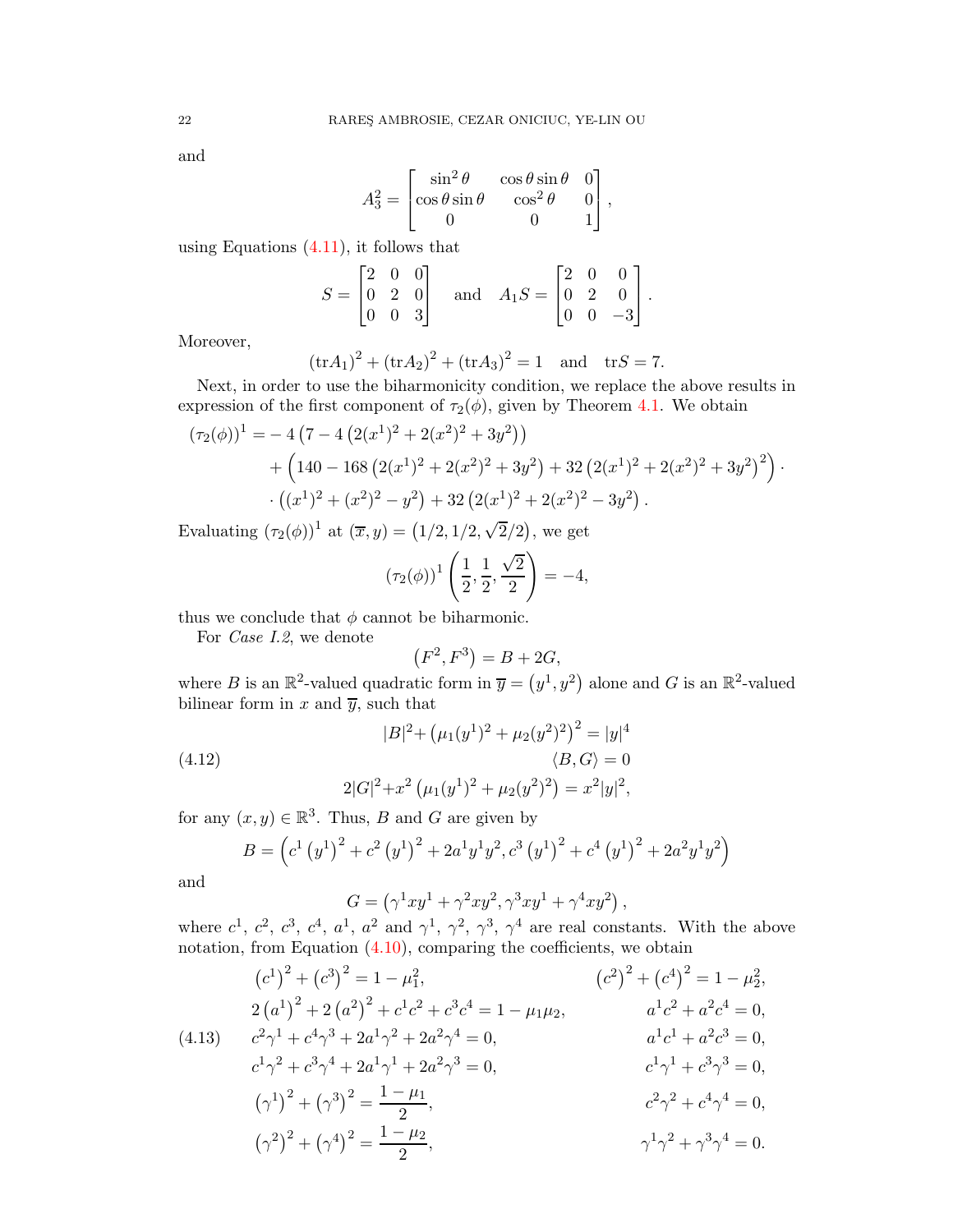By direct computations we get that the only solution of  $(4.13)$  is  $\mu_1 = \mu_2 = -1$ and

$$
c1 = c2 = c3 = c4 = 0,
$$
  
\n
$$
a1 = a2 = 0,
$$
  
\n
$$
\gamma1 = \cos \theta, \ \gamma2 = \sin \theta,
$$
  
\n
$$
\gamma3 = -\sin \theta, \ \gamma4 = \cos \theta.
$$

Thus, the map  $F$  takes the form

$$
F(x, y^1, y^2) = (x^2 - (y^1)^2 - (y^2)^2, 2\cos\theta xy^1 + 2\sin\theta, -2\sin\theta xy^1 + 2\cos\theta xy^2).
$$

As  $\phi$  is the restriction of Hopf fibration we conclude, as in the first case, that  $\phi$ cannot be biharmonic.

*Case II:*  $m > 2$ .

For  $m > 2$ , we use the result in [\[26\]](#page-35-3) that says that any quadratic form from  $\mathbb{S}^m$  to  $\mathbb{S}^n$ , with  $m \geq 2n$ , is constant. It follows that the only interesting situation is given by  $m = 3$ . It was proved in [\[5\]](#page-34-15) that any non-constant quadratic form from  $\mathbb{S}^3$  and  $\mathbb{S}^2$ , up to isometries of the domain and codomain, is the Hopf fribration  $\mathbb{S}^3 \to \mathbb{S}^2$ . But it is well known that the Hopf fibration is harmonic.

<span id="page-22-0"></span>Theorem 4.11. *Up to homothetic transformations of the domain and/or codomain, the only proper biharmonic quadratic form from*  $\mathbb{S}^m$  to  $\mathbb{S}^3$ ,  $m \geq 2$ , is the Hopf *fibration*  $\psi : \mathbb{S}^3 \to \mathbb{S}^2$  *followed by the inclusion, as described in example* [\(2.1\)](#page-2-2)*.* 

*Proof.* As for the previous theorem we split the proof in three main cases. *Case I:* m = 2.

Using the same approach as in the second method of *Case II* below and Theorem 4.1, we can prove that there is no biharmonic map from  $\mathbb{S}^2$  to  $\mathbb{S}^3$ .

*Case II:* m = 3.

We can give a short proof of this case using the classification result of the nonconstant quadratic forms from  $\mathbb{S}^3$  to  $\mathbb{S}^3$ , obtained in [\[28\]](#page-35-4).

Indeed, acording to [\[28\]](#page-35-4), any non-constant quadratic form from  $\mathbb{S}^3$  to  $\mathbb{S}^3$  is, up to isometries of the domain and codomain, either the Hopf construction  $\mathbb{S}^3 \to \mathbb{S}^3$ , or the composition between the Hopf fibration  $\mathbb{S}^3 \to \mathbb{S}^2$  and, after modifying the radius, the canonical inclusion  $\mathbb{S}^2(a) \to \mathbb{S}^3$ ,  $a \in (0,1]$ . Using Theorem [4.1,](#page-13-0) one can prove that the Hopf construction cannot be biharmonic. For the second map, we can use Theorem [4.1](#page-13-0) or Theorem 2.1 in [\[17\]](#page-34-8) to prove that it is proper biharmonic if and only if  $a = 1/\sqrt{2}$ .

As in the previous proof, for the sake of completeness, we present here a more direct proof of our theorem. Let  $F : \mathbb{R}^4 \to \mathbb{R}^4$  be a quadratic form such that its restriction  $\phi : \mathbb{S}^3 \to \mathbb{S}^3$  is not constant. Using [\[26\]](#page-35-3), we distinguish three subcases: *Case II.1*

$$
F(x^1, x^2, x^3, y) = ((x^1)^2 + (x^2)^2 + (x^3)^2 + \mu y^2,
$$
  
\n
$$
c^1 y^2 + 2\gamma_1^1 x^1 y + 2\gamma_2^1 x^2 y + 2\gamma_3^1 x^3 y,
$$
  
\n
$$
c^2 y^2 + 2\gamma_1^2 x^1 y + 2\gamma_2^2 x^2 y + 2\gamma_3^2 x^3 y,
$$
  
\n
$$
c^3 y^2 + 2\gamma_1^3 x^1 y + 2\gamma_2^3 x^2 y + 2\gamma_3^3 x^3 y),
$$

for any  $(x^1, x^2, x^3, y) \in \mathbb{R}^4$ , with  $-1 \le \mu < 1$ ,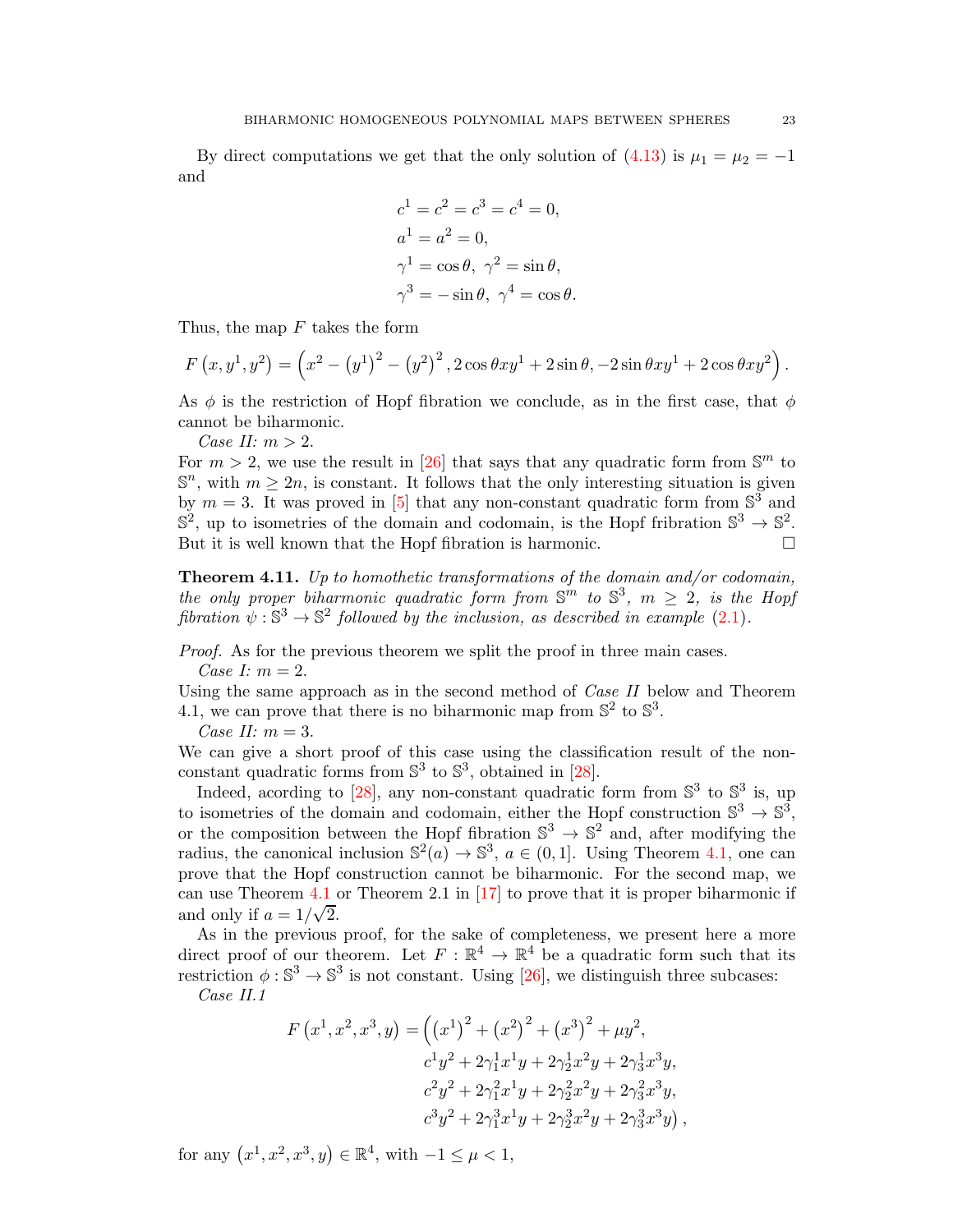Case II.2  
\n
$$
F(x^1, x^2, y^1, y^2) =
$$
\n
$$
= ((x^1)^2 + (x^2)^2 + \mu_1 (y^1)^2 + \mu_2 (y^2)^2,
$$
\n
$$
c_1^1 (y^1)^2 + c_2^1 (y^2)^2 + 2a^1 y^1 y^2 + 2\gamma_1^1 x^1 y^1 + 2\gamma_2^1 x^1 y^2 + 2\gamma_3^1 x^2 y^1 + 2\gamma_4^1 x^2 y^2,
$$
\n
$$
c_1^2 (y^1)^2 + c_2^2 (y^2)^2 + 2a^2 y^1 y^2 + 2\gamma_1^2 x^1 y^1 + 2\gamma_2^2 x^1 y^2 + 2\gamma_3^2 x^2 y^1 + 2\gamma_4^2 x^2 y^2,
$$
\n
$$
c_1^3 (y^1)^2 + c_2^3 (y^2)^2 + 2a^3 y^1 y^2 + 2\gamma_1^3 x^1 y^1 + 2\gamma_2^3 x^1 y^2 + 2\gamma_3^3 x^2 y^1 + 2\gamma_4^3 x^2 y^2),
$$

for any  $(x^1, x^2, y^1, y^3) \in \mathbb{R}^4$ , with  $-1 \le \mu_1 < 1$  and  $-1 \le \mu_2 < 1$ , *Case II.3*

$$
F(x, y^1, y^2, y^3) = (x^2 + \mu_1 (y^1)^2 + \mu_2 (y^2)^2 + \mu_3 (y^3)^2,
$$
  
\n
$$
c_1^1 (y^1)^2 + c_2^1 (y^2)^2 + c_3^1 (y^3)^2 + 2a_1^1 y^1 y^2 + 2a_2^1 y^1 y^3 + 2a_3^1 y^2 y^3
$$
  
\n
$$
+ 2\gamma_1^1 xy^1 + 2\gamma_2^1 xy^2 + 2\gamma_3^1 xy^3,
$$
  
\n
$$
c_1^2 (y^1)^2 + c_2^2 (y^2)^2 + c_3^2 (y^3)^2 + 2a_1^2 y^1 y^2 + 2a_2^2 y^1 y^3 + 2a_3^2 y^2 y^3
$$
  
\n
$$
+ 2\gamma_1^2 xy^1 + 2\gamma_2^2 xy^2 + 2\gamma_3^2 xy^3,
$$
  
\n
$$
c_1^3 (y^1)^2 + c_2^3 (y^2)^2 + c_3^3 (y^3)^2 + 2a_1^3 y^1 y^2 + 2a_2^3 y^1 y^3 + 2a_3^3 y^2 y^3
$$
  
\n
$$
+ 2\gamma_1^3 xy^1 + 2\gamma_2^3 xy^2 + 2\gamma_3^3 xy^3),
$$

for any  $(x^1, x^2, y^1, y^3) \in \mathbb{R}^4$ , with  $-1 \le \mu_1 < 1$ ,  $-1 \le \mu_2 < 1$  and  $-1 \le \mu_3 < 1$ .

For each subcase we will first determine all the corresponding maps  $F$  and then we will check the biharmonicity condition from Theorem [4.1](#page-13-0) or Proposition [4.2.](#page-14-1)

For *Case II.1*, we denote

$$
(F^2, F^3, F^4) = B + 2G,
$$

where B is an  $\mathbb{R}^3$ -valued quadratic form in y alone and G is an  $\mathbb{R}^3$ -valued bilinear form in  $\overline{x} = (x^1, x^2, x^3)$  and y, such that

<span id="page-23-0"></span>(4.14) 
$$
|B|^2 + \mu^2 y^4 = y^4, \quad \langle B, G \rangle = 0, \text{ and } 2|G|^2 + \mu |x|^2 y^2 = |x|^2 y^2,
$$

for any  $(\overline{x}, y) \in \mathbb{R}^4$ . Thus, B and G are given by

$$
B = (c^1 y^2, c^2 y^2, c^3 y^3)
$$

and

$$
G = (\gamma_1^1 x^1 y + \gamma_2^1 x^2 y + \gamma_3^1 x^3 y, \gamma_1^2 x^1 y + \gamma_2^2 x^2 y + \gamma_3^2 x^3 y, \gamma_1^3 x^1 y + \gamma_2^3 x^2 y + \gamma_3^3 x^3 y),
$$

where  $c^i$  and  $\gamma^i_j$ , for  $i, j \in \{1, 2, 3\}$ , are real constants. With the above notation, from Equation  $(4.14)$ , comparing the coefficients, we obtain

<span id="page-23-1"></span>
$$
(c^{2})^{2} + (c^{2})^{2} + (c^{3})^{2} = 1 - \mu^{2}, \t c^{1}\gamma_{1}^{1} + c^{2}\gamma_{1}^{2} + c^{3}\gamma_{1}^{3} = 0,
$$
  
\n
$$
(\gamma_{2}^{1})^{2} + (\gamma_{2}^{2})^{2} + (\gamma_{2}^{3})^{2} = \frac{1 - \mu}{2}, \t c^{1}\gamma_{3}^{1} + c^{2}\gamma_{3}^{2} + c^{3}\gamma_{3}^{3} = 0,
$$
  
\n
$$
(4.15) \t (\gamma_{1}^{1})^{2} + (\gamma_{1}^{2})^{2} + (\gamma_{1}^{3})^{2} = \frac{1 - \mu}{2}, \t c^{1}\gamma_{2}^{1} + c^{2}\gamma_{2}^{2} + c^{3}\gamma_{2}^{3} = 0,
$$
  
\n
$$
(\gamma_{3}^{1})^{2} + (\gamma_{3}^{2})^{2} + (\gamma_{3}^{3})^{2} = \frac{1 - \mu}{2}, \t \gamma_{1}^{1}\gamma_{2}^{1} + \gamma_{1}^{2}\gamma_{2}^{2} + \gamma_{1}^{3}\gamma_{2}^{3} = 0,
$$
  
\n
$$
\gamma_{1}^{1}\gamma_{3}^{1} + \gamma_{1}^{2}\gamma_{3}^{2} + \gamma_{1}^{3}\gamma_{3}^{3} = 0, \t \gamma_{2}^{1}\gamma_{3}^{1} + \gamma_{2}^{2}\gamma_{3}^{2} + \gamma_{2}^{3}\gamma_{3}^{3} = 0.
$$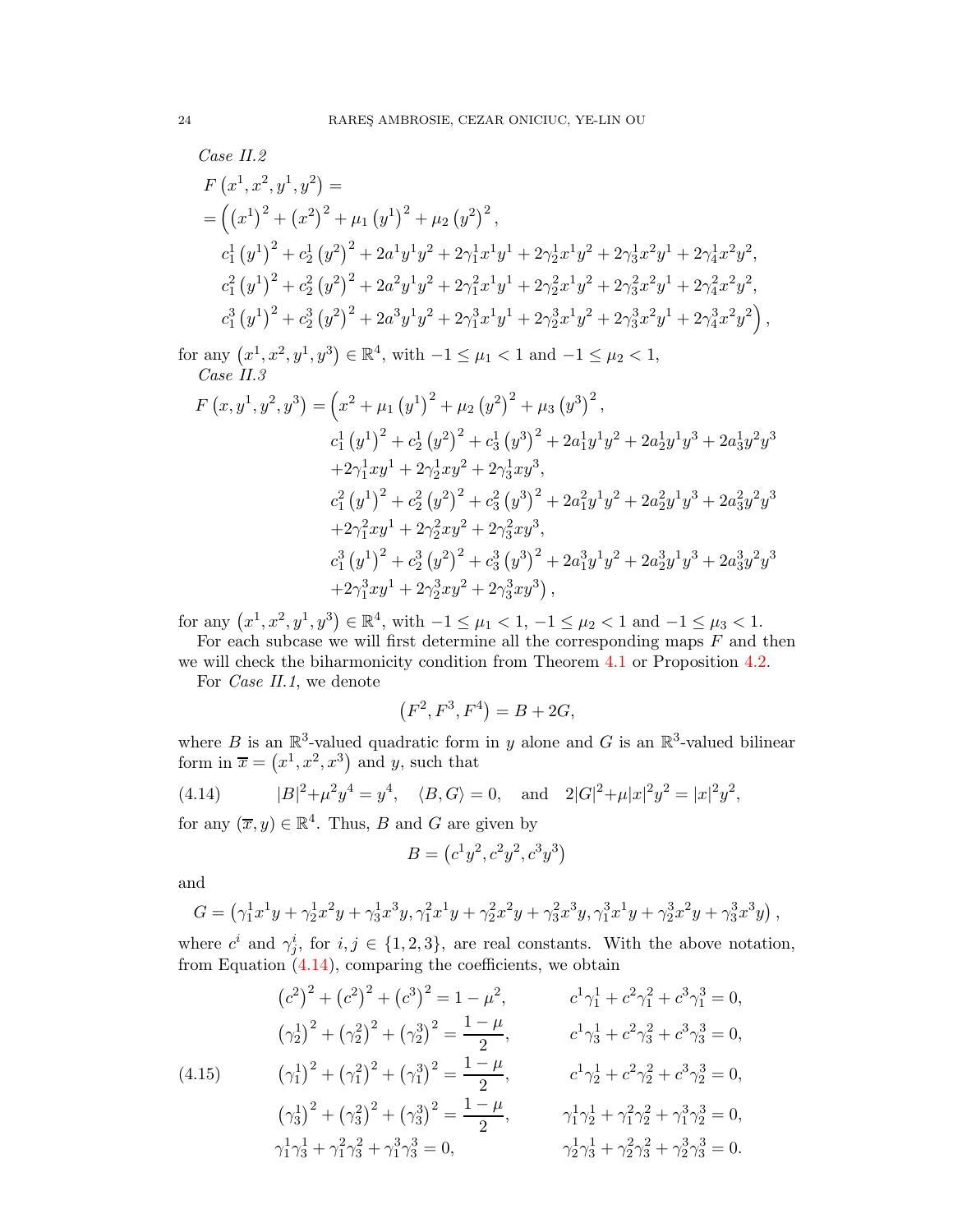If we denote the vectors

 $\overline{c} = (c^1, c^2, c^3), \overline{\gamma}_1 = (\gamma_1^1, \gamma_1^2, \gamma_1^3), \overline{\gamma}_2 = (\gamma_2^1, \gamma_2^2, \gamma_2^3), \overline{\gamma}_3 = (\gamma_3^1, \gamma_3^2, \gamma_3^3),$ by looking at [\(4.15\)](#page-23-1) we observe that

$$
\overline{c}\perp\overline{\gamma}_1,\ \overline{c}\perp\overline{\gamma}_2,\ \overline{c}\perp\overline{\gamma}_3
$$

and

$$
\overline{\gamma}_1 \perp \overline{\gamma}_2
$$
,  $\overline{\gamma}_1 \perp \overline{\gamma}_3$ ,  $\overline{\gamma}_2 \perp \overline{\gamma}_3$ .

Since  $-1 \leq \mu < 1$ , from the same equations it follows that  $\overline{\gamma}_1 \neq \overline{0}$ ,  $\overline{\gamma}_2 \neq \overline{0}$  and  $\overline{\gamma}_3 \neq \overline{0}$ . These imply that  $\overline{c} = \overline{0}$ , and further, because  $|\overline{c}|^2 = 1 - \mu^2$ , we obtain  $\mu = -1.$ 

Acting with an isometry of  $\mathbb{R}^3 \equiv \{0\} \times \mathbb{R}^3$ , the map F keeps the same type of expression and we can assume that the vectors  $\overline{\gamma}_i$  have the form

$$
\overline{\gamma}_1 = (1,0,0), \quad \overline{\gamma}_2 = (0,1,0), \quad \overline{\gamma}_3 = (0,0,1),
$$

and thus

$$
F(x^1, x^2, x^3, y) = ((x^1)^2 + (x^2)^2 + (x^3)^2 - y^2, 2x^1y, 2x^2y, 2x^3y).
$$

We can see that the map  $\phi$  is nothing but the restriction to  $\mathbb{S}^3$  of the quaternionic multiplication  $q \to q^2$ , i.e.  $\phi$  is the Hopf construction coresponding to the quaternions.

The map  $F$  is given by the matrices

$$
A_1 = \begin{bmatrix} 1 & 0 & 0 & 0 \\ 0 & 1 & 0 & 0 \\ 0 & 0 & 1 & 0 \\ 0 & 0 & 0 & -1 \end{bmatrix}, \quad A_2 = \begin{bmatrix} 0 & 0 & 0 & 1 \\ 0 & 0 & 0 & 0 \\ 0 & 0 & 0 & 0 \\ 1 & 0 & 0 & 0 \end{bmatrix},
$$

$$
A_3 = \begin{bmatrix} 0 & 0 & 0 & 0 \\ 0 & 0 & 0 & 1 \\ 0 & 0 & 0 & 0 \\ 0 & 1 & 0 & 0 \end{bmatrix}, \quad A_4 = \begin{bmatrix} 0 & 0 & 0 & 0 \\ 0 & 0 & 0 & 0 \\ 0 & 0 & 0 & 1 \\ 0 & 0 & 1 & 0 \end{bmatrix},
$$

Next, since

$$
A_1^2 = \begin{bmatrix} 1 & 0 & 0 & 0 \\ 0 & 1 & 0 & 0 \\ 0 & 0 & 1 & 0 \\ 0 & 0 & 0 & 1 \end{bmatrix}, \quad A_2^2 = \begin{bmatrix} 1 & 0 & 0 & 0 \\ 0 & 0 & 0 & 0 \\ 0 & 0 & 0 & 0 \\ 0 & 0 & 0 & 1 \end{bmatrix},
$$

$$
A_3^2 = \begin{bmatrix} 0 & 0 & 0 & 0 \\ 0 & 1 & 0 & 0 \\ 0 & 0 & 0 & 0 \\ 0 & 0 & 0 & 1 \end{bmatrix}, \quad A_4^2 = \begin{bmatrix} 0 & 0 & 0 & 0 \\ 0 & 0 & 0 & 0 \\ 0 & 0 & 1 & 0 \\ 0 & 0 & 0 & 1 \end{bmatrix},
$$

using Equations [\(4.11\)](#page-20-1). it follows that

$$
S = \begin{bmatrix} 2 & 0 & 0 & 0 \\ 0 & 2 & 0 & 0 \\ 0 & 0 & 2 & 0 \\ 0 & 0 & 0 & 4 \end{bmatrix} \quad \text{and} \quad A_1 S = \begin{bmatrix} 2 & 0 & 0 & 0 \\ 0 & 2 & 0 & 0 \\ 0 & 0 & 2 & 0 \\ 0 & 0 & 0 & -4 \end{bmatrix}.
$$

Moreover,

$$
(\text{tr}A_1)^2 + (\text{tr}A_2)^2 + (\text{tr}A_3)^2 + (\text{tr}A_4)^2 = 4
$$
 and  $\text{tr}S = 10$ .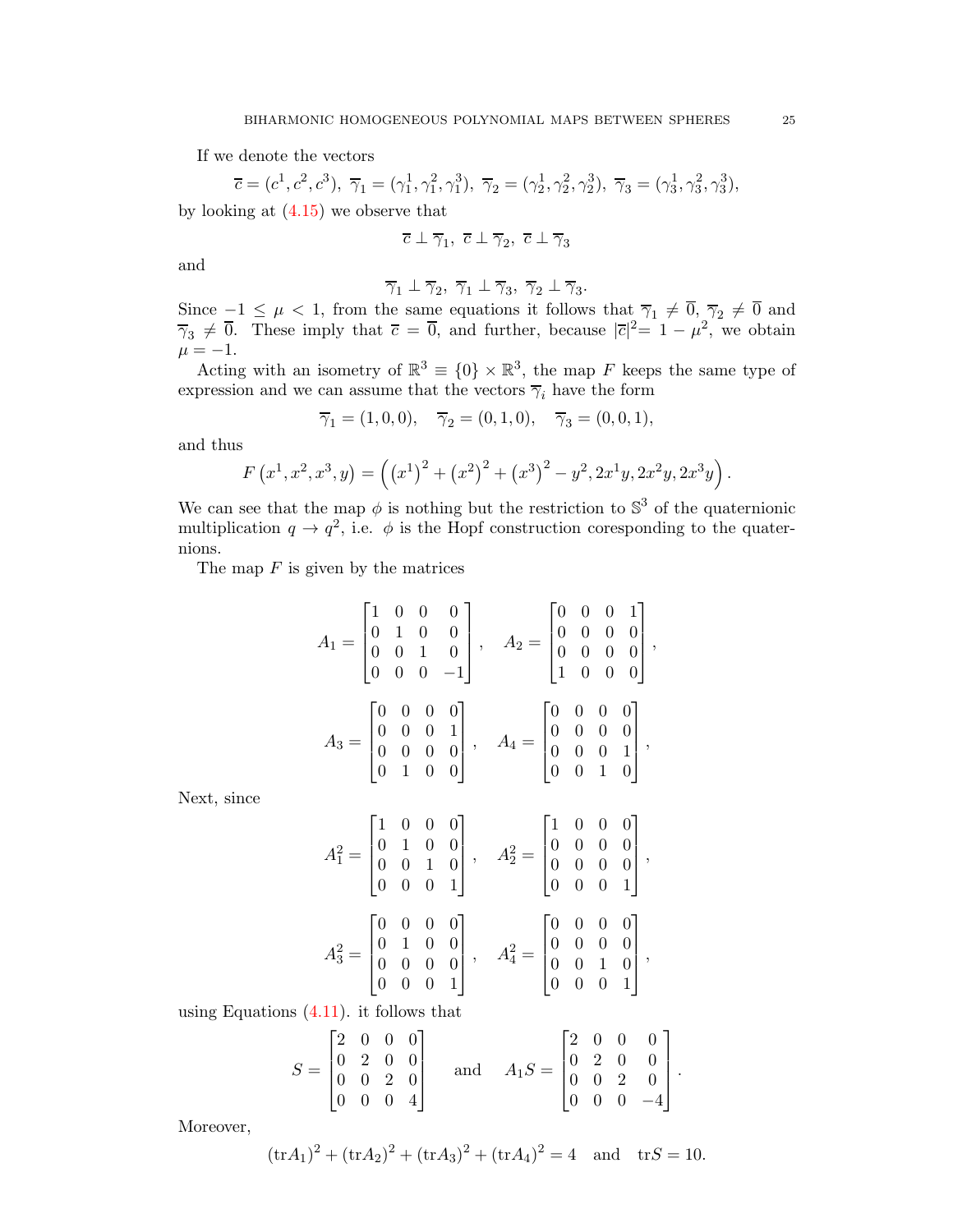Next, we replace the above results in expression of the first component of  $\tau_2(\phi)$ , given by Proposition [4.2.](#page-14-1) We obtain

$$
(\tau_2(\phi))^1 = -8(8 - 4(2(x^1)^2 + 2(x^2)^2 + 2(x^3)^2 + 4y^2))
$$
  
+ 
$$
(192 - 192(2(x^1)^2 + 2(x^2)^2 + 2(x^3)^2 + 4y^2)
$$
  
+ 
$$
32(2(x^1)^2 + 2(x^2)^2 2(x^3)^2 + 4y^2)^2 ((x^1)^2 + (x^2)^2 + (x^3)^2 - y^2)
$$
  
+ 
$$
32(2(x^1)^2 + 2(x^2)^2 2(x^3)^2 - 4y^2).
$$

Evaluating  $(\tau_2(\phi))^1$  at  $(\bar{x}, y) = (1/2, 1/2, 1/2, 1/2)$ , we get

$$
(\tau_2(\phi))^1 \left(\frac{1}{2}, \frac{1}{2}, \frac{1}{2}, \frac{1}{2}\right) = -12,
$$

thus we conclude that  $\phi$  cannot be biharmonic.

For *Case II.2*, we denote

$$
(F^2, F^3, F^4) = B + 2G,
$$

where B is an  $\mathbb{R}^3$ -valued quadratic form in  $\overline{y} = (y^1, y^2)$  alone and G is an  $\mathbb{R}^3$ -valued bilinear form in  $\overline{x} = (x^1, x^2)$  and  $\overline{y}$ , such that

<span id="page-25-0"></span>(4.16) 
$$
|B|^2 + (\mu_1(y^1)^2 + \mu_2(y^2)^2)^2 = y^4,
$$

$$
\langle B, G \rangle = 0,
$$

$$
2|G|^2 + |x|^2 (\mu_1(y^1)^2 + \mu_2(y^2)^2) = |x|^2|y|^2,
$$

for any  $(\overline{x}, \overline{y}) \in \mathbb{R}^4$ .

Thus,  $B$  and  $G$  are given by

$$
B = \left(c_1^1 (y^1)^2 + c_2^1 (y^2)^2 + 2a^1 y^1 y^2, \n c_1^2 (y^1)^2 + c_2^2 (y^2)^2 + 2a^2 y^1 y^2, \n c_1^3 (y^1)^2 + c_2^3 (y^2)^2 + 2a^3 y^1 y^2\right)
$$

and

$$
G = \left(\gamma_1^1 x^1 y^1 + \gamma_2^1 x^1 y^2 + \gamma_3^1 x^2 y^1 + \gamma_4^1 x^2 y^2, \right.\newline \left. \gamma_1^2 x^1 y^1 + \gamma_2^2 x^1 y^2 + \gamma_3^2 x^2 y^1 + \gamma_4^2 x^2 y^2, \right.\newline \left. \gamma_1^3 x^1 y^1 + \gamma_2^3 x^1 y^2 + \gamma_3^3 x^2 y^1 + \gamma_4^3 x^2 y^2 \right),
$$

where  $c_j^i$  and  $a^i$ , for  $i, j \in \{1, 2, 3\}$ , and  $\gamma_j^i$ , for  $i \in \{1, 2, 3\}$  and  $j \in \{1, 2, 3, 4\}$ , are real constants. With the above notation, from Equation [\(4.16\)](#page-25-0), comparing the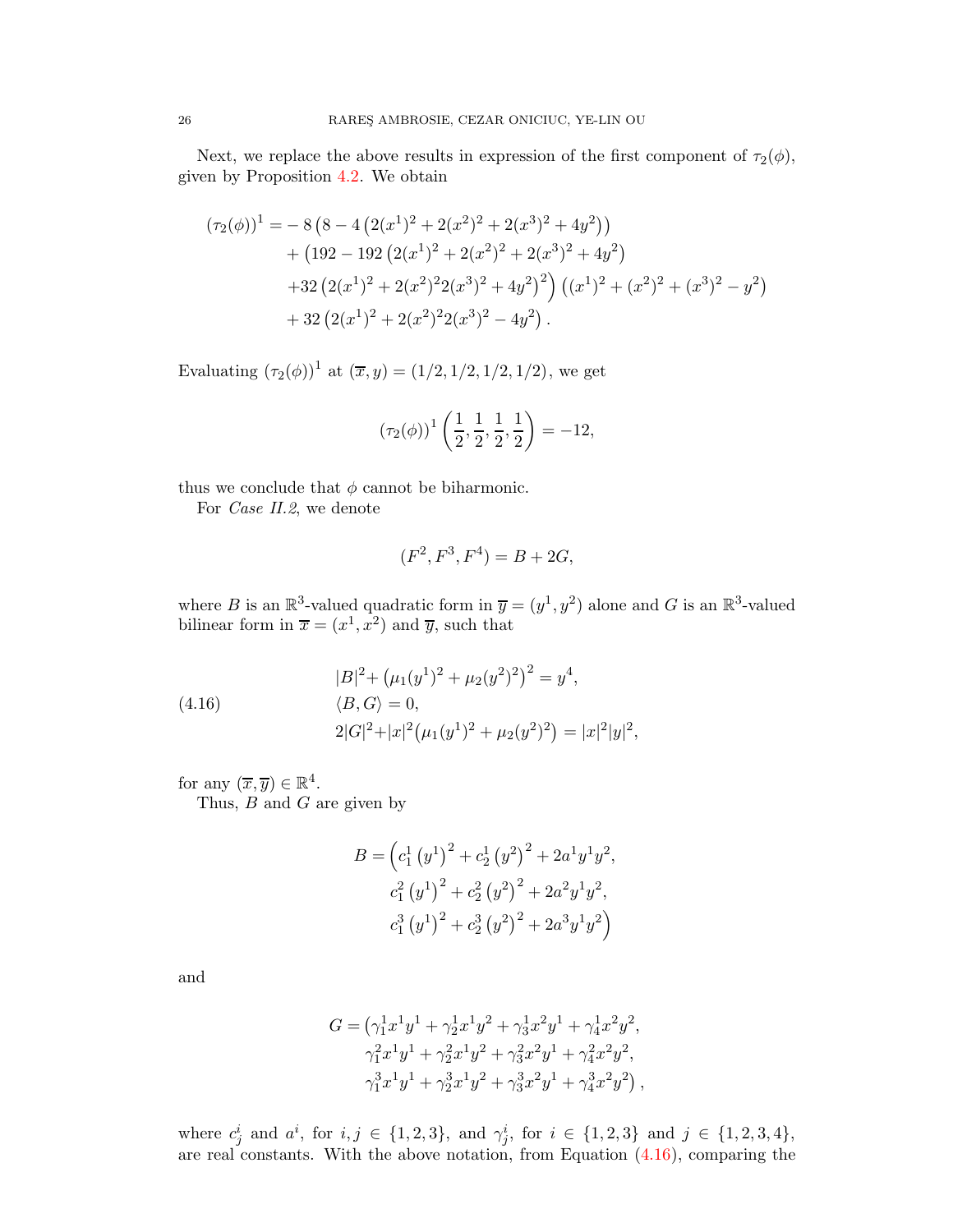coefficients, we obtain

<span id="page-26-0"></span>
$$
(c_1^1)^2 + (c_1^2)^2 + (c_1^3)^2 = 1 - \mu_1^2, \qquad (c_2^1)^2 + (c_2^2)^2 + (c_2^3)^2 = 1 - \mu_2^2, \na^1c_1^1 + a^2c_1^2 + a^3c_1^3 = 0, \qquad a^1c_2^1 + a^2c_2^2 + a^3c_2^3 = 0, \nc_1^1\gamma_1^1 + c_1^2\gamma_1^2 + c_1^3\gamma_1^3 = 0, \qquad c_1^1\gamma_3^1 + c_1^2\gamma_3^2 + c_1^3\gamma_3^3 = 0, \nc_1^1\gamma_3^1 + c_1^2\gamma_3^2 + c_1^3\gamma_3^3 = 0, \nc_1^1\gamma_3^1 + c_1^2\gamma_3^2 + c_1^3\gamma_3^3 = 0, \nc_1^1\gamma_3^1 + c_1^2\gamma_3^2 + c_1^3\gamma_3^3 = 0, \nc_1^1\gamma_3^1 + c_1^2\gamma_3^2 + c_1^3\gamma_3^3 = 0, \nc_1^1\gamma_3^1 + c_1^2\gamma_3^2 + c_1^3\gamma_3^3 = 0, \n(\gamma_3^1)^2 + (\gamma_3^2)^2 + (\gamma_3^3)^2 = \frac{1 - \mu_1}{2}, \qquad (\gamma_3^1)^2 + (\gamma_3^2)^2 + (\gamma_3^3)^2 = \frac{1 - \mu_2}{2}, \n\gamma_1^1\gamma_2^1 + \gamma_1^2\gamma_2^2 + \gamma_1^3\gamma_2^3 = 0, \n\gamma_1^1\gamma_3^1 + \gamma_1^2\gamma_3^2 + \gamma_1^3\gamma_3^3 = 0, \n\gamma_2^1\gamma_4^1 + \gamma_2^2\gamma_4^2 + \gamma_3^3\gamma_4^3 = 0, \n\gamma_2^1\gamma_4^1 + \gamma_2^2\gamma_4^2 + \gamma_2^3\gamma_4^3 = 0,
$$

and

<span id="page-26-1"></span>
$$
2(a^{1})^{2} + 2(a^{2})^{2} + 2(a^{3})^{2} + c_{1}^{1}c_{2}^{1} + c_{1}^{2}c_{2}^{2} + c_{1}^{3}c_{2}^{3} = 1 - \mu_{1}\mu_{2},
$$
  
\n
$$
2a^{1}\gamma_{1}^{1} + 2a^{2}\gamma_{1}^{2} + 2a^{3}\gamma_{1}^{3} + c_{1}^{1}\gamma_{2}^{1} + c_{1}^{2}\gamma_{2}^{1} + c_{1}^{3}\gamma_{2}^{3} = 0,
$$
  
\n
$$
2a^{1}\gamma_{3}^{1} + 2a^{2}\gamma_{3}^{2} + 2a^{3}\gamma_{3}^{3} + c_{1}^{1}\gamma_{4}^{1} + c_{1}^{2}\gamma_{4}^{2} + c_{1}^{3}\gamma_{4}^{3} = 0,
$$
  
\n
$$
2a^{1}\gamma_{2}^{1} + 2a^{2}\gamma_{2}^{2} + 2a^{3}\gamma_{2}^{3} + c_{2}^{1}\gamma_{1}^{1} + c_{2}^{2}\gamma_{1}^{2} + c_{2}^{3}\gamma_{1}^{3} = 0,
$$
  
\n
$$
2a^{1}\gamma_{4}^{1} + 2a^{2}\gamma_{4}^{2} + 2a^{3}\gamma_{4}^{3} + c_{2}^{1}\gamma_{3}^{1} + c_{2}^{2}\gamma_{3}^{2} + c_{2}^{3}\gamma_{3}^{3} = 0,
$$
  
\n
$$
\gamma_{1}^{1}\gamma_{4}^{1} + \gamma_{1}^{2}\gamma_{4}^{2} + \gamma_{1}^{3}\gamma_{4}^{3} + \gamma_{2}^{1}\gamma_{3}^{1} + \gamma_{2}^{2}\gamma_{3}^{2} + \gamma_{2}^{3}\gamma_{3}^{3} = 0.
$$

We denote the vectors  $\overline{c}_i = (c_i^1, c_i^2, c_i^3)$ , for  $i = 1, 2, \overline{a} = (a^1, a^2, a^3)$  and  $\overline{\gamma}_i =$  $(\gamma_i^1, \gamma_i^2, \gamma_i^3)$ , for  $i = 1, 2, 3, 4$ . Then, the systems of Equations [\(4.17\)](#page-26-0), and [\(4.18\)](#page-26-1) can be rewritten as:

(4.19)  
\n
$$
\overline{c}_{1}|^{2} = 1 - \mu_{1}^{2},
$$
\n
$$
\overline{a} \perp \overline{c}_{1},
$$
\n
$$
\overline{c}_{1} \perp \overline{\gamma}_{1},
$$
\n
$$
\overline{c}_{2} \perp \overline{\gamma}_{2},
$$
\n
$$
\overline{c}_{1} \perp \overline{\gamma}_{3},
$$
\n
$$
\overline{c}_{2} \perp \overline{\gamma}_{2},
$$
\n
$$
\overline{c}_{1} \perp \overline{\gamma}_{3},
$$
\n
$$
\overline{c}_{2} \perp \overline{\gamma}_{4},
$$
\n
$$
|\overline{\gamma}_{1}|^{2} = \frac{1 - \mu_{1}}{2},
$$
\n
$$
|\overline{\gamma}_{2}|^{2} = \frac{1 - \mu_{2}}{2},
$$
\n
$$
\overline{\gamma}_{1} \perp \overline{\gamma}_{2},
$$
\n
$$
\overline{\gamma}_{1} \perp \overline{\gamma}_{2},
$$
\n
$$
\overline{\gamma}_{1} \perp \overline{\gamma}_{3},
$$
\n
$$
\overline{\gamma}_{4} \perp \overline{\gamma}_{3},
$$
\n
$$
\overline{\gamma}_{4} \perp \overline{\gamma}_{3},
$$
\n
$$
\overline{\gamma}_{4} \perp \overline{\gamma}_{3},
$$
\n
$$
\overline{\gamma}_{4} \perp \overline{\gamma}_{3},
$$
\n
$$
\overline{\gamma}_{5} \perp \overline{\gamma}_{3},
$$

and

(4.20)  
\n
$$
2|\overline{a}|^2 + \langle \overline{c}_1, \overline{c}_2 \rangle = 1 - \mu_1 \mu_2,
$$
\n
$$
2\langle \overline{a}, \overline{\gamma}_1 \rangle + \langle \overline{c}_1, \overline{\gamma}_2 \rangle = 0,
$$
\n
$$
2\langle \overline{a}, \overline{\gamma}_3 \rangle + \langle \overline{c}_1, \overline{\gamma}_4 \rangle = 0,
$$
\n
$$
2\langle \overline{a}, \overline{\gamma}_2 \rangle + \langle \overline{c}_2, \overline{\gamma}_1 \rangle = 0,
$$
\n
$$
2\langle \overline{a}, \overline{\gamma}_4 \rangle + \langle \overline{c}_2, \overline{\gamma}_3 \rangle = 0,
$$
\n
$$
\langle \overline{\gamma}_1, \overline{\gamma}_4 \rangle + \langle \overline{\gamma}_2, \overline{\gamma}_3 \rangle = 0.
$$

Next, if we denote  $\theta_1 = \langle (\overline{\gamma}_2, \overline{\gamma}_3) \rangle$  and  $\theta_2 = \langle (\overline{\gamma}_1, \overline{\gamma}_4) \rangle$ , then from  $\langle \overline{\gamma}_1, \overline{\gamma}_4 \rangle + \langle \overline{\gamma}_2, \overline{\gamma}_3 \rangle = 0,$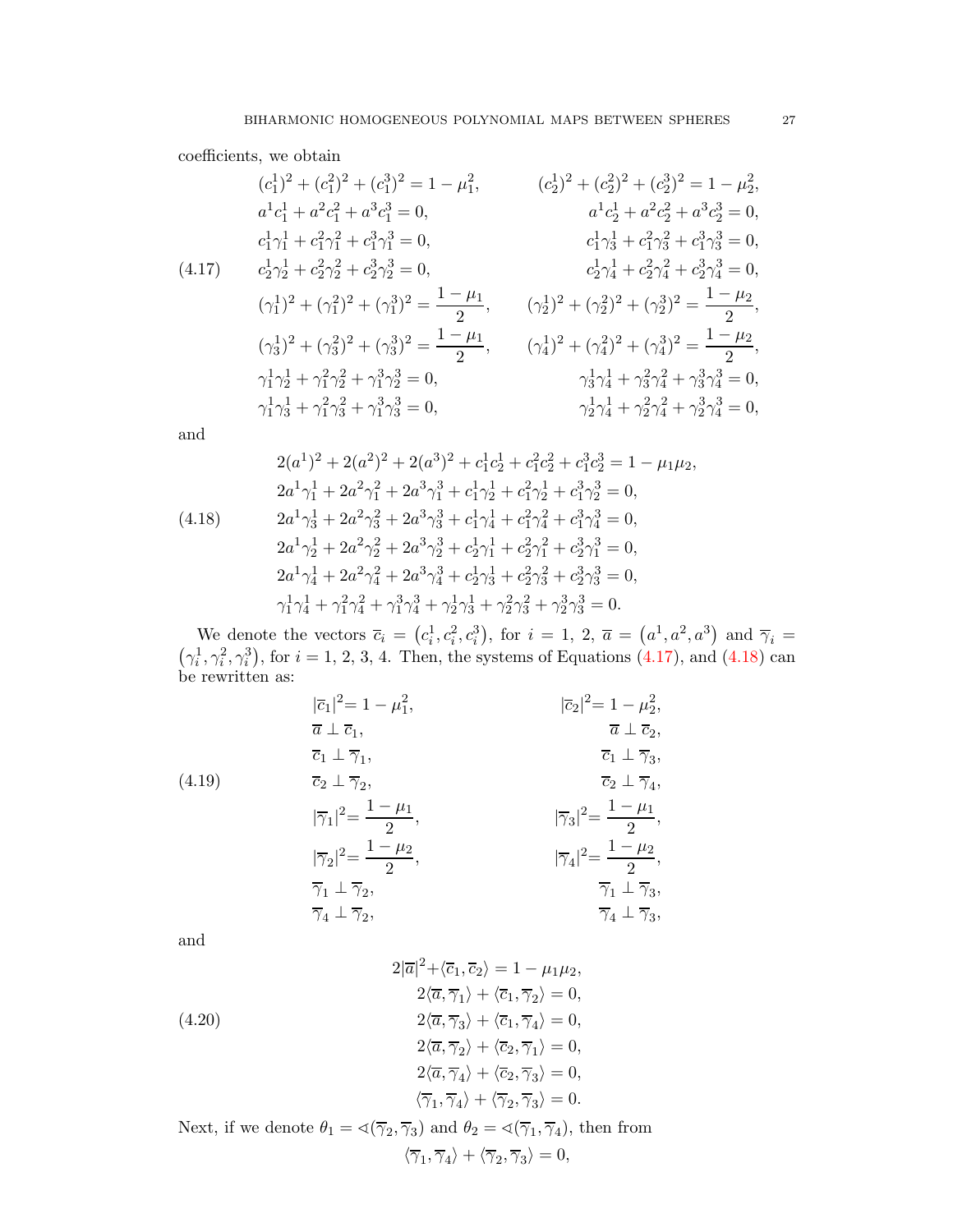we obtain

$$
\cos \theta_1 + \cos \theta_2 = 0.
$$

Taking in consideration the orthogonality relations between the vectors  $\overline{\gamma}_i$ , we conclude that we have only two cases:  $\theta_1 = 0$  and  $\theta_2 = \pi$ , or  $\theta_1 = \pi$  and  $\theta_2 = 0$ . We will discuss only the case  $\theta_1 = 0$  and  $\theta_2 = \pi$ , since the other cases leads to the same result.

Acting with an isometry of  $\mathbb{R}^3 \equiv \{0\} \times \mathbb{R}^3$ , the map F keeps the same type of expression and we can assume that the vectors  $\overline{\gamma}_i$  have the form

$$
\overline{\gamma}_1 = (1, 0, 0) \sqrt{\frac{1 - \mu_1}{2}}, \qquad \overline{\gamma}_2 = (0, 1, 0) \sqrt{\frac{1 - \mu_2}{2}},
$$

$$
\overline{\gamma}_3 = (0, 1, 0) \sqrt{\frac{1 - \mu_1}{2}}, \qquad \overline{\gamma}_4 = (-1, 0, 0) \sqrt{\frac{1 - \mu_2}{2}}.
$$

Since,  $\overline{c}_1 \perp \overline{\gamma}_1$  and  $\overline{c}_1 \perp \overline{\gamma}_3$ , it follows that  $\pm \overline{c}_1 = (0,0,1)\sqrt{1-\mu_1^2}$ . Similarly,  $\pm \overline{c}_1 = (0, 0, 1)\sqrt{1 - \mu_2^2}$ . From the equation  $a \perp \overline{c}_1$ , and from equations

$$
2\langle \overline{a}, \overline{\gamma}_1 \rangle + \langle \overline{c}_1, \overline{\gamma}_2 \rangle = 0 \text{ and } 2\langle \overline{a}, \overline{\gamma}_3 \rangle + \langle \overline{c}_1, \overline{\gamma}_4 \rangle = 0,
$$

we obtain that  $\overline{a} = \overline{0}$ . Moreover, using

$$
2|\overline{a}|^2 + \langle \overline{c}_1, \overline{c}_2 \rangle = 1 - \mu_1 \mu_2
$$

it follows that the third components of the vectors  $\bar{c}_i$  must have the same sign. We will take them to be positive since if we take them to be negative it will lead us to the same result. Also, by direct computations we obtain  $\mu_1 = \mu_2 = \mu$ .

Thus, the map  $F$  takes the form

<span id="page-27-0"></span>
$$
F(x^1, x^2, y^1, y^2) = ((x^1)^2 + (x^2)^2 + \mu (y^1)^2 + \mu (y^2)^2, \sqrt{2(1-\mu)} (x^1y^1 - x^2y^2)
$$
  
(4.21) 
$$
\sqrt{2(1-\mu)} (x^1y^2 + x^2y^1), \sqrt{1-\mu^2} ((y^1)^2 + (y^2)^2))
$$

It is not difficult to see that by acting on  $F$  with the isometry

$$
T = \begin{bmatrix} \sqrt{\frac{1+\mu}{2}} & 0 & 0 & \sqrt{\frac{1-\mu}{2}} \\ 0 & 1 & 0 & 0 \\ 0 & 0 & 1 & 0 \\ -\sqrt{\frac{1-\mu}{2}} & 0 & 0 & \sqrt{\frac{1+\mu}{2}} \end{bmatrix},
$$

the map  $\phi$  is nothing but the Hopf fibration  $\psi : \mathbb{S}^3 \to \mathbb{S}^2(a)$  followed by the inclusion of  $\mathbb{S}^2(a)$ , thought of as a small hypersphere of  $\mathbb{S}^3$ , into the ambient space. Here  $a = \sqrt{(1-\mu)/2}, a \in (0,1].$ 

The map  $F$ , given in  $(4.21)$  is given by the matrices

$$
A_1 = \begin{bmatrix} 1 & 0 & 0 & 0 \\ 0 & 1 & 0 & 0 \\ 0 & 0 & \mu & 0 \\ 0 & 0 & 0 & \mu \end{bmatrix}, \quad A_2 = \frac{\sqrt{2(1-\mu)}}{2} \begin{bmatrix} 0 & 0 & 1 & 0 \\ 0 & 0 & 0 & -1 \\ 1 & 0 & 0 & 0 \\ 0 & -1 & 0 & 0 \end{bmatrix},
$$

$$
A_3 = \frac{\sqrt{2(1-\mu)}}{2} \begin{bmatrix} 0 & 0 & 0 & 1 \\ 0 & 0 & 1 & 0 \\ 0 & 1 & 0 & 0 \\ 1 & 0 & 0 & 0 \end{bmatrix}, \quad A_4 = \pm \sqrt{1-\mu^2} \begin{bmatrix} 0 & 0 & 0 & 0 \\ 0 & 0 & 0 & 0 \\ 0 & 0 & 1 & 0 \\ 0 & 0 & 0 & 1 \end{bmatrix}.
$$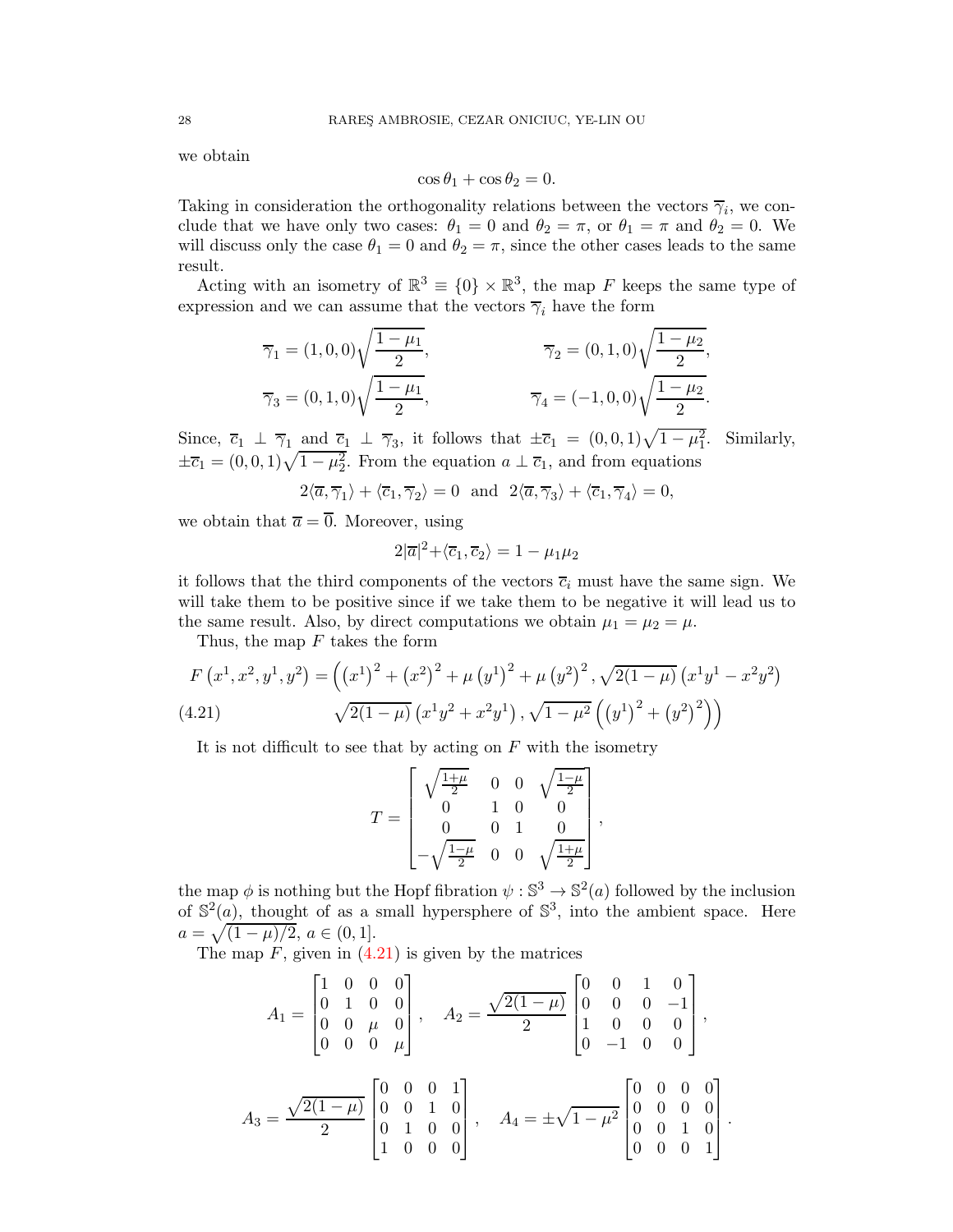We can easily observe that

$$
A_1^2 + A_2^2 + A_3^2 + A_4^2 = (2 - \mu)I_4,
$$

and thus the map F satisfies the conditions for Proposition [4.2.](#page-14-1) In this case,  $m = 3$ and  $\alpha = 2 - \mu$ . Since  $\stackrel{o}{\Delta} F \neq 0$ , from the conditions  $m+5 = 4\alpha$  and  $\Box$  $\Delta F$  $2^2 = 2(m+1)^2$ , we conclude that the map  $\phi$  is proper biharmonic if and only if  $\mu = 0$ , i.e.  $a = 1/\sqrt{2}$ . For  $\mu = 0$ , the map  $\phi$  is the one given in example [\(2.1\)](#page-2-2).

For *Case II.3*, we denote

$$
(F^2, F^3, F^4) = B + 2G,
$$

where B is an  $\mathbb{R}^3$ -valued quadratic form in  $\overline{y} = (y^1, y^2, y^3)$  alone and G is an  $\mathbb{R}^3$ valued bilinear form in  $x$  and  $\overline{y}$ , such that

<span id="page-28-0"></span>(4.22) 
$$
|B|^2 + (\mu_1(y^1)^2 + \mu_2(y^2)^2 + \mu_3(y^3)^2)^2 = y^4,
$$

$$
\langle B, G \rangle = 0,
$$

$$
2|G|^2 + x^2 (\mu_1(y^1)^2 + \mu_2(y^2)^2 + \mu_3(y^3)^2) = x^2|y|^2,
$$

for any  $(x, \overline{y}) \in \mathbb{R}^4$ .

Thus,  $\overrightarrow{B}$  and  $\overrightarrow{G}$  are given by

$$
B = \left(c_1^1 (y^1)^2 + c_2^1 (y^2)^2 + c_3^1 (y^3)^2 + 2a_1^1 y^1 y^2 + 2a_2^1 y^1 y^3 + 2a_3^1 y^2 y^3, c_1^2 (y^1)^2 + c_2^2 (y^2)^2 + c_3^2 (y^3)^2 + 2a_1^2 y^1 y^2 + 2a_2^2 y^1 y^3 + 2a_3^2 y^2 y^3, c_1^3 (y^1)^2 + c_2^3 (y^2)^2 + c_3^3 (y^3)^2 + 2a_1^3 y^1 y^2 + 2a_2^3 y^1 y^3 + 2a_3^3 y^2 y^3\right)
$$

and

$$
G = (\gamma_1^1 xy^1 + \gamma_2^1 xy^2 + \gamma_3^1 xy^3, \gamma_1^2 xy^1 + \gamma_2^2 xy^2 + \gamma_3^2 xy^3, \gamma_1^3 xy^1 + \gamma_2^3 xy^2 + \gamma_3^3 xy^3)
$$

where  $c_j^i$ ,  $a_i^j$  $i$  and  $\gamma_i^j$  $i<sub>i</sub>$ , for  $i, j \in \{1, 2, 3\}$ , are real constants. With the above notation, from Equation [\(4.22\)](#page-28-0), comparing the coefficients, we obtain

<span id="page-28-1"></span>(4.23)  
\n
$$
(c_1^1)^2 + (c_1^2)^2 + (c_1^3)^2 = 1 - \mu_1^2, \qquad a_2^1 c_1^1 + a_2^2 c_1^2 + a_2^3 c_1^3 = 0,
$$
\n
$$
(c_3^1)^2 + (c_3^2)^2 + (c_3^3)^2 = 1 - \mu_3^2, \qquad a_1^1 c_1^1 + a_1^2 c_1^2 + a_1^3 c_1^3 = 0,
$$
\n
$$
(c_2^1)^2 + (c_2^2)^2 + (c_2^3)^2 = 1 - \mu_2^2, \qquad a_1^1 c_2^1 + a_1^2 c_2^2 + a_1^3 c_2^3 = 0,
$$
\n
$$
a_3^1 c_2^1 + a_3^2 c_2^2 + a_3^3 c_2^3 = 0, \qquad a_3^1 c_3^1 + a_3^2 c_3^2 + a_3^3 c_3^3 = 0,
$$
\n
$$
a_2^1 c_3^1 + a_2^2 c_3^2 + a_2^3 c_3^3 = 0,
$$

<span id="page-28-2"></span>
$$
2(a_1^1)^2 + 2(a_1^2)^2 + 2(a_1^3)^2 + c_1^1c_2^1 + c_1^2c_2^2 + c_1^3c_2^3 = 1 - \mu_1\mu_2,
$$
  
\n
$$
2(a_2^1)^2 + 2(a_2^2)^2 + 2(a_2^3)^2 + c_1^1c_3^1 + c_1^2c_3^2 + c_1^3c_3^3 = 1 - \mu_1\mu_3,
$$
  
\n
$$
2(a_3^1)^2 + 2(a_3^2)^2 + 2(a_3^3)^2 + c_2^1c_3^1 + c_2^2c_3^2 + c_2^3c_3^3 = 1 - \mu_2\mu_3,
$$
  
\n
$$
a_3^1c_1^1 + a_3^2c_1^2 + a_3^3c_1^3 + a_1^1a_2^1 + a_1^2a_2^2 + a_1^3a_2^3 = 0,
$$
  
\n
$$
a_1^1c_3^1 + a_1^2c_3^2 + a_1^3c_3^3 + a_2^1a_3^1 + a_2^2a_3^2 + a_2^3a_3^3 = 0,
$$
  
\n
$$
a_2^1c_2^1 + a_2^2c_2^2 + a_2^3c_2^3 + a_1^1a_3^1 + a_1^2a_3^2 + a_1^3a_3^3 = 0,
$$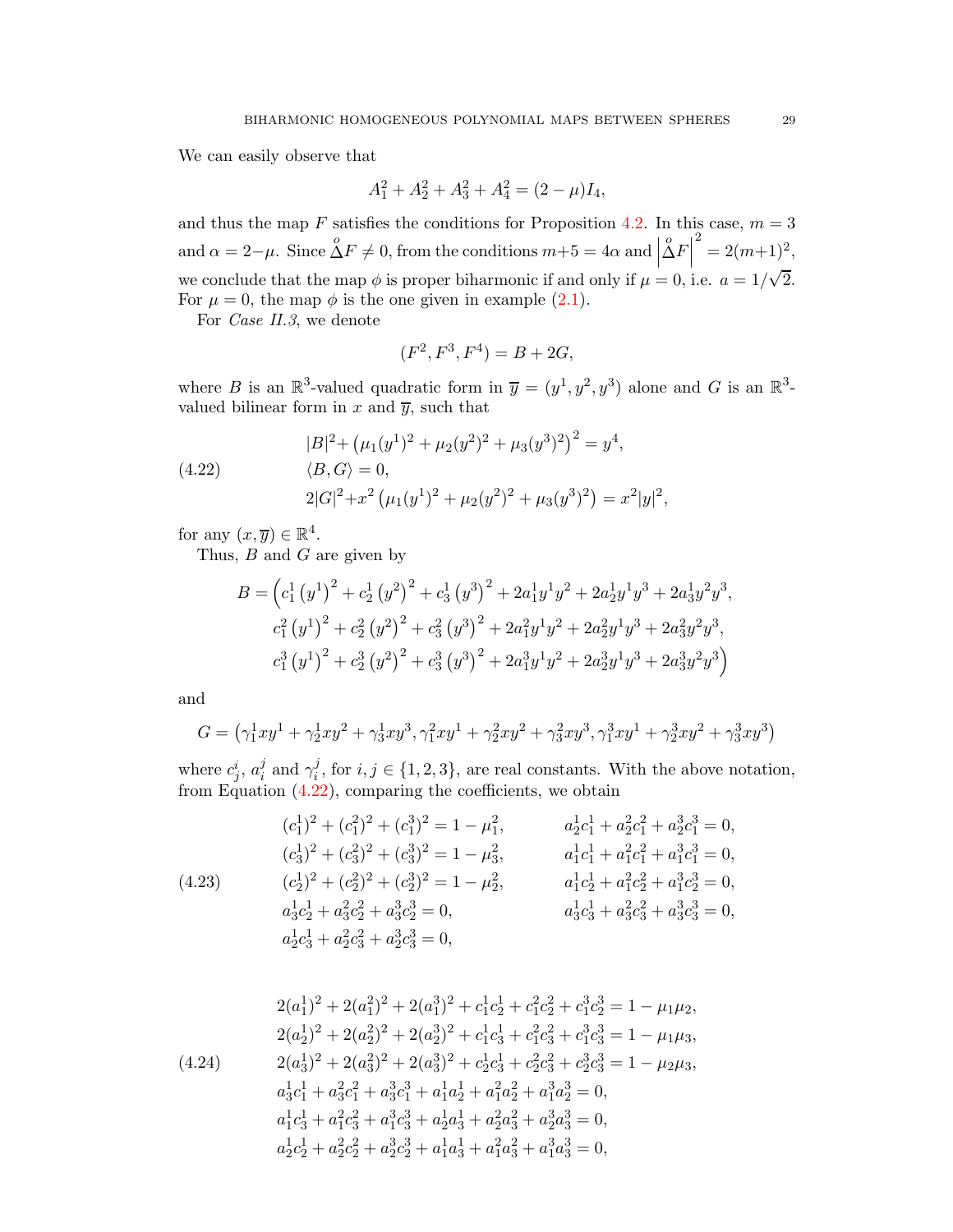<span id="page-29-0"></span>
$$
(\gamma_1^1)^2 + (\gamma_1^2)^2 + (\gamma_1^3)^2 = \frac{1 - \mu_1}{2}, \qquad c_2^1 \gamma_2^1 + c_2^2 \gamma_2^2 + c_2^3 \gamma_2^3 = 0,
$$
  

$$
(\gamma_2^1)^2 + (\gamma_2^2)^2 + (\gamma_2^3)^2 = \frac{1 - \mu_2}{2}, \qquad c_1^1 \gamma_1^1 + c_1^2 \gamma_1^2 + c_1^3 \gamma_1^3 = 0,
$$
  

$$
(\gamma_3^1)^2 + (\gamma_3^2)^2 + (\gamma_3^3)^2 = \frac{1 - \mu_3}{2}, \qquad c_3^1 \gamma_3^1 + c_3^2 \gamma_3^2 + c_3^3 \gamma_3^3 = 0,
$$
  

$$
\gamma_1^1 \gamma_2^1 + \gamma_1^2 \gamma_2^2 + \gamma_1^3 \gamma_2^3 = 0,
$$
  

$$
\gamma_1^1 \gamma_3^1 + \gamma_1^2 \gamma_3^2 + \gamma_1^3 \gamma_3^3 = 0,
$$
  

$$
\gamma_1^1 \gamma_3^1 + \gamma_1^2 \gamma_3^2 + \gamma_1^3 \gamma_3^3 = 0,
$$

and

<span id="page-29-1"></span>
$$
2a_1^1 \gamma_1^1 + 2a_1^2 \gamma_1^2 + 2a_1^3 \gamma_1^3 + c_1^1 \gamma_2^1 + c_1^2 \gamma_2^1 + c_1^3 \gamma_2^3 = 0
$$
  
\n
$$
2a_2^1 \gamma_1^1 + 2a_2^2 \gamma_1^2 + 2a_2^3 \gamma_1^3 + c_1^1 \gamma_3^1 + c_1^2 \gamma_3^1 + c_1^3 \gamma_3^3 = 0
$$
  
\n
$$
2a_1^1 \gamma_2^1 + 2a_1^2 \gamma_2^2 + 2a_1^3 \gamma_2^3 + c_2^1 \gamma_1^1 + c_2^2 \gamma_1^1 + c_2^3 \gamma_1^3 = 0
$$
  
\n
$$
2a_3^1 \gamma_2^1 + 2a_3^2 \gamma_2^2 + 2a_3^3 \gamma_2^3 + c_2^1 \gamma_3^1 + c_2^2 \gamma_3^1 + c_2^3 \gamma_3^3 = 0
$$
  
\n
$$
2a_2^1 \gamma_3^1 + 2a_2^2 \gamma_3^2 + 2a_2^3 \gamma_3^3 + c_3^1 \gamma_1^1 + c_3^2 \gamma_1^1 + c_3^3 \gamma_1^3 = 0
$$
  
\n
$$
2a_3^1 \gamma_3^1 + 2a_3^2 \gamma_3^2 + 2a_3^3 \gamma_3^3 + c_3^1 \gamma_2^1 + c_3^2 \gamma_2^1 + c_3^3 \gamma_2^3 = 0
$$
  
\n
$$
a_3^1 \gamma_1^1 + a_3^2 \gamma_1^2 + a_3^3 \gamma_1^3 + a_2^1 \gamma_2^1 + a_2^2 \gamma_2^2 + a_2^3 \gamma_2^3 + a_1^1 \gamma_3^1 + a_1^2 \gamma_3^2 + a_1^3 \gamma_3^3 = 0
$$

We denote the vectors  $\overline{c}_i = (c_i^1, c_i^2, c_i^3), \overline{a}_i = (a_i^1, a_i^2, a_i^3)$  and  $\overline{\gamma}_i = (\gamma_i^1, \gamma_i^2, \gamma_i^3)$ , for  $i = 1, 2, 3$ . Then, the systems of Equations  $(4.23), (4.24), (4.25)$  $(4.23), (4.24), (4.25)$  $(4.23), (4.24), (4.25)$  $(4.23), (4.24), (4.25)$  and  $(4.26)$  can be rewritten as:

<span id="page-29-2"></span>(4.27)  
\n
$$
\begin{aligned}\n|\overline{c}_{1}|^{2} &= 1 - \mu_{1}^{2}, & |\overline{c}_{2}|^{2} &= 1 - \mu_{2}^{2}, \\
|\overline{c}_{3}|^{2} &= 1 - \mu_{3}^{2}, & \overline{a}_{1} \perp \overline{c}_{1}, & \overline{a}_{1} \perp \overline{c}_{2}, \\
\overline{a}_{2} \perp \overline{c}_{1}, & \overline{a}_{2} \perp \overline{c}_{3}, \\
\overline{a}_{3} \perp \overline{c}_{2}, & \overline{a}_{3} \perp \overline{c}_{3},\n\end{aligned}
$$

<span id="page-29-4"></span>(4.28) 
$$
2|\overline{a}_1|^2 + \langle \overline{c}_1, \overline{c}_2 \rangle = 1 - \mu_1 \mu_2, \qquad \langle \overline{a}_3, \overline{c}_1 \rangle + \langle \overline{a}_1, \overline{a}_2 \rangle = 0, 2|\overline{a}_2|^2 + \langle \overline{c}_1, \overline{c}_3 \rangle = 1 - \mu_1 \mu_3, \qquad \langle \overline{a}_1, \overline{c}_3 \rangle + \langle \overline{a}_2, \overline{a}_3 \rangle = 0, 2|\overline{a}_3|^2 + \langle \overline{c}_2, \overline{c}_3 \rangle = 1 - \mu_2 \mu_3, \qquad \langle \overline{a}_2, \overline{c}_2 \rangle + \langle \overline{a}_1, \overline{a}_3 \rangle = 0,
$$

<span id="page-29-3"></span>(4.29) 
$$
2\langle \overline{a}_1, \overline{\gamma}_1 \rangle + \langle \overline{c}_1, \overline{\gamma}_2 \rangle = 0, \qquad 2\langle \overline{a}_2, \overline{\gamma}_1 \rangle + \langle \overline{c}_1, \overline{\gamma}_3 \rangle = 0,
$$

$$
2\langle \overline{a}_1, \overline{\gamma}_2 \rangle + \langle \overline{c}_2, \overline{\gamma}_1 \rangle = 0, \qquad 2\langle \overline{a}_3, \overline{\gamma}_2 \rangle + \langle \overline{c}_2, \overline{\gamma}_3 \rangle = 0,
$$

$$
2\langle \overline{a}_2, \overline{\gamma}_3 \rangle + \langle \overline{c}_3, \overline{\gamma}_1 \rangle = 0, \qquad 2\langle \overline{a}_3, \overline{\gamma}_3 \rangle + \langle \overline{c}_3, \overline{\gamma}_2 \rangle = 0,
$$

$$
\langle \overline{a}_3, \overline{\gamma}_1 \rangle + \langle \overline{a}_2, \overline{\gamma}_2 \rangle + \langle \overline{a}_1, \overline{\gamma}_3 \rangle = 0,
$$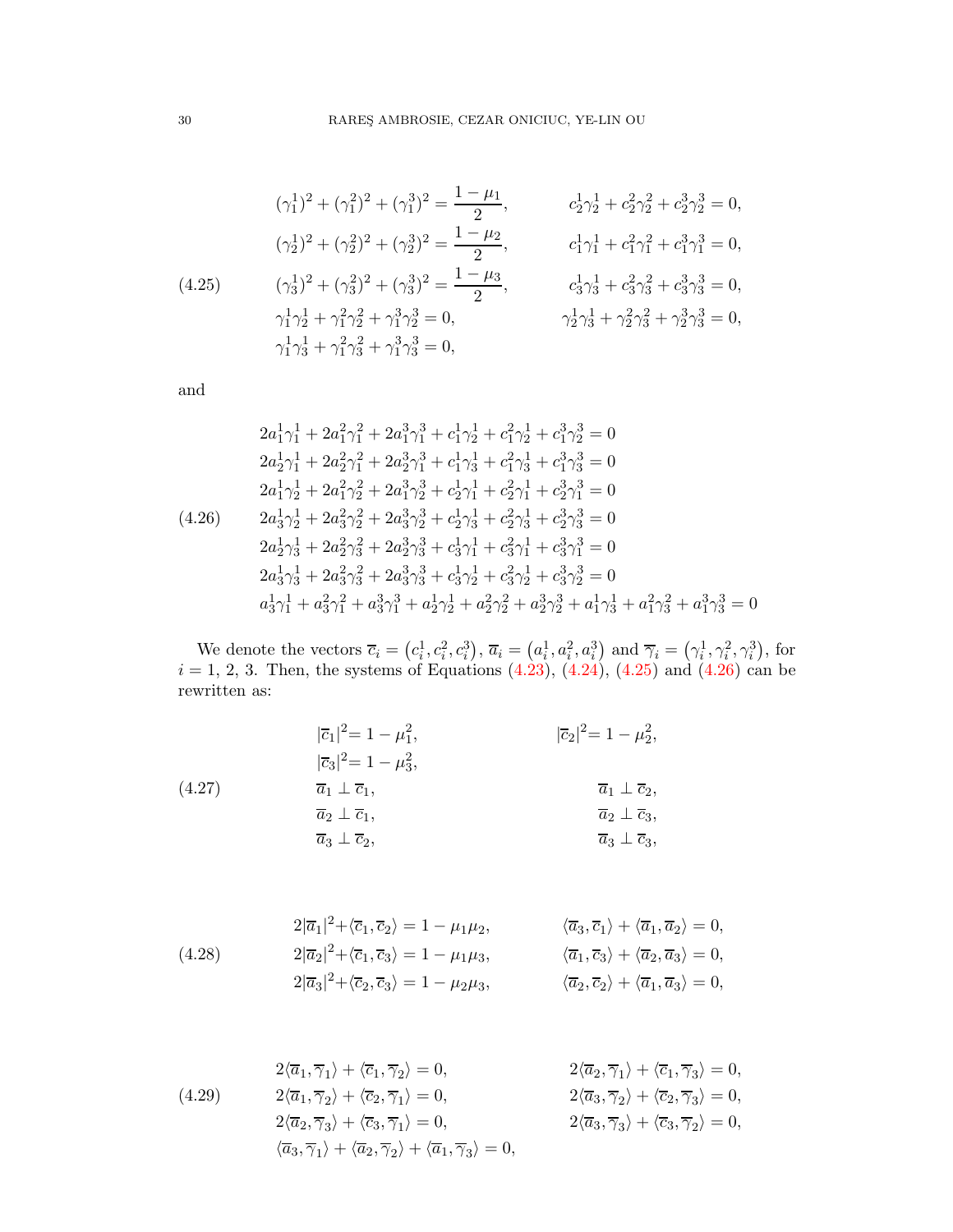<span id="page-30-1"></span>(4.30)  
\n
$$
|\overline{\gamma}_1|^2 = \frac{1 - \mu_1}{2},
$$
\n
$$
|\overline{\gamma}_3|^2 = \frac{1 - \mu_3}{2},
$$
\n
$$
\overline{\gamma}_1 \perp \overline{\gamma}_2,
$$
\n
$$
\overline{c}_1 \perp \overline{\gamma}_1,
$$
\n
$$
\overline{c}_2 \perp \overline{\gamma}_2,
$$
\n
$$
\overline{c}_3 \perp \overline{\gamma}_3,
$$
\n
$$
\overline{c}_3 \perp \overline{\gamma}_3,
$$
\n
$$
\overline{c}_3 \perp \overline{\gamma}_3,
$$

Acting with an isometry of  $\mathbb{R}^3 \equiv \{0\} \times \mathbb{R}^3$ , the map F keeps the same type of expression and we can assume that the vectors  $\overline{\gamma}_i$  have the form

$$
\overline{\gamma}_1 = \sqrt{\frac{1-\mu_1}{2}} (1,0,0), \quad \overline{\gamma}_2 = \sqrt{\frac{1-\mu_2}{2}} (0,2,0), \quad \overline{\gamma}_3 = \sqrt{\frac{1-\mu_3}{2}} (0,0,1),
$$

and thus

$$
\overline{c}_1 = (0, c_1^2, c_1^3), \quad \overline{c}_2 = (c_2^1, 0, c_2^3), \quad \overline{c}_3 = (c_3^1, c_3^2, 0).
$$

At this point we distinguish the following subcases:

- i)  $\mu_1 \neq -1$ ,  $\mu_2 \neq -1$  and  $\mu_3 \neq -1$ ,
- ii)  $\mu_1 = -1$ ,  $\mu_2 \neq -1$  and  $\mu_3 \neq -1$  (and other permutations of this type),
- iii)  $\mu_1 = \mu_2 = -1$  and  $\mu_3 \neq -1$  (and other permutations of this type),
- iv)  $\mu_1 = \mu_2 = \mu_3 = -1$ .

For *Case II.3.i*, it is easy to prove that  $\overline{a_i} \neq 0$ , for  $i = 1, 2, 3$ . Next, since  $\mu_i \neq 0$ , it follows from system [\(4.27\)](#page-29-2) that we can rewrite  $\overline{c}_k$  as

$$
\overline{c}_1 = \sqrt{1 - \mu_1^2} (0, \sin \theta_1, \cos \theta_1),
$$
  
\n
$$
\overline{c}_2 = \sqrt{1 - \mu_2^2} (\sin \theta_2, 0, \cos \theta_2),
$$
  
\n
$$
\overline{c}_3 = \sqrt{1 - \mu_3^2} (\sin \theta_3, \cos \theta_3, 0).
$$

Using Equations [\(4.29\)](#page-29-3), by direct computations, we get:

$$
a_1^1 = -\frac{1}{2}\sin\theta_1\sqrt{1+\mu_1}\sqrt{1-\mu_2}, \qquad a_1^2 = -\frac{1}{2}\sin\theta_2\sqrt{1+\mu_2}\sqrt{1-\mu_1},
$$
  
\n
$$
a_2^1 = -\frac{1}{2}\cos\theta_1\sqrt{1+\mu_1}\sqrt{1-\mu_3}, \qquad a_2^2 = -\frac{1}{2}\sin\theta_3\sqrt{1+\mu_3}\sqrt{1-\mu_1},
$$
  
\n
$$
a_3^2 = -\frac{1}{2}\cos\theta_2\sqrt{1+\mu_2}\sqrt{1-\mu_3}, \qquad a_3^3 = -\frac{1}{2}\cos\theta_3\sqrt{1+\mu_3}\sqrt{1-\mu_2}.
$$

If we suppose that  $\sin \theta_i \neq 0$  and  $\cos \theta_i \neq 0$ , for any  $i = 1, 2, 3$ , then from system  $(4.27)$ , we get

<span id="page-30-0"></span>(4.31) 
$$
a_1^3 = \frac{\sin \theta_1 \sin \theta_2}{2 \cos \theta_2} \sqrt{1 + \mu_1} \sqrt{1 - \mu_2} = \frac{\sin \theta_1 \sin \theta_2}{2 \cos \theta_1} \sqrt{1 + \mu_2} \sqrt{1 - \mu_1},
$$

$$
a_2^2 = \frac{\sin \theta_3 \cos \theta_1}{2 \sin \theta_1} \sqrt{1 + \mu_3} \sqrt{1 - \mu_1} = \frac{\sin \theta_3 \cos \theta_1}{2 \cos \theta_3} \sqrt{1 + \mu_1} \sqrt{1 - \mu_3},
$$

$$
a_3^1 = \frac{\cos \theta_2 \cos \theta_3}{2 \sin \theta_2} \sqrt{1 + \mu_3} \sqrt{1 - \mu_2} = \frac{\cos \theta_2 \cos \theta_3}{2 \sin \theta_3} \sqrt{1 + \mu_2} \sqrt{1 - \mu_3}.
$$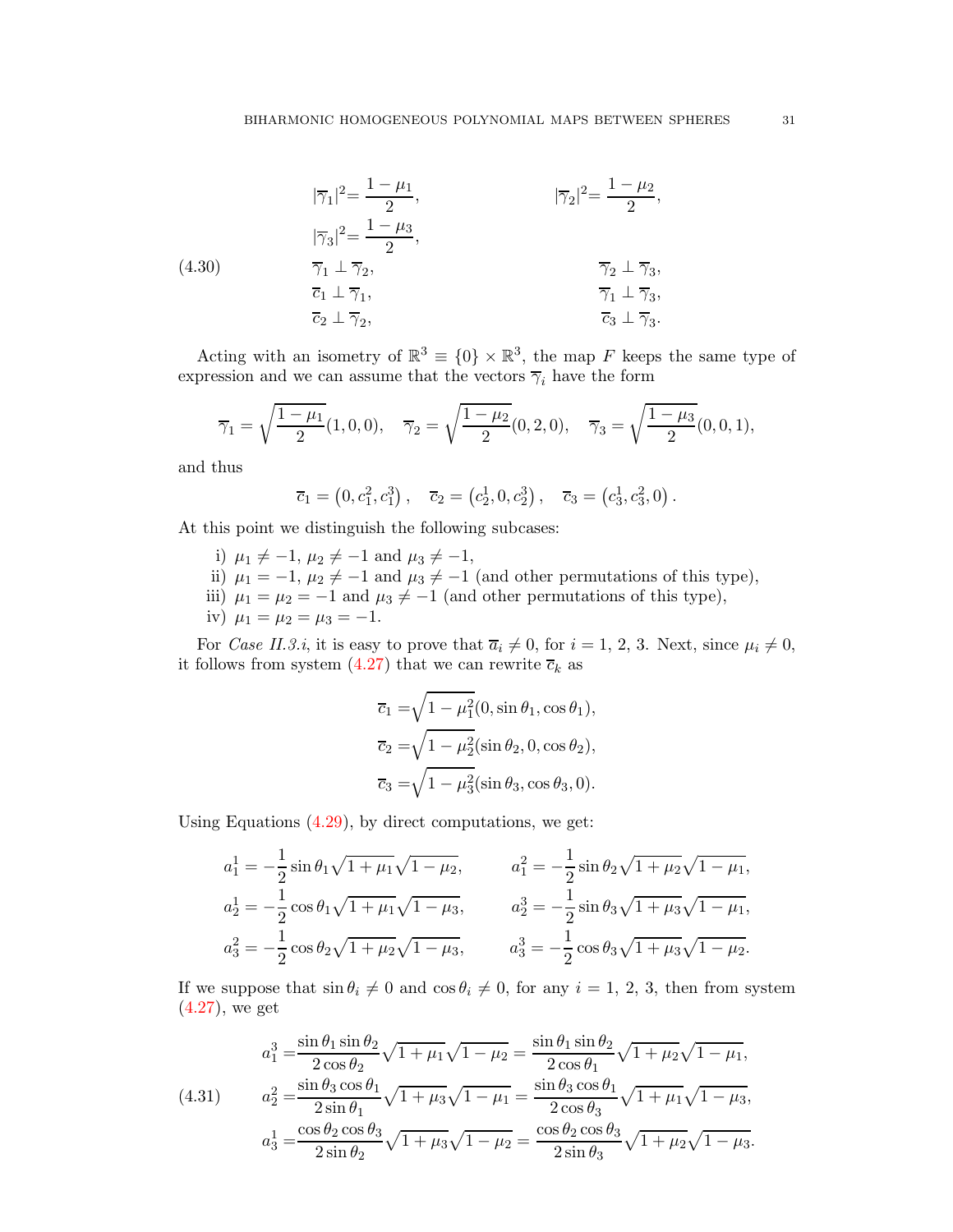From the above equalities, it follows that

<span id="page-31-0"></span>(4.32) 
$$
\frac{\sqrt{1 + \mu_1}\sqrt{1 - \mu_2}}{\cos \theta_2} = \frac{\sqrt{1 + \mu_2}\sqrt{1 - \mu_1}}{\cos \theta_1},
$$

$$
\frac{\sqrt{1 + \mu_3}\sqrt{1 - \mu_1}}{\sin \theta_1} = \frac{\sqrt{1 + \mu_1}\sqrt{1 - \mu_3}}{\cos \theta_3},
$$

$$
\frac{\sqrt{1 + \mu_1}\sqrt{1 - \mu_2}}{\cos \theta_2} = \frac{\sqrt{1 + \mu_2}\sqrt{1 - \mu_1}}{\cos \theta_1}.
$$

Further, using Equations  $(4.28)$  and  $(4.32)$ , we get

$$
|\overline{a}_1|^2 = \frac{1}{4}(1+\mu_2)(1-\mu_1)\left(\frac{\sin^2\theta_1}{\cos^2\theta_1} + \sin^2\theta_2\right),
$$
  

$$
|\overline{a}_2|^2 = \frac{1}{4}(1+\mu_1)(1-\mu_2)\left(\frac{\sin^2\theta_3}{\cos^2\theta_3} + \cos^2\theta_1\right),
$$
  

$$
|\overline{a}_3|^2 = \frac{1}{4}(1+\mu_2)(1-\mu_3)\left(\frac{\cos^2\theta_3}{\cos^2\theta_3} + \cos^2\theta_2\right).
$$

Using Equation [\(4.31\)](#page-30-0), from

$$
2|\overline{a}_1|^2 + \langle \overline{c}_1, \overline{c}_2 \rangle = 1 - \mu_1 \mu_2,
$$

see  $(4.28)$ , we get

$$
\frac{1}{2}(1+\mu_2)(1-\mu_1)\left(\frac{1}{\cos^2\theta_1}+\cos^2\theta_2\right)=1-\mu_1\mu_2.
$$

Using again  $(4.31)$ , we obtain the equation

$$
(1 + \mu_2)(1 - \mu_1)\cos^4\theta_2 - 2(1 - \mu_1\mu_2)\cos^2\theta_2 + (1 + \mu_1)(1 - \mu_2) = 0,
$$

which, for  $\mu_2 > \mu_1$ , has the solution

$$
\cos^2 \theta_2 = \frac{(1 + \mu_1)(1 - \mu_2)}{(1 - \mu_1)(1 + \mu_2)}.
$$

In a similar way we obtain from [\(4.29\)](#page-29-3)

$$
\frac{1}{2}(1+\mu_2)(1-\mu_3)\left(\frac{1}{\sin^2\theta_3}+\sin^2\theta_2\right) = 1-\mu_2\mu_3,
$$
  

$$
\frac{1}{2}(1+\mu_1)(1-\mu_3)\left(\frac{1}{\cos^2\theta_3}+\sin^2\theta_1\right) = 1-\mu_1\mu_3.
$$

and using Equations [\(4.31\)](#page-30-0), for  $\mu_2 > \mu_1 > \mu_3$  it follows that

$$
\sin^2 \theta_2 = \frac{(1 - \mu_2)(1 + \mu_3)}{(1 + \mu_2)(1 - \mu_3)}
$$
 and  $\sin^2 \theta_1 = \frac{(1 - \mu_1)(1 + \mu_3)}{(1 + \mu_1)(1 - \mu_3)}$ .

Using again Equations [\(4.31\)](#page-30-0), we get

$$
\sin^2 \theta_3 = \cos^2 \theta_1 = \cos^2 \theta_3 = 1
$$

which is in contradiction to our supposition that  $\sin \theta_i \neq 0$  and  $\cos \theta_i \neq 0$ , for any  $i = 1, 2, 3.$ 

If  $\sin \theta_1 = 0$ , then

$$
\overline{c}_1 = \sqrt{1 - \mu_1^2}(0, 0, 1).
$$

As  $\overline{c}_1 \perp \overline{a}_1$  and  $\overline{c}_1 \perp \overline{a}_2$  it follows that  $a_1^3 = a_2^3 = 0$ . Since

$$
2\langle \overline{a}_2, \overline{\gamma}_3 \rangle + \langle \overline{c}_3, \overline{\gamma}_1 \rangle = 0,
$$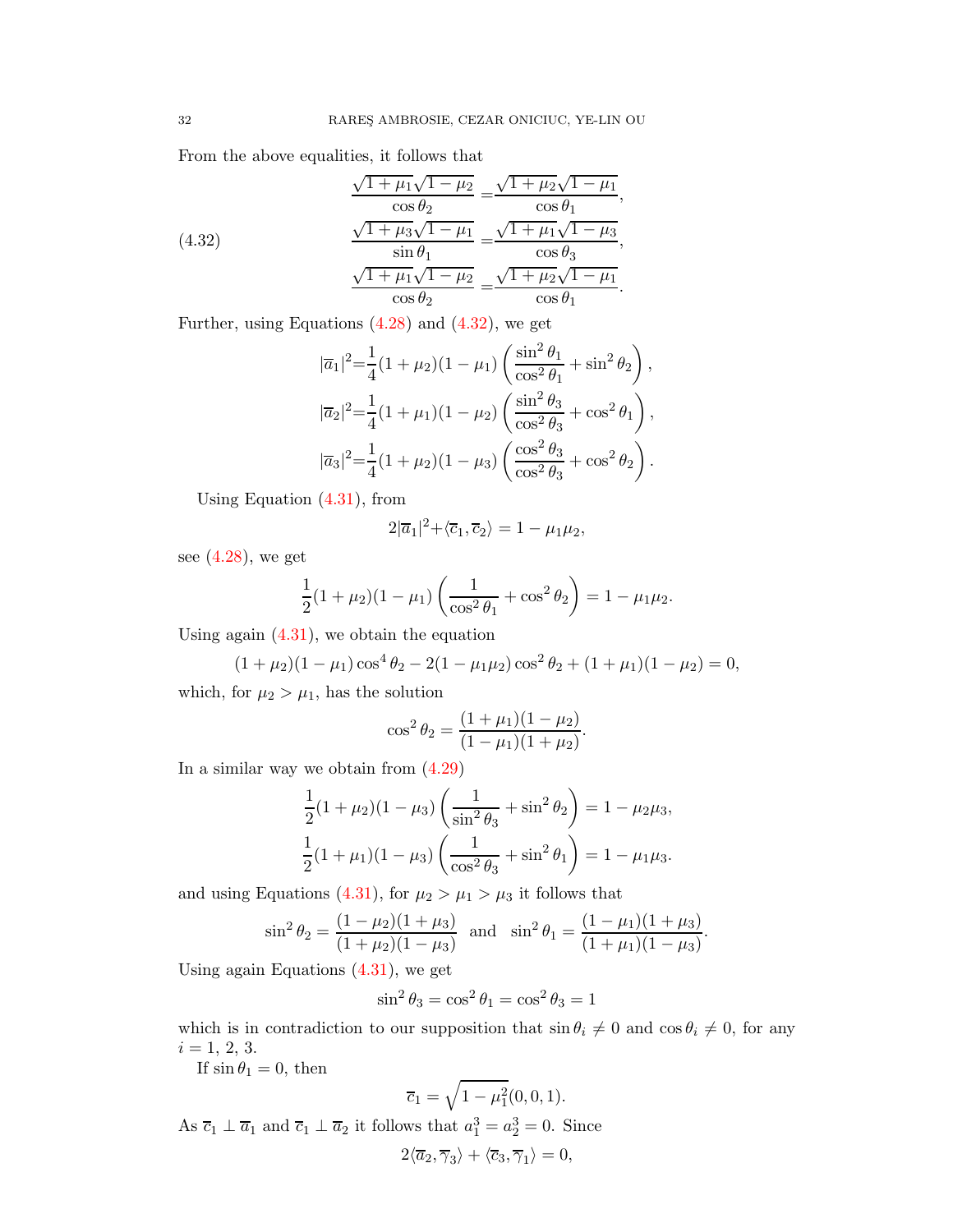and

$$
2\langle \overline{a}_1, \overline{\gamma}_1 \rangle + \langle \overline{c}_1, \overline{\gamma}_2 \rangle = 0,
$$

we get that  $\sin \theta_3 = 0$  and  $a_1^1 = 0$ . As  $\overline{c}_3 \perp \overline{a}_2$  and  $\overline{c}_3 \perp \overline{a}_3$  it follows that  $a_2^2 = a_3^2 = 0$ . Now, the vectors  $\overline{a}_i$  have the following form

$$
\overline{a}_1 = (0, a_1^2, 0), \overline{a}_2 = (a_2^1, 0, 0)
$$
 and  $\overline{a}_3 = (a_3^1, 0, a_3^3)$ .

From the equation

$$
\langle \overline{a}_2, \overline{c}_2 \rangle + \langle \overline{a}_1, \overline{a}_3 \rangle = 0,
$$

see [\(4.28\)](#page-29-4), since  $\overline{a_2} \neq \overline{0}$ , it follows that  $\sin \theta_2 = 0$ . Using

$$
\langle \overline{a}_3, \overline{\gamma}_1 \rangle + \langle \overline{a}_2, \overline{\gamma}_2 \rangle + \langle \overline{a}_1, \overline{\gamma}_3 \rangle = 0,
$$

see [\(4.29\)](#page-29-3), we obtain  $a_3^1 = 0$ . Finally, since  $\overline{a}_3 \perp \overline{c}_2$  it follows that  $a_3^3 \cos \theta_2 = 0$ , but this is a contradiction considering that none of the factors can be zero. Thus our supposition that  $\sin \theta_1 = 0$  is false.

The proof for the cases  $\sin \theta_2 = 0$ , or  $\sin \theta_3 = 0$ , or  $\cos \theta_1 = 0$ , or  $\cos \theta_2 = 0$ , or  $\cos \theta_3 = 0$ , follows in the same manner.

In conclusion, the Case i) leads us to contradiction.

For *Case II.3.ii*, we immediately see that  $\overline{c}_1 = \overline{0}$ , and thus, from Equations [\(4.29\)](#page-29-3) we get

$$
\overline{a}_1 \perp \overline{a}_2
$$
,  $\overline{a}_1 \perp \overline{\gamma}_1$ ,  $\overline{a}_2 \perp \overline{\gamma}_1$ ,

and therefore  $a_1^1 = a_2^1 = 0$ . Next, from Equations [\(4.28\)](#page-29-4) we get that  $\overline{a}_1 \neq \overline{0}$  and  $\overline{a_2} \neq \overline{0}$ . From Equations [\(4.29\)](#page-29-3), we immediately obtain that

$$
a_1^2 = -\sqrt{\frac{1+\mu_2}{2}} \sin \theta_2, \qquad a_3^2 = -\frac{1}{2} \cos \theta_2 \sqrt{1-\mu_3} \sqrt{1+\mu_2},
$$
  

$$
a_2^3 = -\sqrt{\frac{1+\mu_3}{2}} \sin \theta_3, \qquad a_3^3 = -\frac{1}{2} \cos \theta_3 \sqrt{1-\mu_2} \sqrt{1+\mu_3},
$$

and, from Equations [\(4.28\)](#page-29-4), we get

$$
(a_2^2)^2 = \frac{1+\mu_3}{2} \cos^2 \theta_3
$$
 and  $(a_1^3)^2 = \frac{1+\mu_2}{2} \cos^2 \theta_2$ .

Since  $\overline{a}_1 \perp \overline{c}_2$  and  $\overline{a}_2 \perp \overline{c}_3$ , it follows that  $\cos \theta_2 = \cos \theta_3 = 0$ . Using the last equation of system  $(4.29)$ , we immediately get  $a_3^1 = 0$ . From the equation

$$
2|\overline{a}_3|^2 + \langle \overline{c}_2, \overline{c}_3 \rangle = 1 - \mu_2 \mu_3,
$$

we obtain that the third components of the vectors  $\overline{c}_2$  and  $\overline{c}_3$  must have the same sign, and, by direct computations we get  $\mu_2 = \mu_3 = \mu$ . Thus, the map F takes the following form

$$
F(x, y^1, y^2, y^3) =
$$
  
=  $\left(x^2 - (y^1)^2 + \mu (y^2)^2 + \mu (y^3)^2, \sqrt{1 - \mu^2} (y^2)^2 + \sqrt{1 - \mu^2} (y^3)^2 + 2xy^1, -\sqrt{2(1 + \mu)}y^1y^2 + \sqrt{2(1 - \mu)}xy^2, -\sqrt{2(1 + \mu)}y^1y^3 + \sqrt{2(1 - \mu)}xy^3\right).$ 

 $\mathbf{A}\mathbf{s}$ at the squared norm of the differential of the Hopf construction  $\mathbb{S}^3 \to \mathbb{S}^3$ , we can  $\frac{1}{\mathrm{d}F}$ 2 is invariant under orthogonal linear transformations of  $\mathbb{R}^4$ , and looking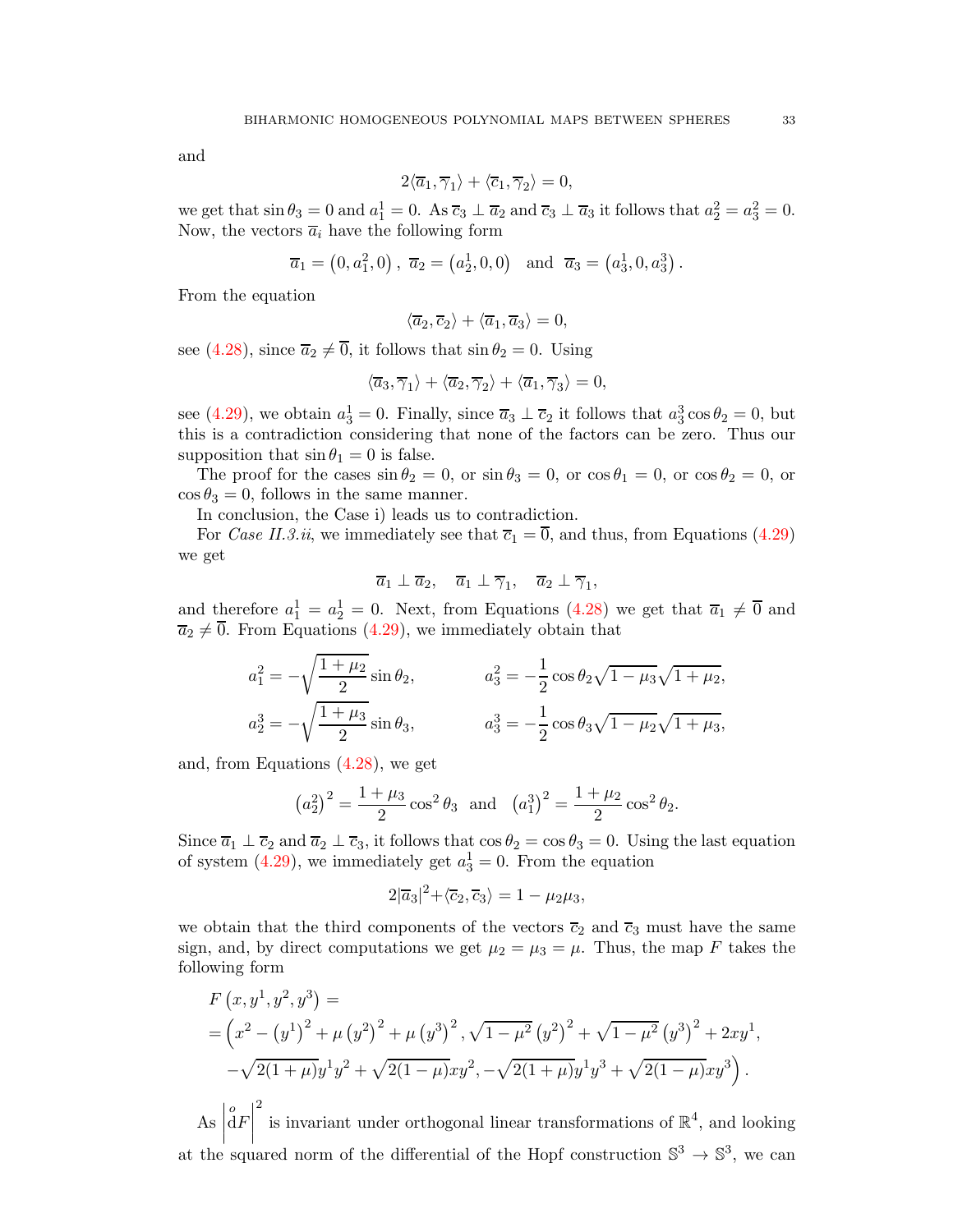perform the following orthogonal transformation on the domain of F

$$
T = \begin{bmatrix} \sqrt{\frac{1-\mu}{2}} & -\sqrt{\frac{1+\mu}{2}} & 0 & 0\\ \sqrt{\frac{1+\mu}{2}} & \sqrt{\frac{1-\mu}{2}} & 0 & 0\\ 0 & 0 & 1 & 0\\ 0 & 0 & 0 & 1 \end{bmatrix}.
$$

In this case,

$$
(F \circ T^{-1}) (\tilde{x}, \tilde{y}^1, \tilde{y}^2, \tilde{y}^3) =
$$
  
=  $(-\mu \tilde{x}^2 + \mu (\tilde{y}^1)^2 + \mu (\tilde{y}^2)^2 + \mu (\tilde{y}^3)^2 + 2\sqrt{1 - \mu^2} \tilde{x} \tilde{y}^1,$   
 $-\sqrt{1 - \mu^2} \tilde{x}^2 + \sqrt{1 - \mu^2} (\tilde{y}^1)^2 + \sqrt{1 - \mu^2} (\tilde{y}^2)^2 + \sqrt{1 - \mu^2} (\tilde{y}^3)^2 - 2\mu \tilde{x} \tilde{y}^1,$   
 $2\tilde{x} \tilde{y}^2, 2\tilde{x} \tilde{y}^3)$ 

Next we can apply the following linear orthogonal transformation on the components of  $F \circ T^{-1}$ 

$$
T_1 = \begin{bmatrix} \mu & \sqrt{1-\mu^2} & 0 & 0 \\ -\sqrt{1-\mu^2} & \mu & 0 & 0 \\ 0 & 0 & 1 & 0 \\ 0 & 0 & 0 & 1 \end{bmatrix},
$$

and we obtain the map

$$
(T_1 \circ F \circ T^{-1}) (\tilde{x}, \tilde{y}^1, \tilde{y}^2, \tilde{y}^3) = \left(-\tilde{x}^2 + (\tilde{y}^1)^2 + (\tilde{y}^2)^2 + (\tilde{y}^3)^2, -2\tilde{x}\tilde{y}^1, 2\tilde{x}\tilde{y}^2, 2\tilde{x}\tilde{y}^3\right)
$$

which is the Hopf construction  $\mathbb{S}^3 \to \mathbb{S}^3$ . As in the *Case II.1*, we conclude that F cannot be biharmonic.

For *Case II.3.iii*, from Equations [\(4.27\)](#page-29-2) we get

$$
\overline{c}_1 = \overline{c}_2 = \overline{0}
$$
 and  $\overline{c}_3 = \sqrt{1 - \mu_3^2} (\sin \theta, \cos \theta, 0).$ 

From Equations [\(4.28\)](#page-29-4) and [\(4.29\)](#page-29-3) we immediately obtain

$$
\overline{a}_1 \perp \overline{a}_2, \ \overline{a}_1 \perp \overline{a}_3,
$$

and

$$
\overline{a}_1 \perp \overline{\gamma}_1
$$
,  $\overline{a}_1 \perp \overline{\gamma}_2$ ,  $\overline{a}_2 \perp \overline{\gamma}_1$ ,  $\overline{a}_3 \perp \overline{\gamma}_2$ .

Now, the vectors  $\overline{a}_i$  have the following form

$$
\overline{a}_1 = (0, 0, a_1^3), \ \overline{a}_2 = (0, a_2^2, 0)
$$
 and  $\overline{a}_3 = (a_3^1, 0, 0)$ .

From equations

$$
2\langle \overline{a}_2, \overline{\gamma}_3 \rangle + \langle \overline{c}_3, \overline{\gamma}_1 \rangle = 0 \text{ and } 2\langle \overline{a}_3, \overline{\gamma}_3 \rangle + \langle \overline{c}_3, \overline{\gamma}_2 \rangle = 0,
$$

see [\(4.29\)](#page-29-3), we get that  $\sin \theta = \cos \theta = 0$  which is a contradiction, since  $\overline{c}_3 \neq \overline{0}$ . For *Case II.3.iv*, from Equations [\(4.27\)](#page-29-2), [\(4.28\)](#page-29-4), [\(4.29\)](#page-29-3) and [\(4.30\)](#page-30-1) we have

$$
\overline{c}_1 = \overline{c}_2 = \overline{c}_3 = \overline{0}, \ |\overline{a}_1| = |\overline{a}_2| = |\overline{a}_3| = 1, \n\overline{\gamma}_1 = (1, 0, 0), \ \overline{\gamma}_2 = (0, 1, 0), \ \overline{\gamma}_3 = (0, 0, 1), \n\overline{a}_1 \perp \overline{\gamma}_1, \ \overline{a}_1 \perp \overline{\gamma}_2, \ \overline{a}_2 \perp \overline{\gamma}_1, \ \overline{a}_2 \perp \overline{\gamma}_3, \ \overline{a}_3 \perp \overline{\gamma}_2, \ \overline{a}_3 \perp \overline{\gamma}_3.
$$

These equations give a simple form for the vectors  $\overline{a}_i$ , but, further, the vectors  $\overline{a}_i$  do not satisfy the equation

$$
\langle \overline{a}_3, \overline{\gamma}_1 \rangle + \langle \overline{a}_2, \overline{\gamma}_2 \rangle + \langle \overline{a}_1, \overline{\gamma}_3 \rangle = 0,
$$

see [\(4.29\)](#page-29-3). Thus, this subcase also leads us to a contradiction.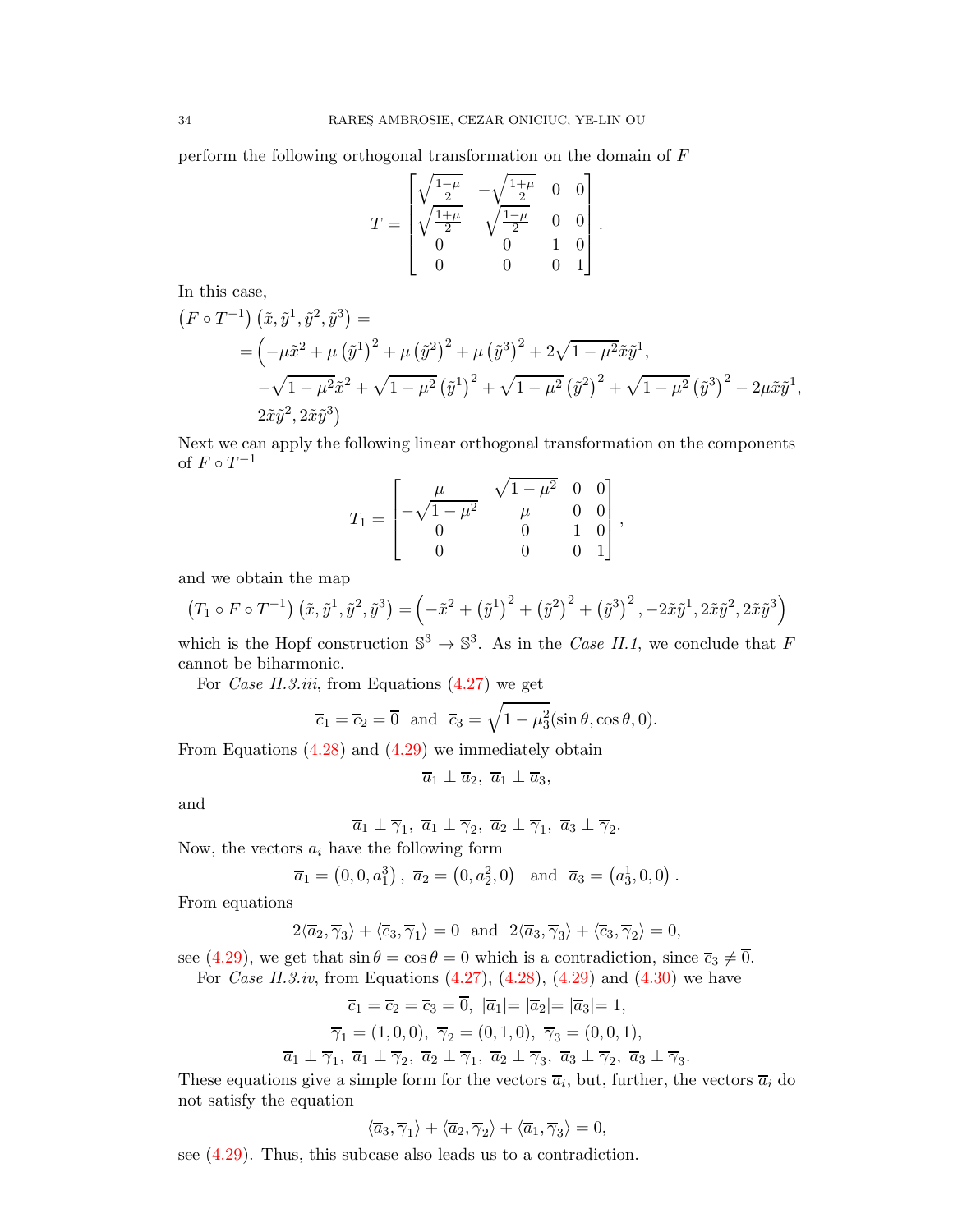*Case III*  $m \geq 4$ .

For  $m > 5$ , we use the result in [\[26\]](#page-35-3) that says that any quadratic form from  $\mathbb{S}^m$  to  $\mathbb{S}^n$ with  $m \geq 2n$  is constant. It follows that the only interesting situations are given by  $m = 4$ , 5. But these cases are excluded by two results of  $[5]$ . The first one says that if  $\phi : \mathbb{S}^{2n-1} \to \mathbb{S}^n$  is a non-constant map, then  $n \in \{1, 2, 4, 8\}$ , and the second one says that if  $\phi : \mathbb{S}^{2n-2} \to \mathbb{S}^n$   $(n \ge 2)$  is a non-constant map, then  $n \in \{2, 4, 8\}$ .  $\Box$ 

All results obtained up to now suggest the following:

**Open Problem.** If  $\phi : \mathbb{S}^m \to \mathbb{S}^n$  is a proper biharmonic quadratic form then, up to an isometry of  $\mathbb{S}^n$ , the first n components of  $\phi$  are harmonic polynomials on  $\mathbb{R}^{m+1}$ and form a map  $\psi : \mathbb{S}^m \to \mathbb{S}^{n-1}(1/\sqrt{2})$ .

#### **REFERENCES**

- <span id="page-34-9"></span>[1] P. Baird, J.C. Wood, Harmonic Morphisms Between Riemannian Manifolds, London Mathematical Society Monographs (N.S.), 29, (Oxford University Press, Oxford, 2003).
- <span id="page-34-19"></span>[2] V. Branding, C. Oniciuc, Unique continuation theorems for biharmonic maps, Bull. London Math. Soc. 51 (2019), no. 4, 603–621.
- <span id="page-34-16"></span>[3] R. Caddeo, S. Montaldo, C. Oniciuc, Biharmonic submanifolds in spheres, Israel J. Math. 130 (2002), 109–123.
- <span id="page-34-17"></span>[4] E. Cartan, Sur des familles remarquables d'hypersurfaces isoparam´etriques dans les espaces sphériques, Math. Z. 45 (1939), 335–367.
- <span id="page-34-15"></span><span id="page-34-10"></span>[5] S. Chang, On quadratic forms between spheres, Geom. Dedicata 70 (1998), no. 2, 111–124.
- [6] J. Eells,A. Ratto, Andrea Harmonic maps and minimal immersions with symmetries. Methods of ordinary differential equations applied to elliptic variational problems, Princeton University Press, Princeton, NJ, 1993. iv+228 pp.
- <span id="page-34-2"></span>[7] J. Eells, L. Lemaire, Selected Topics in Harmonic Maps, CBMS Regional Conference Series in Mathematics, vol.50, American Mathematical Society, Providence, RI, 1983, v+85 pp.
- <span id="page-34-0"></span>[8] J. Eells, J.H. Sampson, Energie et deformations en geometrie differentielle, Ann. Inst. Fourier 14 (1964), fasc. 1, 61–69.
- <span id="page-34-1"></span>[9] J. Eells, J.H. Sampson, Variational Theory in Fibre Bundles, Proc. U.S.-Japan Seminar in Differential Geometry, Kyoto, 1965, pp.22–33.
- <span id="page-34-5"></span>[10] D. Fetcu, C. Oniciuc, Biharmonic and biconservative hypersurfaces in space forms, Contemp. Math., vol. 777(2022), 65–90.
- <span id="page-34-11"></span>[11] H. He, H. Ma, F. Xu, On eigenmaps between spheres, Bull. London Math. Soc. 35 (2003), no. 3, 344–354.
- <span id="page-34-3"></span>[12] G.Y. Jiang, 2-harmonic isometric immersions between Riemannian manifolds, Chinese Ann. Math. Ser. A 7 (1986), 130–144.
- <span id="page-34-4"></span>[13] G.Y. Jiang. 2-harmonic maps and their first and second variational formulas, Chinese Ann. Math. Ser. A7(4) (1986), 389–402.
- <span id="page-34-20"></span>[14] Y.B. Ku, Interior and boundary regularity of intrinsic biharmonic maps to spheres Pacific J. Math. 234 (2008), no. 1, 43—67.
- <span id="page-34-12"></span>[15] K.Y. Lam,Some new results on composition of quadratic forms, Invent. Math. 79 (1985), no. 3, 467–474.
- <span id="page-34-14"></span>[16] E. Loubeau, C. Oniciuc, On the biharmonic and harmonic indices of the Hopf map, Trans. Amer. Math. Soc. 359 (2007), 5239–5256.
- <span id="page-34-8"></span><span id="page-34-6"></span>[17] C. Oniciuc, New examples of biharmonic maps in spheres, Colloq. Math. 97 (2003), no. 1, 131–139.
- [18] C. Oniciuc, Biharmonic submanifolds in space forms, Habilitation Thesis (2012), www.researchgate.net, https://doi.org/10.13140/2.1.4980.5605.
- <span id="page-34-18"></span><span id="page-34-7"></span>[19] C. Oniciuc, Y.-L. Ou, Unpublished note, (2018).
- [20] Y.-L. Ou, B.-Y. Chen, Biharmonic Submanifolds And Biharmonic Maps In Riemannian Geometry, World Scientific, Hackensack, N. J., (2020).
- <span id="page-34-13"></span>[21] V. Pettinati, A. Ratto, Existence and nonexistence results for harmonic maps between spheres, Ann. Scuola Norm. Sup. Pisa Cl. Sci. (4) 17 (1990), no. 2, 273–282.